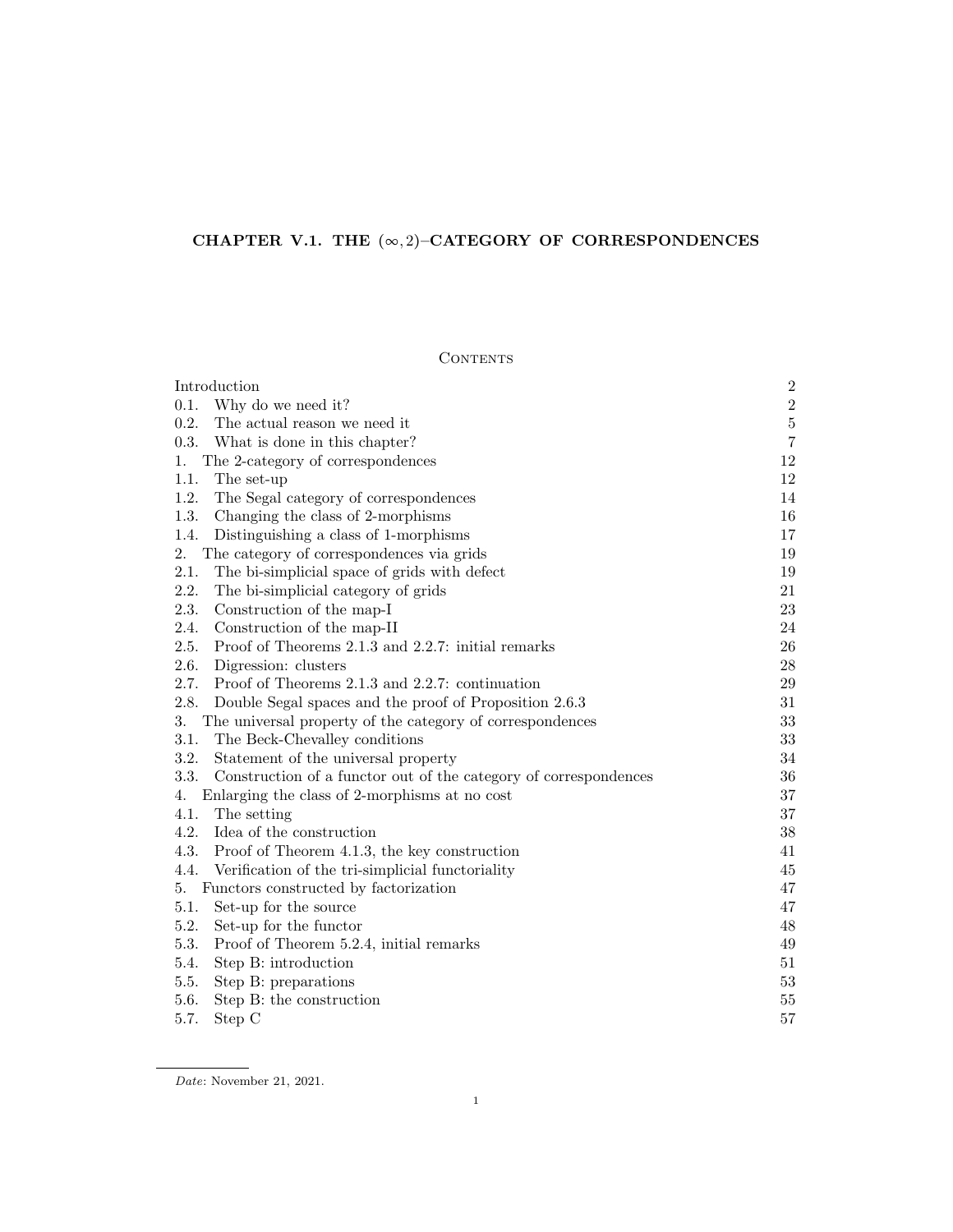#### **INTRODUCTION**

This chapter contains one of the two main innovations in this book: functors out of the  $(\infty, 2)$ -category of correspondences (the other one being the notion of inf-scheme).

The idea of the  $(\infty, 2)$ –category of correspondences, as a way to encode bi-variant functors that satisfy base change, was explained to us by J. Lurie. So, in a sense we realize his suggestion, even though our approach to the definition of the  $(\infty, 2)$ -category of correspondences is different from what he had originally envisaged<sup>1</sup>.

#### 0.1. Why do we need it?

0.1.1. Suppose we have an  $(\infty, 1)$ -category C, and let S be a target  $(\infty, 1)$ -category.

We want to express, in a functorial way, what it means to have a  $bi-variant$  assignment

$$
\mathbf{c} \in \mathbf{C} \rightsquigarrow \Phi(\mathbf{c}) \in \mathbf{S}
$$

that satisfies base change.

In other words, we want to have a functor

$$
\Phi : \mathbf{C} \to \mathbf{S}
$$

and also a functor

$$
\Phi^!: \mathbf{C}^{\mathrm{op}} \to \mathbf{S}
$$

that interact as follows:

- (1) At the level of objects, for any  $\mathbf{c} \in \mathbf{C}$  we are given an isomorphism  $\Phi(\mathbf{c}) \simeq \Phi^!(\mathbf{c})$ .<br>(2) Whangyan we have a Contain gauge.
- (2) Whenever we have a Cartesian square

$$
\begin{array}{ccc}\n\mathbf{c}_{0,1} & \xrightarrow{\alpha_0} & \mathbf{c}_{0,0} \\
\beta_1 \downarrow & \downarrow & \beta_0 \\
\mathbf{c}_{1,1} & \xrightarrow{\alpha_1} & \mathbf{c}_{1,0},\n\end{array}
$$

we want to be given a base change isomorphism

(0.2) 
$$
\Phi(\beta_1) \circ \Phi^!(\alpha_0) \simeq \Phi^!(\alpha_1) \circ \Phi(\beta_0).
$$

We emphasize that, in general, for a morphism  $\gamma : \mathbf{c} \to \mathbf{c}'$  in  $\mathbf{C}$  and  $\mathbf{S} = 1$ -Cat, the 1-morphisms

$$
\Phi(\gamma) : \Phi(c) \to \Phi(c')
$$
 and  $\Phi^!(\gamma) : \Phi(c') \to \Phi(c)$ 

are not adjoint on either side; therefore, in (0.2) there is no a priori defined map in either direction.

An example to keep in mind is when  $C = Sch_{\text{aff}}$  and  $S = 1$ -Cat, and we take  $\Phi(S) = \text{IndCoh}(S)$ with the morphism  $(S_1 \stackrel{f}{\rightarrow} S_2)$  being sent to

$$
f_*^{\text{IndCoh}}: \text{IndCoh}(S_1) \to \text{IndCoh}(S_2) \text{ and } f^!: \text{IndCoh}(S_2) \to \text{IndCoh}(S_1),
$$

respectively.

<sup>&</sup>lt;sup>1</sup>Lurie's idea was to construct it combinatorially in terms simplicial sets starting from quasi-categories, whereas our approach is independent of a particular model for  $(\infty, 1)$ -categories.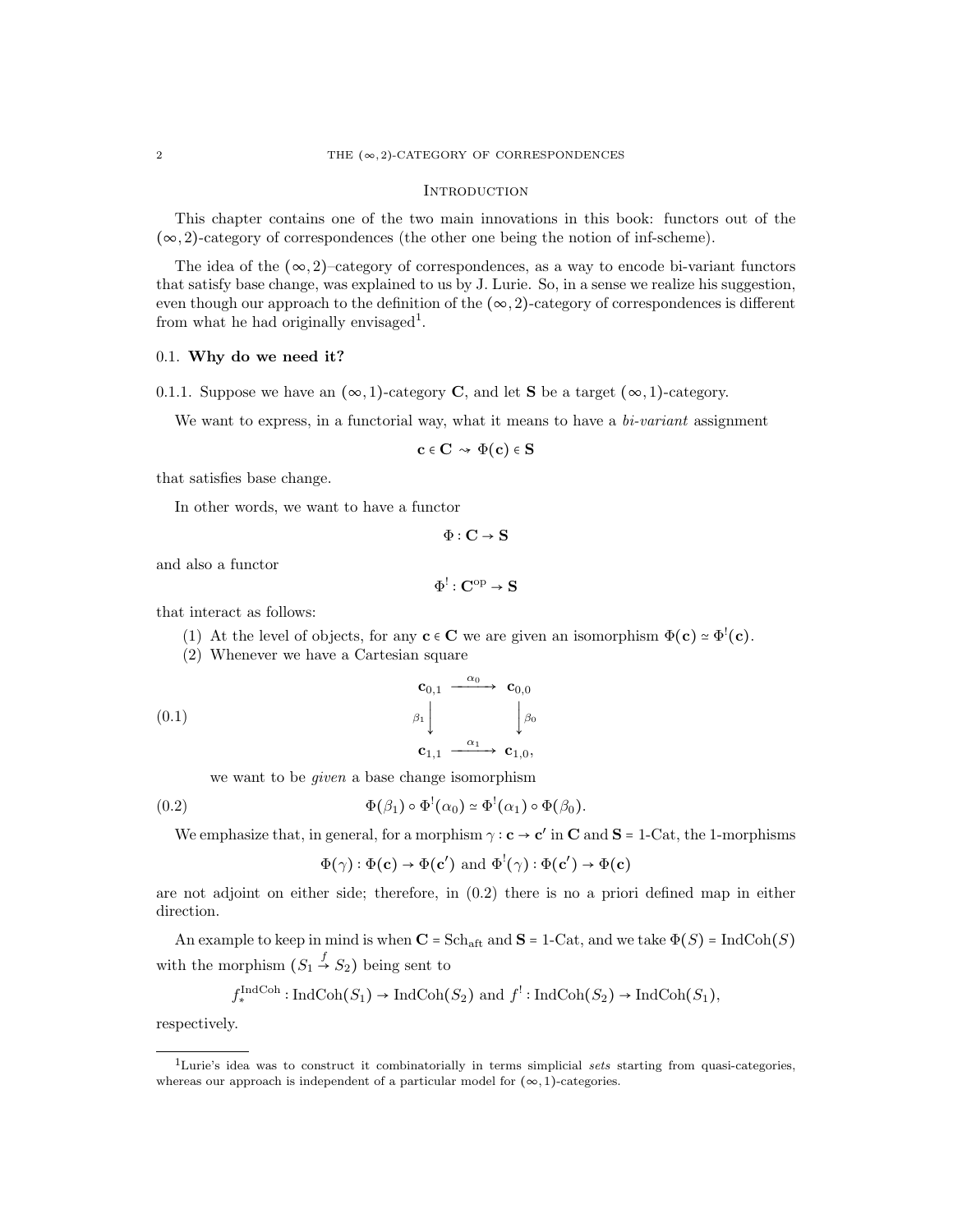0.1.2. A challenge is to even express what it means for the data (1) and (2) above to be functorial. Let us give a typical example of why one would want that.

Say, we want to extend the functor

$$
IndCoh: Sch_{\mathrm{aft}} \to 1\text{-}\mathrm{Cat}
$$

to a functor

$$
IndCoh: (PreStklaff)sch \rightarrow 1-Cat,
$$

where  $(Prestk<sub>laff</sub>)<sub>sch</sub>$  is the 1-full subcategory of  $PreStk<sub>laff</sub>$ , where we restrict morphisms to maps that are schematic.

In other words, we want to assign to a schematic map  $\mathcal{Y}_1 \stackrel{f}{\rightarrow} \mathcal{Y}_2$  between prestacks a functor  $f_*^{\text{IndCoh}}: \text{IndCoh}(\mathcal{Y}_1) \to \text{IndCoh}(\mathcal{Y}_2),$ 

and we want this assignment to be functorial in the  $\infty$ -categorical sense.

By definition, for  $\mathcal{Y} \in \text{PreStk}_{\text{laft}}$ , we have

$$
\operatorname{IndCoh}(\mathcal{Y}) \coloneqq \lim_{Y \in (\operatorname{Sch}_\mathrm{aft})_{/ \mathcal{Y}}} \operatorname{IndCoh}(Y),
$$

where for a map  $Y' \stackrel{g}{\rightarrow} Y''$  over  $\mathcal{Y}$ , the corresponding functor  $\text{IndCoh}(Y_2) \rightarrow \text{IndCoh}(Y_1)$  is  $g^!$ .

For each  $Y_1 \to Y_1$ , set  $Y_2 = Y_1 \underset{Y_2}{\times} Y_1$ , which is a scheme since f was assumed to be schematic, and let  $\widetilde{f}$  denote the resulting map  $Y_1 \rightarrow Y_2$ .

The sought-for functor  $f_{\star}^{\text{IndCoh}}$  is given by the *compatible* family of functors

 $\widetilde{f}_{*}^{\text{IndCoh}}: \text{IndCoh}(Y_1) \to \text{IndCoh}(Y_2),$ 

where the compatibility is exactly encoded by the base change isomorphisms.

We will carry out this construction in detail in [Chapter V.2, Sect. 6].

0.1.3. Of course, if S is an ordinary category, one can express the required compatibility conditions on the data (1) and (2) in Sect. 0.1.1 by hand: one specifies the natural transformations  $(0.2)$  for each Cartesian square  $(0.1)$  requiring that for a Cartesian diagram

$$
\begin{array}{ccc}\n\mathbf{c}_{0,2} & \xrightarrow{\alpha'_0} & \mathbf{c}_{0,1} & \xrightarrow{\alpha''_0} & \mathbf{c}_{0,0} \\
\beta_2 \downarrow & & \beta_1 \downarrow & & \downarrow \beta_0 \\
\mathbf{c}_{1,2} & \xrightarrow{\alpha'_1} & \mathbf{c}_{1,1} & \xrightarrow{\alpha''_1} & \mathbf{c}_{1,0},\n\end{array}
$$

the resulting two natural isomorphisms

$$
\Phi(\beta_2) \circ \Phi^!(\alpha'_0) \circ \Phi^!(\alpha''_0) \Rightarrow \Phi^!(\alpha'_1) \circ \Phi^!(\alpha''_1) \circ \Phi(\beta_0)
$$

coincide, and similarly for every Cartesian diagram

$$
\begin{array}{ccc}\n\mathbf{c}_{0,1} & \xrightarrow{\alpha_0} & \mathbf{c}_{0,0} \\
\beta'_1 \downarrow & & \downarrow \beta'_0 \\
\mathbf{c}_{1,1} & \xrightarrow{\alpha_1} & \mathbf{c}_{1,0} \\
\beta''_1 \downarrow & & \downarrow \beta''_0 \\
\mathbf{c}_{2,1} & \xrightarrow{\alpha_2} & \mathbf{c}_{2,0}.\n\end{array}
$$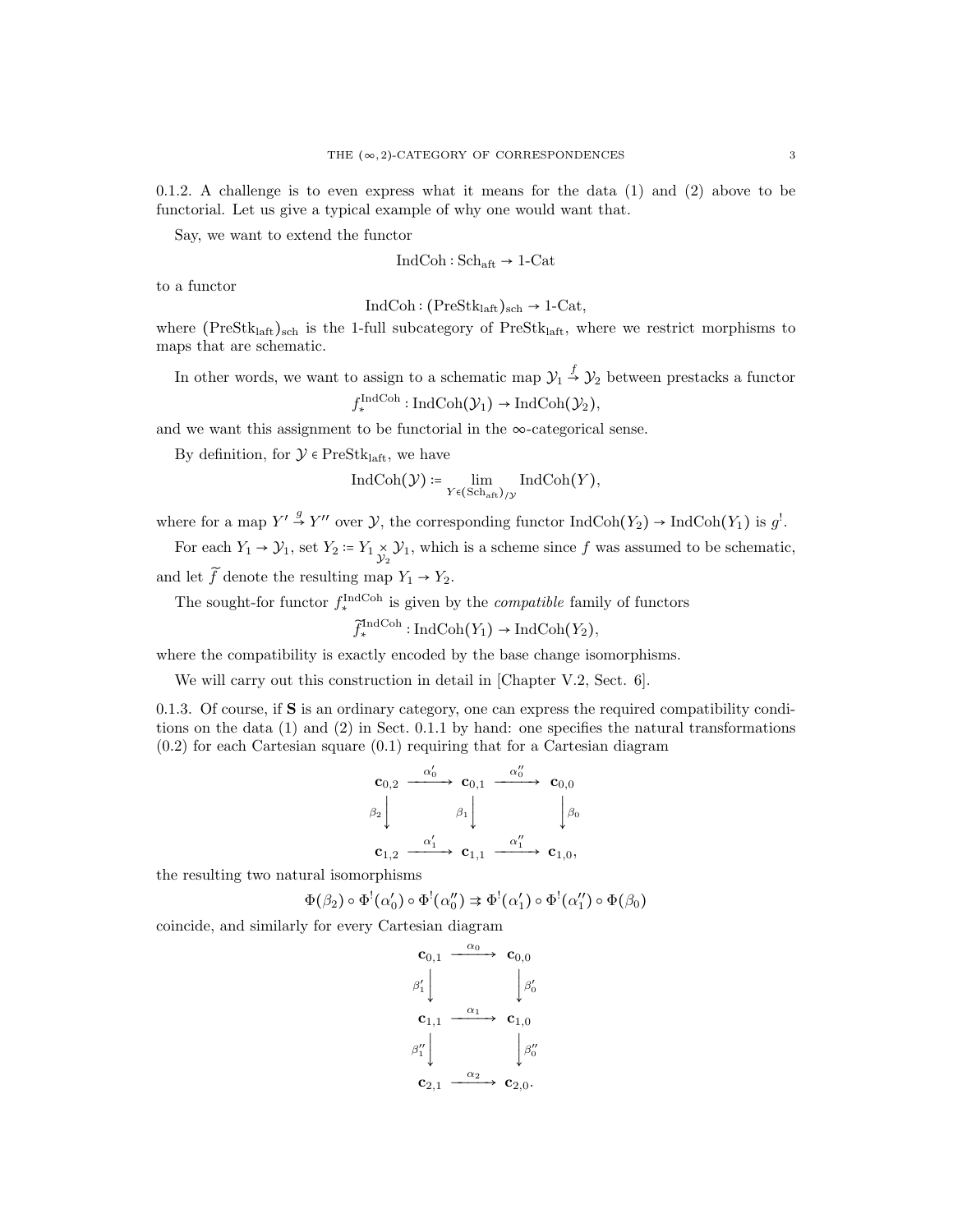But if  $S$  is an  $\infty$ -category, the word 'coincides' must be replaced by 'a specified homotopy', and thus we need to specify the data of infinitely many homotopies for  $(m \times n)$ -diagrams for every m and n.

0.1.4. That said, a way to formulate the above data at the level of  $\infty$ -categories readily presents itself. Here is one possibility: we specify a map between bi-simplicial spaces (i.e., a map in the category  $\text{Spc}^{\mathbf{\Delta}^{\text{op}} \times \mathbf{\Delta}^{\text{op}}}$ ) between the following two objects:

The source is the object of  $\text{Spec}^{\Delta^{\text{op}} \times \Delta^{\text{op}}}$  that assigns to  $([m],[n]) \in \Delta^{\text{op}} \times \Delta^{\text{op}}$  the full parameters in Mana([m], [n],  $\Omega$ ) that equation of Capterian diagrameters subspace in Maps $([m] \times [n], \mathbf{C})$  that consists of *Cartesian diagrams*.

The target is the object of  $\text{Spc}^{\Delta^{\text{op}} \times \Delta^{\text{op}}}$  that assigns to  $([m],[n]) \in \Delta^{\text{op}} \times \Delta^{\text{op}}$  simply  $\text{Maps}([m] \times [n], \mathbf{S}).$ 

This is a valid formulation, and we will prove (see Theorem 2.1.3) that it is equivalent to the one we will 'officially' take. Its disadvantage is that a datum of a map in  $\text{Spc}^{\Delta^{\bar{\text{op}}}\times\Delta^{\text{op}}}$  does not look like a datum of a functor between ∞-categories (however, Theorem 2.1.3, mentioned above, says that it is actually equivalent to one).

0.1.5. Here is an alternative approach, which is the one we will adopt in this book as the definition. Namely, we will introduce an  $(\infty, 1)$ -category that we will denote Corr $(C)$ , and our datum will be simply a functor from  $Corr(C)$  to **S**.

In order to define Corr $(C)$ , recall following [Chapter A.1, Sect. 1.2], that the datum of an  $(\infty, 1)$ -category **D** is equivalent to one of the *complete Segal space* 

$$
\mathrm{Seq}_\bullet(\mathbf{D}) \in \mathrm{Spc}^{\mathbf{\Delta}^{\mathrm{op}}}, \quad \mathrm{Seq}_n(\mathbf{D}) = \mathrm{Maps}([n], \mathbf{D}).
$$

For the desired  $(\infty, 1)$ -category Corr(**C**), we take the corresponding object Seq. (Corr(**C**)) to be the complete Segal space, denoted Grid<sup>≥dgnl</sup>(C), defined as follows. We let Grid<sup>≥dgnl</sup>(C) be the space of functors

$$
([n] \times [n]^{\text{op}})^{\ge \text{dgnl}} \to \mathbf{C}
$$

for which every inner square is Cartesian.

Here  $([n] \times [n]^{\text{op}})$ <sup>2</sup> dgnl is the ordinary category, equal to the full subcategory of  $[n] \times [n]^{\text{op}}$ spanned by the objects  $\{i\}, \{j\}$  with  $i \leq j$ .

Note that  $Corr(C)$  receives a pair of functors

$$
\mathbf{C} \to \mathrm{Corr}(\mathbf{C}) \leftarrow \mathbf{C}^{\mathrm{op}}
$$

corresponding to the projections

$$
[n] \leftarrow ([n] \times [n]^\text{op})^{\ge \text{dgnl}} \rightarrow [n]^\text{op},
$$

respectively.

0.1.6. Thus, for example, the space of objects of  $Corr(C)$  equals that of C. The space of 1-morphisms in  $Corr(C)$  is that of diagrams

$$
\begin{array}{c}\n\mathbf{c}_{0,1} & \longrightarrow & \mathbf{c}_{0,0} \\
\downarrow & & \\
\mathbf{c}_{1,1} & & \\
\end{array}
$$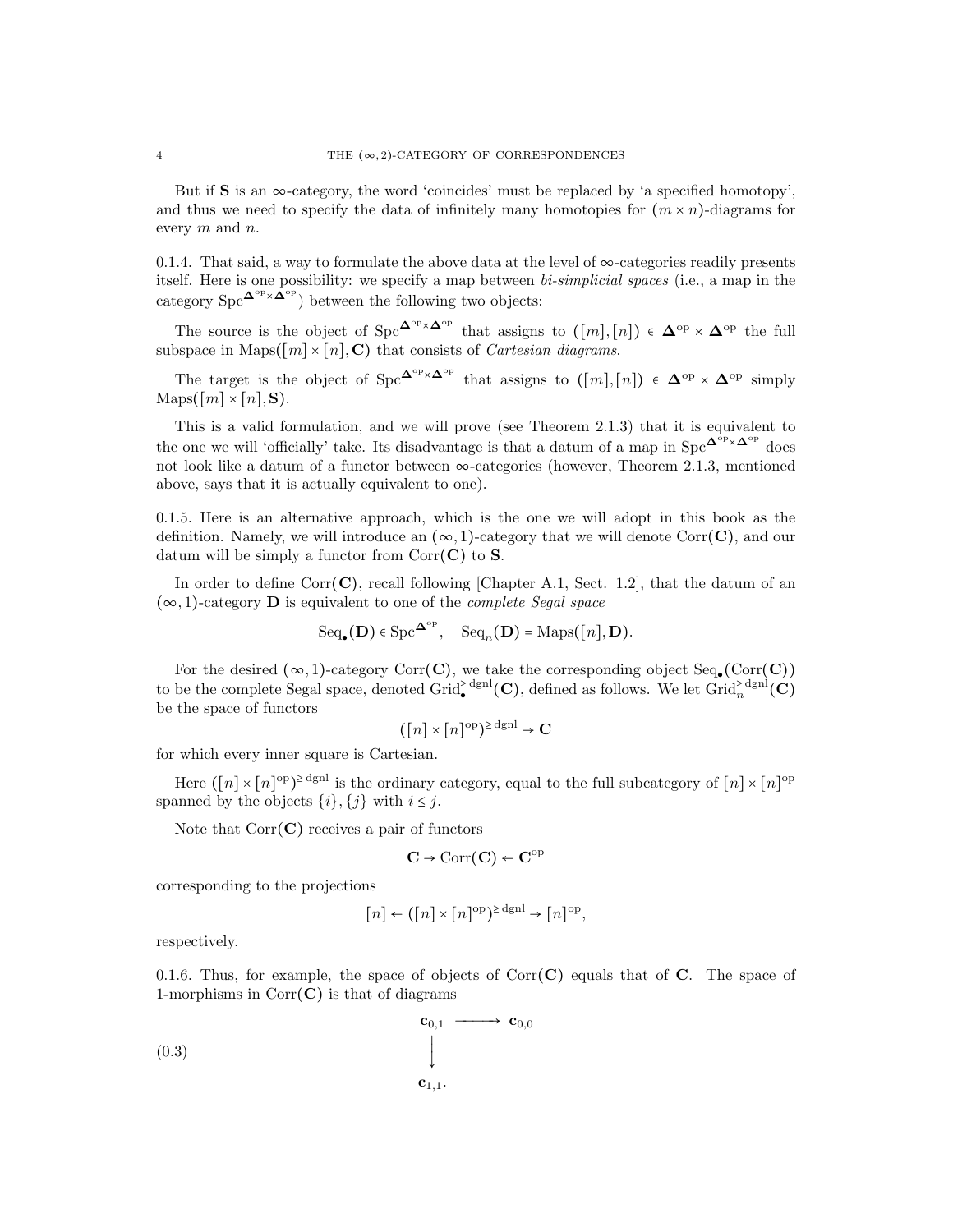The space of two-fold compositions is that of diagrams



in which the square



is Cartesian.

0.1.7. If the target S is an ordinary category, it is an easy exercise to see that the datum of a functor

$$
\mathrm{Corr}(\mathbf{C}) \to \mathbf{S}
$$

is equivalent to that of a bi-simplicial map as in Sect. 0.1.4.

If S is a general  $(\infty, 1)$ -category such an equivalence is the content of (a particular case of) Theorem 2.1.3, mentioned above.

#### 0.2. The actual reason we need it.

0.2.1. The above was meant to explain why we need something like the category of correspondences if we want to have a bi-variant functor with base change. However, we were led to consider the category  $Corr(C)$  for a different reason.

Namely, we simply wanted to define IndCoh<sup>!</sup> as a functor

$$
(0.4) \t\t\t\t (Schaff)op \to 1-Cat
$$

that assigns to  $S \in \text{IndCoh}$  the category  $\text{IndCoh}(S)$  and to a morphism  $S_1 \stackrel{f}{\rightarrow} S_2$  the functor

$$
f'
$$
: IndCoh $(S_2)$   $\rightarrow$  IndCoh $(S_1)$ .

The problem, known since at least Hartshorne's 'Residues and duality', is that for an arbitrary morphism f, the functor  $f^!$  is not adjoint to anything.

Namely, when f is proper,  $f^!$  is the *right* adjoint to  $f_*^{\text{IndCoh}}$ , and when f is an open embedding,  $f'$  is the *left* adjoint to  $f^{\text{IndCoh}}_*$ . In general, one decomposes f as a composition  $f_1 \circ f_2$ with  $f_2$  an open embedding and  $f_1$  proper, and defines

$$
f' := ((f_2)_*^{\text{IndCoh}})^L \circ ((f_1)_*^{\text{IndCoh}})^R.
$$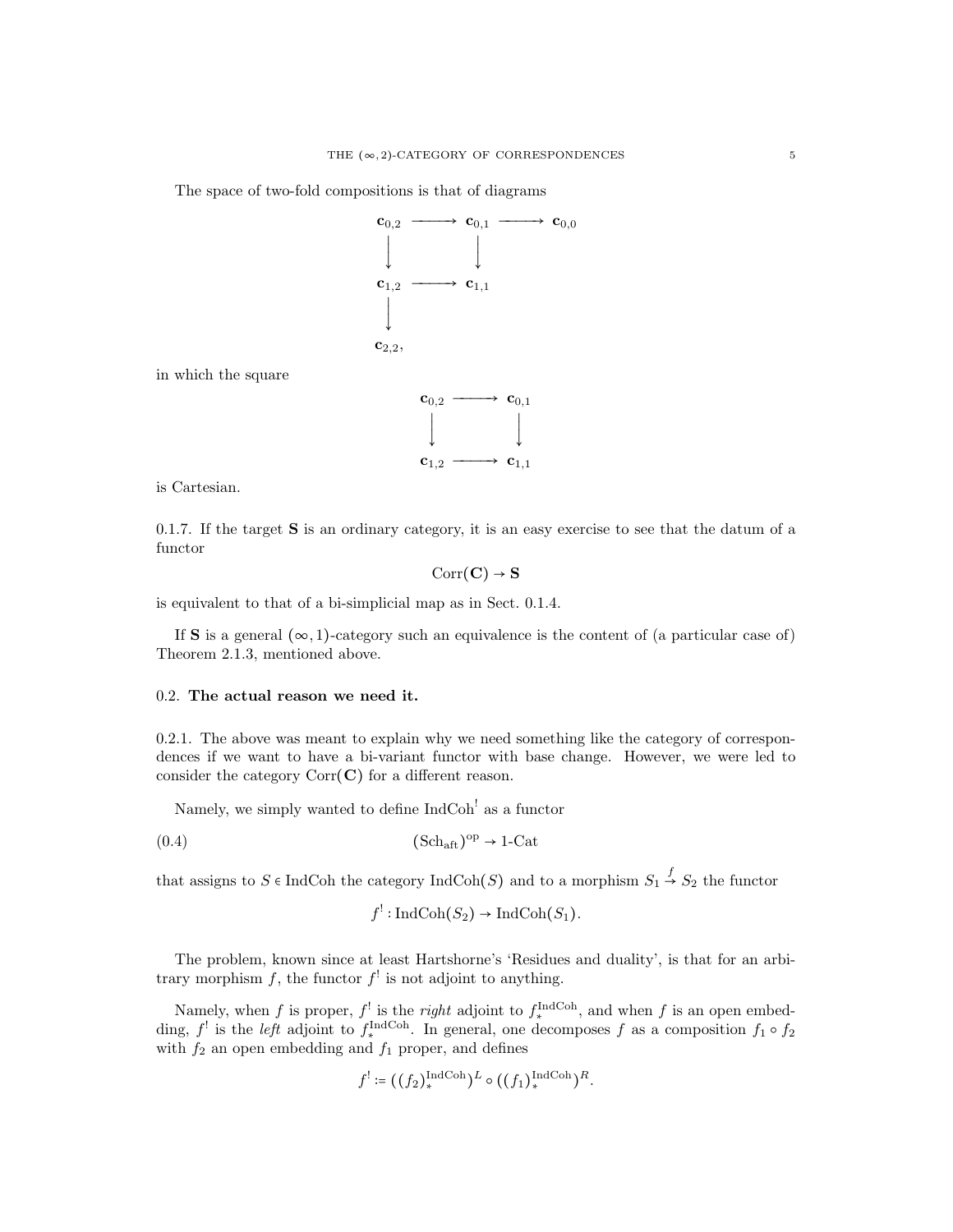0.2.2. This gives a valid definition of  $f'$  for a single morphism f, and it is not difficult to show that it is independent of the decomposition of f as  $f_1 \circ f_2$ . However, to make this construction functorial (i.e., to have IndCoh as a functor as in (0.4)) becomes a challenge.

For example, let us see what happens with a simple composition  $f' \circ f''$ . We write

$$
f' = f'_1 \circ f'_2
$$
 and  $f'' = f''_1 \circ f''_2$ .

Then to show that

$$
(f'\circ f'')^! \simeq (f'')^! \circ (f')^!
$$

we will need to show that

$$
(f_1'')^! \circ (f_2')^! \simeq g^! \circ h^!,
$$

where  $f'_2 \circ f''_1 = h \circ g$  with g an open embedding and h proper (while  $f''_1$  was proper and  $f'_2$  was open, so we need to perform a swap).

One can imagine that this becomes quite combinatorially involved in the  $\infty$ -categorical setting, where one needs to consider *n*-fold compositions for any *n*.

0.2.3. Now, it turns out that the notion of a functor out of the category of correspondences provides a convenient framework to deal with the above issues.

However, there is a caveat: the  $(\infty, 1)$ -category Corr(C) as defined above is not sufficient. We need to enlarge it to an  $(\infty, 2)$ -category by allowing non-invertible 2-morphisms.

This is not surprising: in the construction of  $f^!$  we appeal to the notion of *adjoint functor*, and the latter is a 2-categorical notion; i.e., it is intrinsic not to the  $(\infty, 1)$ -category 1-Cat, but to the  $(\infty, 2)$ -category **1** - **Cat**.

0.2.4. Given a class of 1-morphisms in  $\mathbf{C}$ , denoted  $adm$ , satisfying some reasonable conditions (see Sect. 1.1.1), we will attach to it an  $(\infty, 2)$ -category Corr $(\mathbf{C})^{adm}$ , such that the underlying  $(\infty, 1)$ -category is Corr $(C)$  as was defined above.

In the example of  $C = Sch_{\text{aft}}$ , we take *adm* to be the class of proper morphisms.

Let us explain the idea of  $Corr(\mathbf{C})^{adm}$ . As was said above, 1-morphisms in  $Corr(\mathbf{C})^{adm}$ are diagrams (0.3). Given such a 1-morphism and another 1-morphism between the same two objects



a 2-morphism from the former to the latter is a commutative diagram



with  $\gamma \in \alpha dm$ .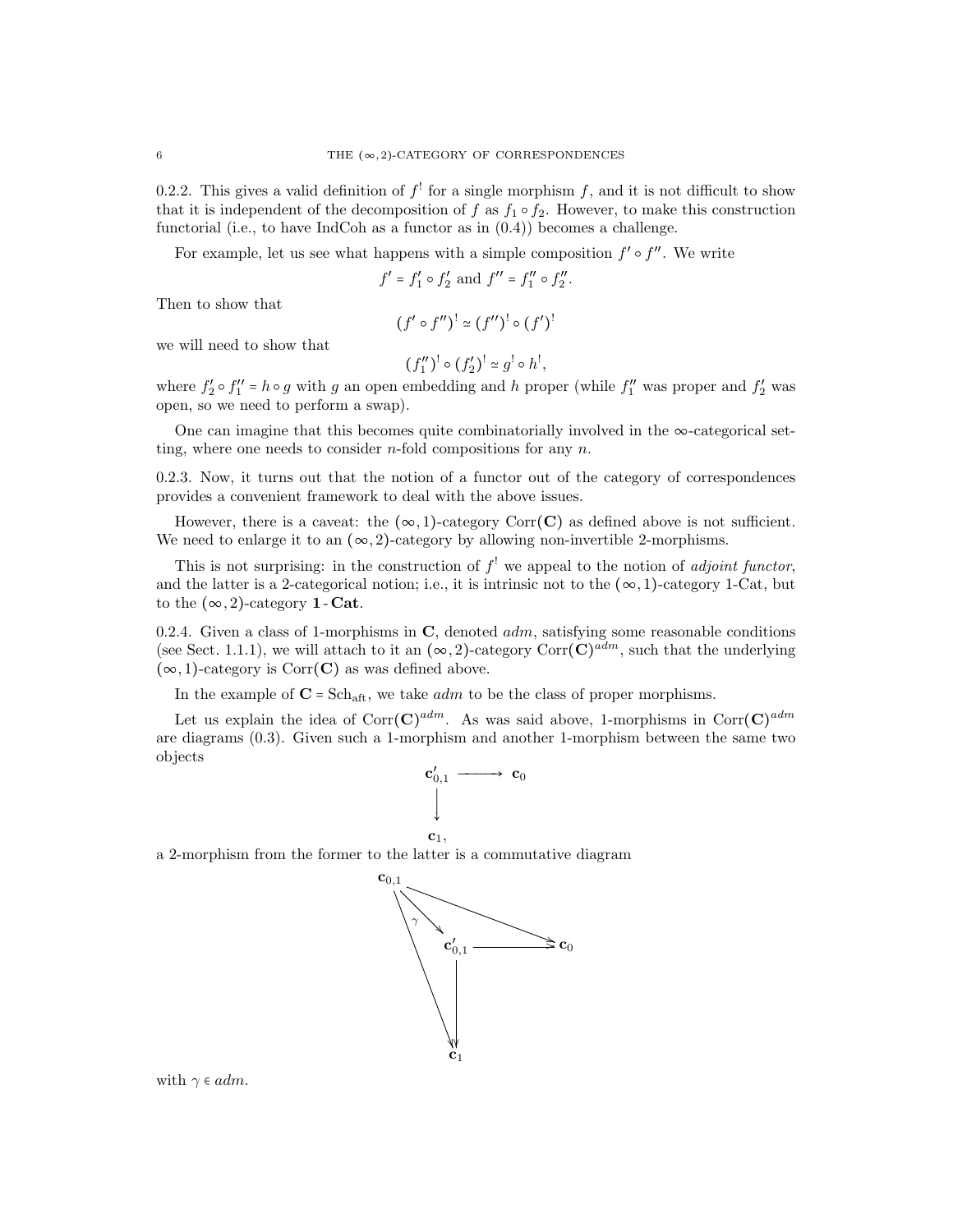0.2.5. In order to spell out this definition in the  $\infty$ -categorical world, we use the approach to  $(\infty, 2)$ -categories explained in [Chapter A.1, Sect. 2]. Namely, we will think of a datum of an  $(\infty, 2)$ -category  $\mathbb T$  in terms of the corresponding object

$$
\mathrm{Seq}_\bullet(\mathbb{T})\in 1\text{-}\mathrm{Cat}^{\mathbf{\Delta}^\mathrm{op}}\,.
$$

For the desired  $(\infty, 2)$ -category Corr $(\mathbf{C})^{adm}$ , we take the corresponding object of 1-Cat<sup> $\Delta^{\mathrm{op}}$ </sup> to be the simplicial  $(\infty, 1)$ -category "**Grid**<sup>2</sup><sup>dgnl</sup> $(C)$ <sup>*adm*</sup>, defined as follows.

For any *n*, the space underlying " $\operatorname{Grid}_n^{\geq \text{dgnl}}(\mathbf{C})^{adm}$  equals  $\operatorname{Grid}_n^{\geq \text{dgnl}}(\mathbf{C})$  (as it should be, since we want  $(\text{Corr}(\mathbf{C})^{adm})^{1-\text{Cat}} = \text{Corr}(\mathbf{C})$ . Now, "Grid<sup>>dgnl</sup> $(\mathbf{C})^{adm}$  is defined as a 1-full subcategory in

$$
\mathrm{Funct}(([n] \times [n]^\mathrm{op})^{\ge \mathrm{dgnl}}, \mathbf{C}),
$$

where as 1-morphisms we allow natural transformations  $\underline{c} \rightarrow \underline{c}'$  such that for every *i*, *j*, the corresponding map

$$
\mathbf{c}_{i,j} \rightarrow \mathbf{c}'_{i,j}
$$

belongs to the class  $\alpha dm$  and is an isomorphism for  $i = j$ .

0.2.6. Here is the theorem that one can prove regarding the functor IndCoh (this is the combination of Theorems 3.2.2, 4.1.3 and 5.2.4), see Sect. 0.3.7:

Theorem 0.2.7. There exists a uniquely defined functor

(0.5) 
$$
\operatorname{IndCoh}^{\operatorname{proper}}_{\operatorname{all;all}} : \operatorname{Corr}(\operatorname{Sch}_{\operatorname{aft}})^{\operatorname{proper}} \to 1\text{-}\operatorname{Cat}
$$

whose restriction along

 $\text{Sch}_{\text{aft}} \to \text{Corr}(\text{Sch}_{\text{aft}}) \to \text{Corr}(\text{Sch}_{\text{aft}})^{\text{proper}}$ 

is identified with the functor

$$
IndCoh: Sch_{\mathrm{aft}} \to 1\text{-Cat}.
$$

The sought-for functor

$$
\mathrm{IndCoh}^!: (\mathrm{Sch}_{\mathrm{aft}})^{\mathrm{op}} \to 1\text{-}\mathrm{Cat}
$$

is obtained from the functor  $IndCoh_{all;all}^{proper}$  of  $(0.5)$  by restriction along

 $(\mathrm{Sch}_{\mathrm{aft}})^{\mathrm{op}} \to \mathrm{Corr}(\mathrm{Sch}_{\mathrm{aft}}) \to \mathrm{Corr}(\mathrm{Sch}_{\mathrm{aft}})^{\mathrm{proper}}.$ 

#### 0.3. What is done in this chapter?

0.3.1. In Sect. 1 we define the  $(\infty, 2)$ -category of correspondences.

The setting here is slightly more general than the one described in Sects. 0.1 and 0.2 (and this generalization is necessary for what we will develop in subsequent sections). Namely, in addition to  $adm$  we choose two more classes of morphisms in  $C$ , denoted vert and horiz, respectively, so that  $adm \subset vert \cap horiz$ .

We restrict the class of one 1-morphisms in  $\text{Corr}(\mathbf{C})^{adm}$  by only allowing diagrams

$$
\begin{array}{ccc}\n\mathbf{c}_{0,1} & \xrightarrow{\alpha} & \mathbf{c}_0 \\
\downarrow{\beta} & & \\
\mathbf{c}_1 & & \n\end{array}
$$

where  $\alpha \in horiz$  and  $\beta \in vert$ .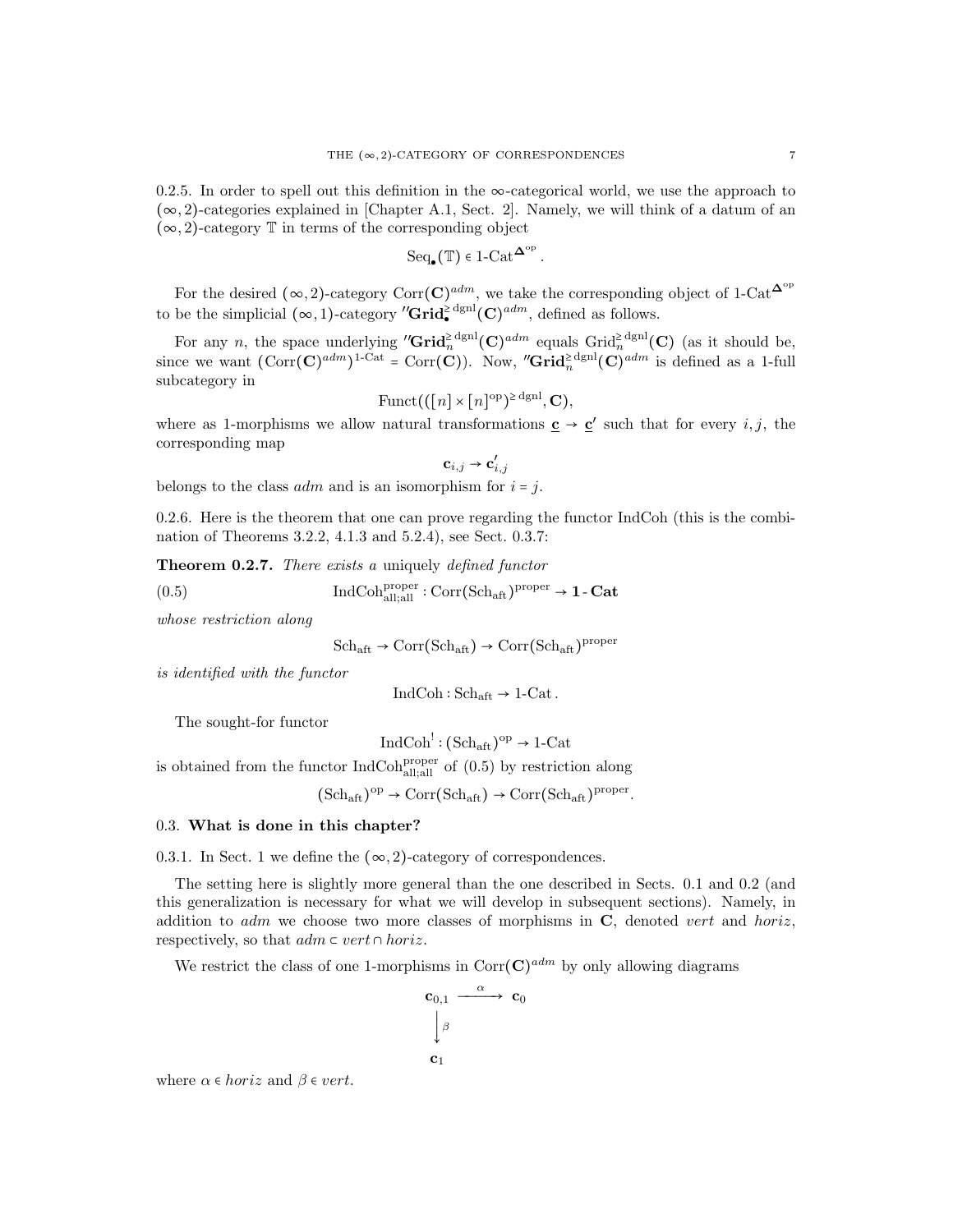We denote the resulting  $(\infty, 2)$ -category by  $Corr(\mathbf{C})^{adm}_{vert, horiz}$ . It is endowed with a pair of functors

$$
\mathbf{C}_{vert} \rightarrow \text{Corr}(\mathbf{C})_{vert,horiz}^{adm} \leftarrow (\mathbf{C}_{horiz})^{\text{op}}.
$$

We describe explicitly the simplicial categories

$$
{}^{\prime\prime}\mathbf{Grid}_{\bullet}^{\geq \mathrm{dgnl}}(\mathbf{C})_{vert, horiz}^{adm} = \mathrm{Seq}_{\bullet}(\mathrm{Corr}(\mathbf{C})_{vert, horiz}^{adm}),
$$

$$
'\mathbf{Grid}_{\bullet}^{\geq \mathrm{dgnl}}(\mathbf{C})^{adm}_{vert, horiz} = \mathrm{Seq}_{\bullet}^{\mathrm{Pair}}(\mathrm{Corr}(\mathbf{C})^{adm}_{vert, horiz}, \mathbf{C}_{adm})
$$

and

$$
\mathbf{Grid}_{\bullet}^{\geq \mathrm{dgnl}}(\mathbf{C})_{vert,loriz}^{adm} = \mathrm{Seq}_{\bullet}^{\mathrm{Pair}}(\mathrm{Corr}(\mathbf{C})_{vert,loriz}^{adm}, \mathbf{C}_{vert}).
$$

For every  $[n] \in \Delta$ , each of these categories is a 1-full subcategory inside

$$
\mathrm{Funct}(([n] \times [n]^{\mathrm{op}})^{\geq \mathrm{dgnl}}, \mathbf{C}).
$$

All three have the same underlying space, denoted  $\operatorname{Grid}_n^{\geq \text{dgnl}}(\mathbf{C})_{vert, horiz}^{adm}$ . Its objects are half-grids of objects of C, where each internal square is Cartesian, all vertical arrows belong to vert and all horizontal arrows belong to horiz.

0.3.2. To specify a functor

(0.6) 
$$
\operatorname{Corr}(\mathbf{C})_{vert,loriz}^{adm} \to \mathbb{S},
$$

where S is another  $(\infty, 2)$ -category is equivalent to specifying a map of bi-simplicial spaces in any of the following versions:

$$
\text{Seq}_{\bullet}(''\text{Grid}_{\bullet}^{\geq \text{dgnl}}(\mathbf{C})_{vert, horiz}^{adm}) \to \text{Sq}_{\bullet,\bullet}(\mathbb{S}),
$$
  

$$
\text{Seq}_{\bullet}('\text{Grid}_{\bullet}^{\geq \text{dgnl}}(\mathbf{C})_{vert, horiz}^{adm}) \to \text{Sq}_{\bullet,\bullet}(\mathbb{S})
$$

or

$$
\mathrm{Seq}_{\bullet}(\mathbf{Grid}_{\bullet}^{\geq \mathrm{dgnl}}(\mathbf{C})^{adm}_{vert,horiz}) \to \mathrm{Sq}_{\bullet,\bullet}(\mathbb{S}).
$$

In Sect. 2 we give two additional formulations of what it takes to specify a functor as in (0.6). These formulations are used in the proofs of the various results establishing the existence and uniqueness of a functor out of a given category of correspondences with specified properties, discussed in the subsequent sections.

The first of these two formulations is given in terms of maps of bi-simplicial spaces

$$
\text{defGrid}_{\bullet,\bullet}(\mathbf{C})^{adm}_{vert;horiz} \to \text{Sq}_{\bullet,\bullet}(\mathbb{S}).
$$

The main difference between  $\det(\mathbf{G})_{vert, horiz}^{adm}$  and the space  $\det_n^{\geq \det(\mathbf{G})_{vert, horiz}^{adm}}$  is that objects of defGrid $_{m,n}$ (C) $_{vert;horiz}^{adm}$  are functors

$$
[m] \times [n]^{\text{op}} \to \mathbf{C}.
$$

I.e., here we are dealing with full  $(m \times n)$ -grids rather than half-grids. This is in the spirit of the initial idea in Sect. 0.1.4 of how to functorially account for base change.

The second description involves a bi-simplicial *category*, denoted  $\mathbf{Grid}_{\bullet,\bullet}(\mathbf{C})^{adm}_{vert;horiz}$ ; we refer the reader to Sect. 2.2 for the precise statement.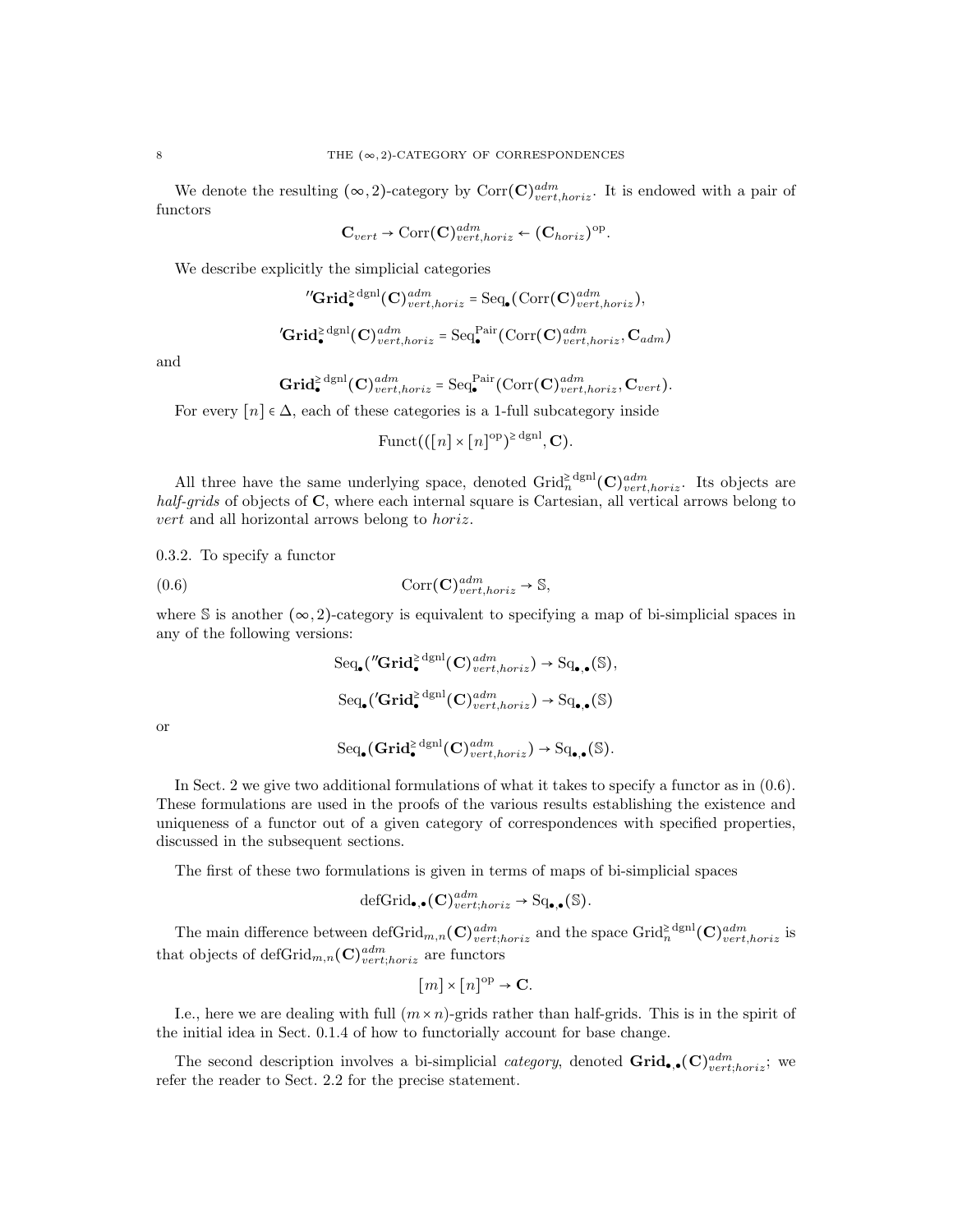0.3.3. We now ask the following question: how does one ever construct a functor out of a given category of correspondences  $Corr(\mathbf{C})^{adm}_{vert, horiz}$ ?

In Sect. 3 we state and prove Theorem 3.2.2 that gives an answer to this question (and, quite probably, any functor out of a category of correspondences ultimately comes down to the paradigm described in this theorem).

Namely, suppose we have a category  $C$ , with *horiz* a class of 1-morphisms (with some reasonable properties) as well as a a functor

$$
\Phi: \mathbf{C} \to \mathbb{S},
$$

where S is some  $(\infty, 2)$ -category. Assume that this functor has the following property<sup>2</sup>: for every arrow  $\mathbf{c} \overset{\alpha}{\rightarrow} \mathbf{c}'$  in *horiz*, the 1-morphism

$$
\Phi(\mathbf{c}) \stackrel{\Phi(\alpha)}{\rightarrow} \Phi(\mathbf{c}')
$$

admits a right adjoint. Moreover, assume that these right adjoints satisfy a base change property against the 1-morphisms

$$
\Phi(\mathbf{d}) \stackrel{\Phi(\beta)}{\rightarrow} \Phi(\mathbf{d}'), \quad (\mathbf{d} \stackrel{\beta}{\rightarrow} \mathbf{d}') \in \mathbf{C}.
$$

Consider the  $(\infty, 2)$ -category Corr $(\mathbf{C})_{\text{all},horiz}^{horiz}$ . The statement of Theorem 3.2.2 is that there exists a uniquely defined functor

$$
\Phi_{\text{all},horiz}^{horiz} : \text{Corr}(\mathbf{C})_{\text{all},horiz}^{horiz} \to \mathbb{S},
$$

whose composition with  $\mathbf{C} \to \text{Corr}(\mathbf{C})_{\text{all},horiz}^{horiz}$  is identified with the initial functor  $\Phi$ .

For example, if we start with the functor

$$
IndCoh: Sch_{\mathrm{aft}} \to 1\text{-Cat},
$$

the above theorem allows us to (uniquely) extend it to a functor

$$
\mathrm{IndCoh}^{\mathrm{proper}}_{\mathrm{all},\mathrm{proper}}: \mathrm{Corr}(\mathrm{Sch}_{\mathrm{aff}})_{\mathrm{all},\mathrm{proper}}^{\mathrm{proper}} \rightarrow 1\text{-}\mathbf{Cat}
$$

and to a functor

$$
\operatorname{IndCoh}^{\operatorname{open}}_{\operatorname{all,open}}: \operatorname{Corr}(\operatorname{Sch}_{\operatorname{aft}})^{\operatorname{open}}_{\operatorname{all,open}} \to (\mathbf{1}\operatorname{-}\mathbf{Cat})^{2\operatorname{-op}}
$$

.

0.3.4. In Sect. 4 we prove Theorem 4.1.3, which is the first out of the two basic theorems of this chapter<sup>3</sup> that say that starting from a functor from a given  $(\infty, 2)$ -category of correspondences, there is a canonical way to extend it to a larger one.

Let  $adm' \supset adm$  be a larger class of morphisms, satisfying the following assumption: for any  $\gamma : \mathbf{c} \to \mathbf{c}'$  from  $adm'$ , the diagonal morphism

$$
c \to c \underset{c'}{\times} c
$$

belongs to adm.

In this case, Theorem 4.1.3 says that restriction under  $Corr(\mathbf{C})^{adm}_{vert,loriz} \to Corr(\mathbf{C})^{adm'}_{vert,loriz}$ defines a fully faithful embedding from the space of functors

$$
\text{Corr}(\mathbf{C})^{adm'}_{vert,horiz} \to \mathbb{S}
$$

to that of functors

$$
Corr(\mathbf{C})^{adm}_{vert,horiz} \to \mathbb{S}.
$$

<sup>&</sup>lt;sup>2</sup>We emphasize that this is a property and *not* an additional piece of data.

<sup>3</sup>A few more theorems of this kind will be given in [Chapter V.2].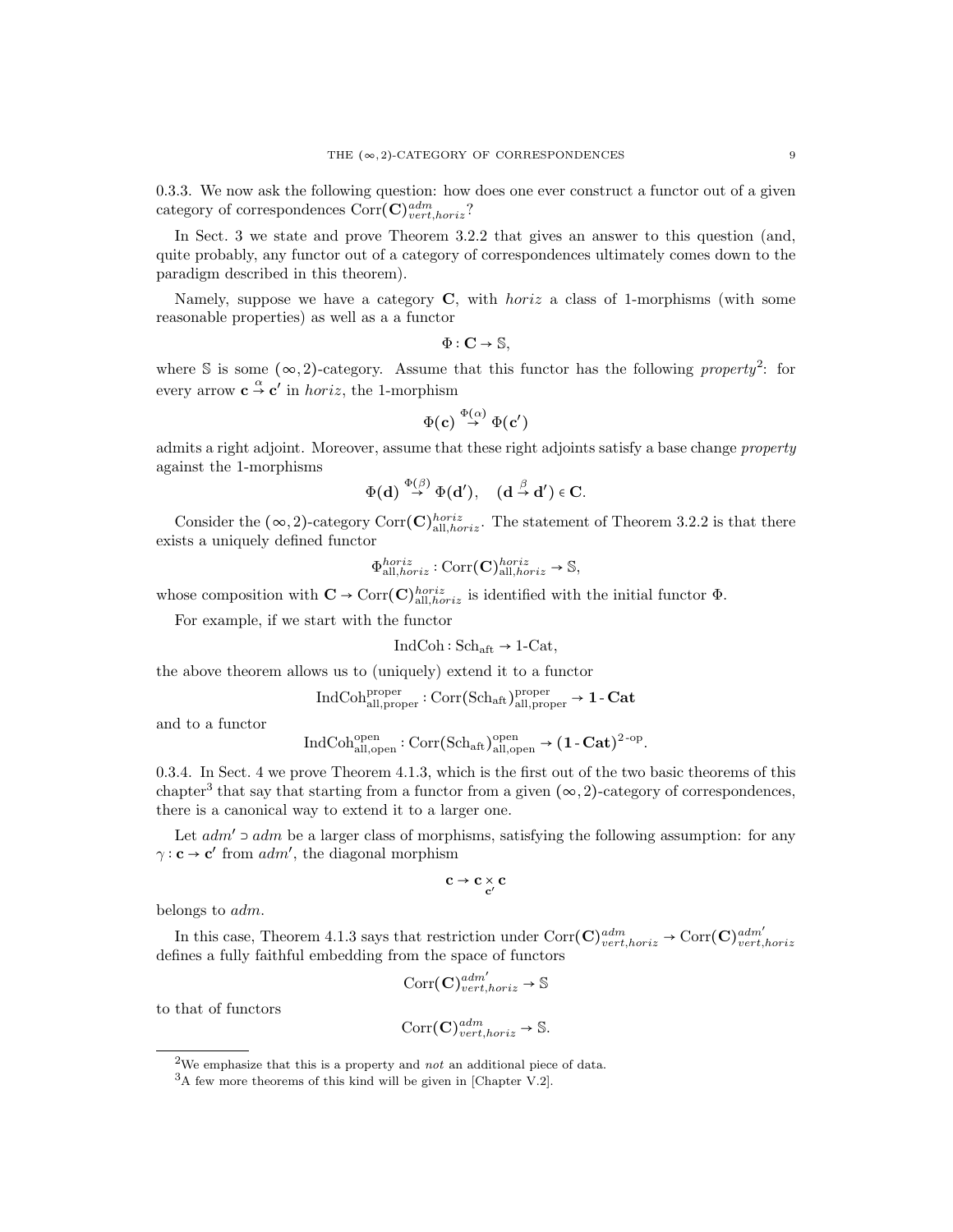Moreover, we give an explicit description of the essential image of this fully faithful embedding.

0.3.5. Here are some typical applications of Theorem 4.1.3:

(i) Take  $C = Sch_{\text{aff}}$  with  $adm' = \text{open}$ , and let  $adm = \text{isom}$ , so that

$$
\rm{Corr}(Sch_{aft})_{all,all}^{isom} = \rm{Corr}(Sch_{aft})_{all,all} = \rm{Corr}(Sch_{aft})
$$

is the  $(\infty, 1)$ -category of correspondences from Sect. 0.1.5. We obtain that the datum of the functor

$$
\operatorname{IndCoh}^{\operatorname{open}}_{\operatorname{all},\operatorname{all}}:\operatorname{Corr}(\operatorname{Sch}_{\operatorname{aft}})^{\operatorname{open}}_{\operatorname{all},\operatorname{all}}\to (\mathbf{1}\text{-}\mathbf{Cat})^{2\text{-op}}
$$

is equivalent to that of its restriction under  $Corr(Sch_{\text{aft}}) \rightarrow Corr(Sch_{\text{aft}})_{\text{all,all}}^{open}$ ,

 $IndCoh<sub>all,all</sub> : Corr(Sch<sub>aff</sub>)<sub>all,all</sub> \rightarrow 1-Cat.$ 

(i') Same as above, but we consider the pair

$$
\rm Corr(Sch_{aft})_{all,open}\coloneqq \rm Corr(Sch_{aft})_{all,open}^{isom}\subset \rm Corr(Sch_{aft})_{all,open}^{open}
$$

and the functor

$$
\operatorname{IndCoh}^{\operatorname{open}}_{\operatorname{all},\operatorname{open}}: \operatorname{Corr}(\operatorname{Sch}_{\operatorname{alt}})_{\operatorname{all},\operatorname{open}}^{\operatorname{open}} \to \left(1-\operatorname{Cat}\right)^{2-\operatorname{op}}.
$$

(ii) Take  $C = Sch_{\text{aff}}$  with  $adm'$  = proper, and let  $adm$  = closed be the class of closed embeddings. Then Theorem 4.1.3 implies that the datum of a functor

$$
\operatorname{IndCoh}^{\operatorname{proper}}_{\operatorname{all},\operatorname{all}}: \operatorname{Corr}(\operatorname{Sch}_{\operatorname{aft}})^{\operatorname{proper}}_{\operatorname{all},\operatorname{all}} \to 1\text{-}\mathbf{Cat},
$$

can be uniquely recovered from its restriction under  $Corr(Sch_{aff})_{all,all}^{closed} \rightarrow Corr(Sch_{aff})_{all,all}^{proper}$ 

$$
\operatorname{IndCoh}_{\operatorname{all},\operatorname{all}}^{\operatorname{closed}} : \operatorname{Corr}(\operatorname{Sch}_{\operatorname{aft}})_{\operatorname{all},\operatorname{all}}^{\operatorname{closed}} \to 1\text{-}\mathbf{Cat}.
$$

(ii) The same applies to the case when  $\mathbf{C} = {}^{\text{cl}}S\text{ch}$  and the functor in question is

$$
\mathrm{D\text{-}mod}_{\mathrm{all,all}}^{\mathrm{proper}}: \mathrm{Corr}({}^{\mathrm{cl}}\mathrm{Sch}_{\mathrm{aft}})_{\mathrm{all,all}}^{\mathrm{proper}} \rightarrow 1\text{-}\mathbf{Cat}.
$$

(iii) We take  $\mathbf{C} = \text{clSch}$  with  $adm' = \text{closed}$ , while  $adm = \text{isom}$ , so that

$$
\rm Corr(^{cl}Sch)_{all,all}^{isom} = \rm Corr(^{cl}Sch)_{all,all} = \rm Corr(^{cl}Sch)
$$

is the  $(\infty,1)\text{-category of correspondences. We start with a functor}$ 

$$
\mathrm{D\text{-}mod}_{\mathrm{all,all}}^{\mathrm{closed}}: \mathrm{Corr}({}^{\mathrm{cl}}\mathrm{Sch})_{\mathrm{all,all}}^{\mathrm{closed}} \to 1\text{-}\mathrm{Cat},
$$

and we conclude that it can be uniquely recovered from its restriction under the functor  $Corr(^{cl}Sch)_{all,all} \rightarrow Corr(^{cl}Sch)_{all,all}^{closed},$ 

$$
D\text{-mod}_{\text{all},\text{all}}:Corr(^{\text{cl}}Sch)_{\text{all},\text{all}} \to 1\text{-Cat}\,.
$$

Note that combining with (ii') and (iii), we obtain that the datum of the functor

$$
\mathrm{D\text{-}mod}_{\mathrm{all,all}}^{\mathrm{proper}}: \mathrm{Corr}({}^{\mathrm{cl}}\mathrm{Sch})_{\mathrm{all,all}}^{\mathrm{proper}} \to \mathbf{1}\text{-}\mathbf{Cat}
$$

can be uniquely recovered from its restriction under  $Corr(^{cl}Sch)_{all,all} \rightarrow Corr(Sch_{att})_{all,all}^{proper}$ 

 $D\text{-mod}_{all,all}: Corr(^{cl}Sch)_{all,all} \rightarrow 1\text{-Cat}.$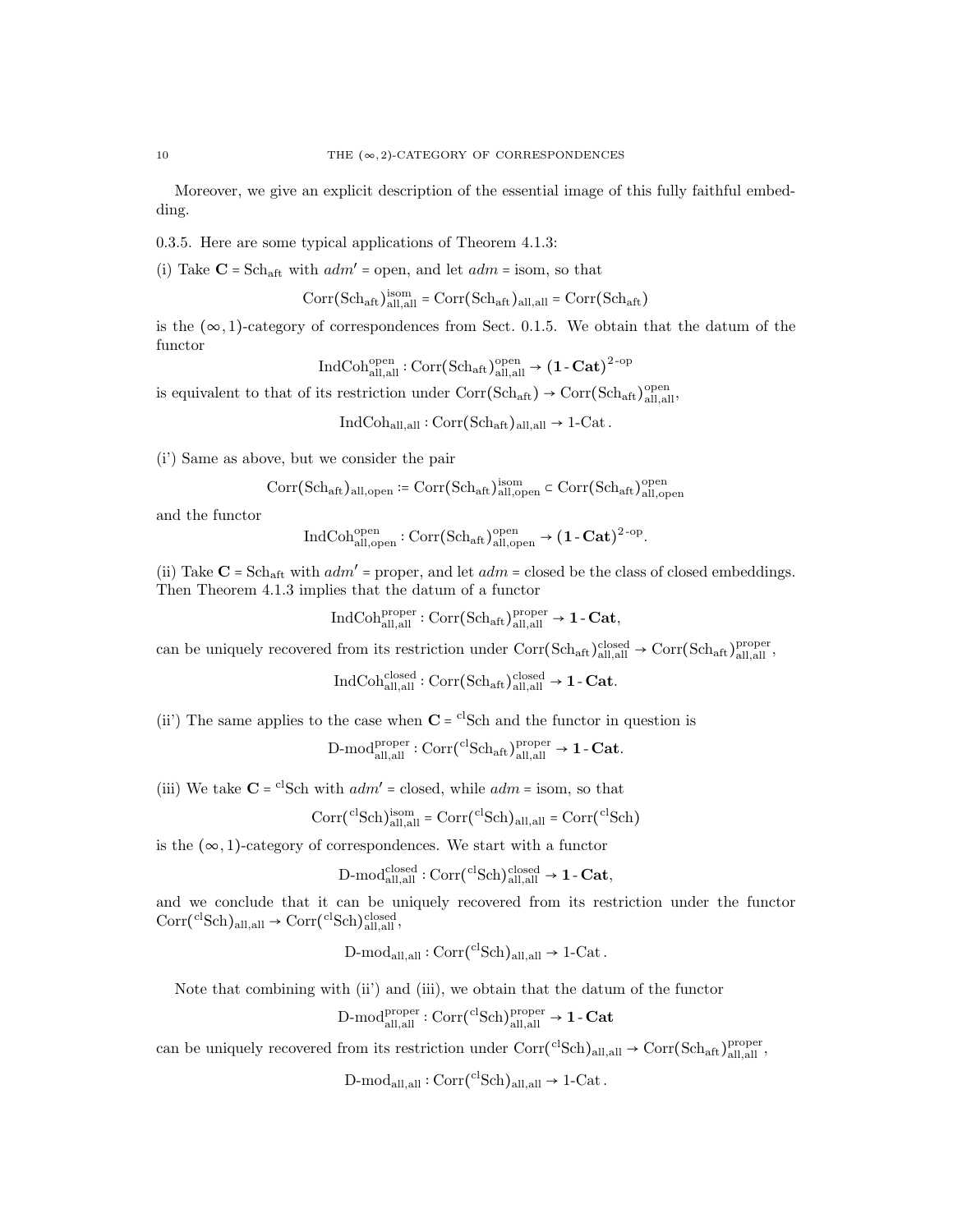*Remark* 0.3.6. The point is that in (iii) we take fiber products in the category <sup>cl</sup>Sch, and in this category, for a closed embedding  $S \to S'$ , the map

$$
S \to S \underset{S'}{\times} S
$$

is an isomorphism (which is of course completely false in Sch). On the other hand, if we tried to consider IndCoh out of the category <sup>cl</sup>Sch, it would fail to satisfy base change.

0.3.7. In Sect. 5 we prove the second of the two extension results, Theorem 5.2.4. It is this theorem that allows to construct the functor

$$
\operatorname{IndCoh}^{\operatorname{proper}}_{\operatorname{all,all}}: \operatorname{Corr}(\operatorname{Sch}_{\operatorname{aft}})^{\operatorname{proper}}_{\operatorname{all,all}} \to 1\text{-}\operatorname{\mathbf{Cat}},
$$

starting from just

$$
IndCoh: Sch_{\mathrm{aft}} \to 1\text{-Cat}.
$$

In this theorem, we start with four classes of morphisms vert, horiz, as well as adm and  $co$ -  $adm$  with some reasonable assumptions. The example one should keep in mind is when  $\mathbf{C} = \mathrm{Sch}_{\mathrm{aff}}$  with  $vert = horiz =$  all,  $adm =$  proper and  $co\text{-}adm =$  open.

We start with a functor

(0.7) 
$$
\Phi_{vert, co\text{-}adm}: \text{Corr}(\mathbf{C})_{vert, co\text{-}adm} \to \mathbb{S}^{1-\text{Cat}},
$$

and we wish to extend it to a functor

(0.8) 
$$
\Phi_{vert,horiz}^{adm}: \text{Corr}(\mathbf{C})_{vert,horiz}^{adm} \to \mathbb{S}.
$$

Theorem 5.2.4 says that under a certain assumption on  $horiz$ ,  $adm$  and  $co$ - $adm$ , restriction along  $Corr(C)_{vert,loriz}^{adm}$   $\rightarrow Corr(C)_{vert,co-adm}$  defines a fully faithful map from the space of functors (0.8) to the space of functors (0.7), whose essential image is explicitly described.

The assumption on our classes of morphisms is that for a given 1-morphism  $\mathbf{c}_0 \overset{\alpha}{\rightarrow} \mathbf{c}_1$ , the category of its factorizations as

$$
\mathbf{c}_0 \xrightarrow{\epsilon} \overline{\mathbf{c}}_0 \xrightarrow{\gamma} \mathbf{c}_1, \quad \epsilon \in co\text{-}adm, \ \gamma \in adm
$$

is contractible.

In our main application, we start with the functor

$$
\operatorname{IndCoh}^{\operatorname{open}}_{\operatorname{all},\operatorname{open}}: \operatorname{Corr}(\operatorname{Sch}_{\operatorname{aff}})_{\operatorname{all},\operatorname{open}}^{\operatorname{open}} \to \bigl(1\operatorname{-}\mathbf{Cat}\bigr)^{2\operatorname{-op}}
$$

(which is uniquely constructed starting from IndCoh :  $Sch_{\text{aft}} \rightarrow 1$ -Cat, see Sect. 0.3.3); we restrict it to a functor

$$
IndCohall,open : Corr(Schaff)all,open \rightarrow 1-Cat
$$

(this restriction does not lose information, see Example (i') in Sect. 0.3.5 above); and finally apply Theorem 5.2.4 to extend IndCohall,open to the desired functor

$$
\mathrm{IndCoh}_{\mathrm{all,all}}^{\mathrm{proper}}:\mathrm{Corr}(\mathrm{Sch}_{\mathrm{aft}})_{\mathrm{all,all}}^{\mathrm{proper}}\rightarrow 1\text{-}\mathbf{Cat}
$$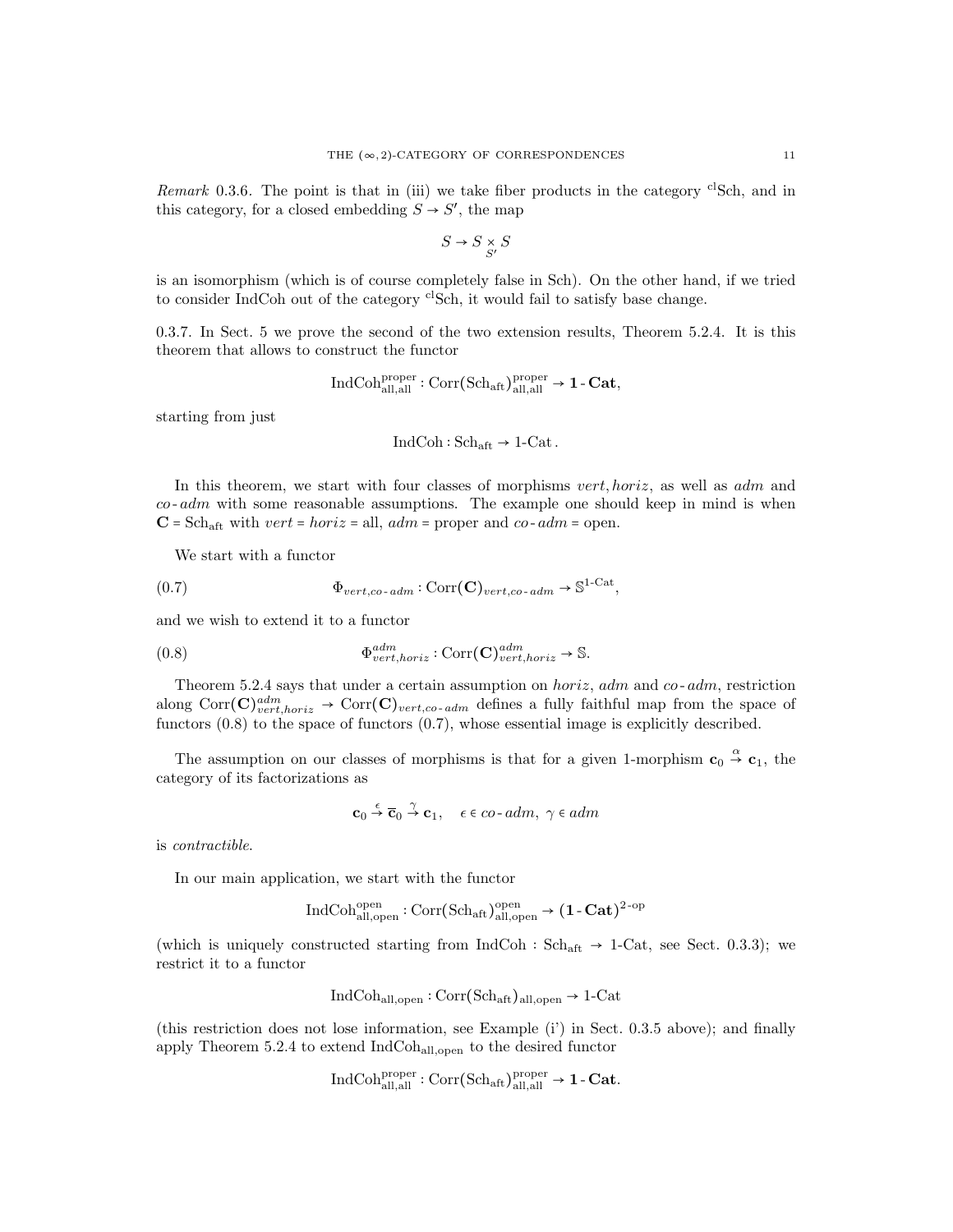0.3.8. We should remark that if one is only interested in constructing the functor

$$
\operatorname{IndCoh}^{!} : (\mathrm{Sch}_{\mathrm{aff}})^{\mathrm{op}} \to 1\text{-}\mathrm{Cat},
$$

then one can make do with a vastly simplified version of Theorem 5.2.4.

Namely, starting from the functor (0.7) we can first restrict it to Corr $(C)_{adm,co-dm}$ , and then apply Theorem 4.1.3 to obtain a functor

$$
Corr(\mathbf{C})^{adm \cap co\text{-}adm}_{adm,co\text{-}adm} \to \mathbb{S}.
$$

Then a much simplified version of Steps B and C of the proof will produce from the latter functor the desired functor

$$
\Phi^!: (\mathbf{C}_{horiz})^{\mathrm{op}} \to \mathbb{S}.
$$

We note, however, that both steps of the procedure just described lose information; whereas the one in Theorem 5.2.4 does not.

#### 1. The 2-category of correspondences

In this section, given an  $(\infty, 1)$ -category **C** with three distinguished classes of 1-morphisms vert, horiz and adm, we will construct the corresponding  $(\infty, 2)$ -category of correspondences  $\mathrm{Corr}(\mathbf{C})^{adm}_{vert;horiz}.$ 

1.1. The set-up. In this subsection we will list the requirements on the classes of morphisms vert, horiz and adm, and explain what the desired  $(\infty, 2)$ -category Corr $(\mathbf{C})^{adm}_{vert;horiz}$  is when **C** is an *ordinary* category. In this case,  $Corr(C)_{vert, horiz}^{adm}$  will be an ordinary 2-category, which can specified by saying what are its objects, 1-morphisms and 2-morphisms.

1.1.1. Let C be an  $(\infty, 1)$ -category. Let *vert, horiz* be two classes of 1-morphisms in C, and  $adm \subset vert \cap horiz$  a third class, such that:

- (1) The identity maps of objects of C belong to all three classes;
- (2) If a 1-morphism belongs to a given class, then so do all isomorphic 1-morphisms;
- (3) All three classes are closed under compositions.
- (4) Given a morphism  $\alpha_1 : \mathbf{c}_{1,1} \to \mathbf{c}_{1,0}$  in *horiz* and a morphism  $\beta_0 : \mathbf{c}_{0,0} \to \mathbf{c}_{1,0}$  vert, the Cartesian square

$$
\begin{array}{ccc}\n\mathbf{c}_{0,1} & \xrightarrow{\alpha_0} & \mathbf{c}_{0,0} \\
\beta_1 & & \beta_0 \\
\mathbf{c}_{1,1} & \xrightarrow{\alpha_1} & \mathbf{c}_{1,0}\n\end{array}
$$

exists, and  $\alpha_0 \in horiz$  and  $\beta_1 \in vert.$  Moreover, if  $\alpha_1$  (resp.,  $\beta_0$ ) belongs to *adm*, then so does  $\alpha_0 \in horiz$  (resp.,  $\beta_1 \in vert$ ).

(5) The class  $adm$  satisfies the '2 out of 3' property: if

$$
\mathbf{c}_1 \stackrel{\alpha}{\rightarrow} \mathbf{c}_2 \stackrel{\beta}{\rightarrow} \mathbf{c}_3
$$

are maps with  $\beta$  and  $\beta \circ \alpha$  in adm, then  $\alpha$  is also in adm.

For example, if C contains fiber products for all morphisms, we can take vert = horiz =  $adm$ to be the class of all 1-morphisms.

We let

$$
C_{vert}
$$
,  $C_{horiz}$  and  $C_{adm}$ 

denote the corresponding 1-full subcategories of C.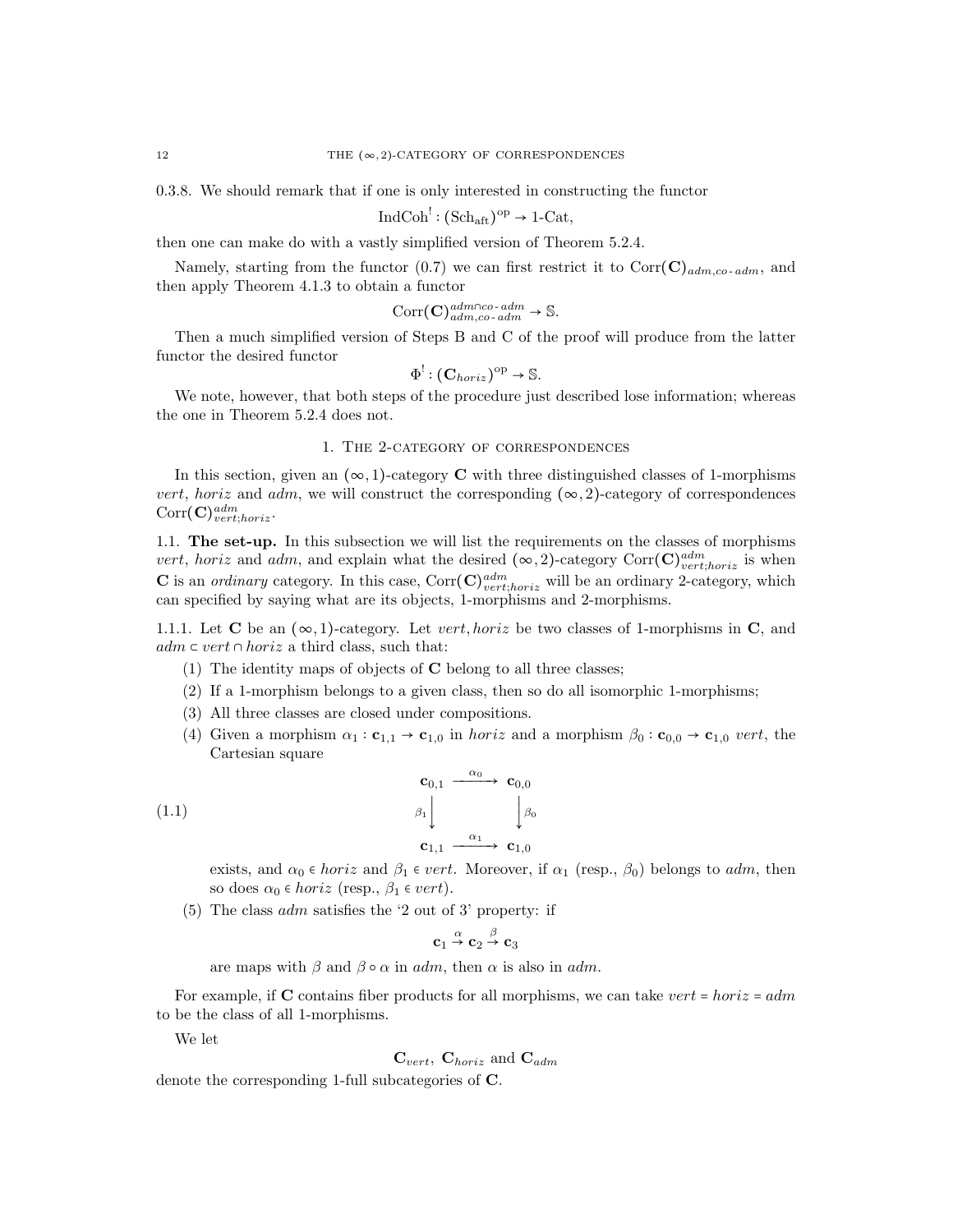1.1.2. Note the following consequences of the above conditions.

First, we claim that if  $c \to c'$  is a 1-morphism that belongs to *adm*, then so does the diagonal morphism  $\mathbf{c} \to \mathbf{c} \underset{\mathbf{c}'}{\times} \mathbf{c}$ .

Second, the above observation implies that for a diagram



with the slanted maps in  $adm$ , vertical arrows in vert and horizontal arrows in horiz, the resulting map

$$
\mathbf{c}_1 \underset{\mathbf{c}_3}{\times} \mathbf{c}_2 \rightarrow \mathbf{c}_1' \underset{\mathbf{c}_3'}{\times} \mathbf{c}_2'
$$

is in adm.

1.1.3. We wish to define a  $(\infty, 2)$ -category, denoted  $Corr(\mathbf{C})^{adm}_{vert, horiz}$ . We want its objects be the same as objects of C.

For  $\mathbf{c}_0, \mathbf{c}_1 \in \text{Corr}(\mathbf{C})$ , we want the  $(\infty, 1)$ -category

$$
\mathrm{Maps}_{\mathrm{Corr}(\mathbf{C})^{adm}_{vert;horiz}}(\mathbf{c}_0, \mathbf{c}_1)
$$

to have as objects correspondences

$$
\begin{array}{ccc}\n\mathbf{c}_{0,1} & \xrightarrow{\alpha} & \mathbf{c}_0 \\
\downarrow^{\beta} & & \\
\mathbf{c}_1 & & \\
\end{array}
$$

where  $\alpha \in horiz$  and  $\beta \in vert$ .

For a pair of correspondences  $(c_{0,1}, \alpha, \beta)$  and  $(c'_{0,1}, \alpha', \beta')$ , we want the space of maps between them to be that of commutative diagrams



with  $\gamma \in \alpha dm$ .

(1.3)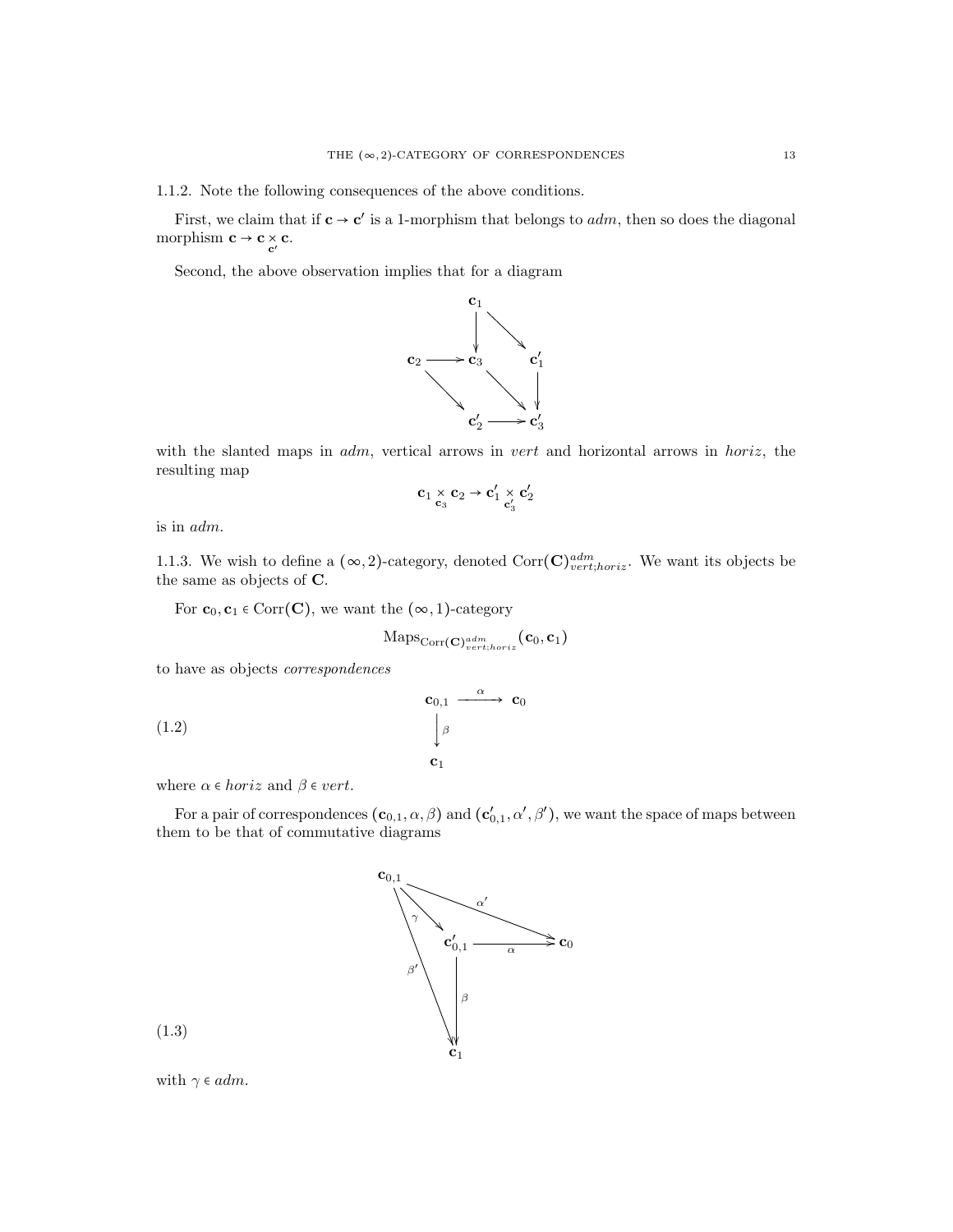Composition of 1-morphisms should be given by forming Cartesian products:



1.1.4. It is easy to check that when C is an ordinary category, the above construction indeed gives rise to an (ordinary) 2-category.

To give the actual definition in the  $\infty$ -categorical framework, we shall use the formalism of [Chapter A.1, Sect. 2.1]

1.2. The Segal category of correspondences. In this subsection we will carry out the construction of the sought-for category  $\text{Corr}(\mathbf{C})^{adm}_{vert;horiz}$ .

The construction will be very intuitive: when we think of the datum of an  $(\infty, 2)$ -category in terms of its image under the functor

$$
\mathrm{Seq}_{\bullet}: 2\text{-}\mathrm{Cat} \to 1\text{-}\mathrm{Cat}^{\mathbf{\Delta}^{\mathrm{op}}},
$$

it is quite clear what the simplicial  $(\infty, 1)$ -category corresponding to  $Corr(\mathbf{C})^{adm}_{vert;horiz}$  should be. Namely, for each n, the corresponding  $(\infty, 1)$ -category, denoted "Grid<sup>>dgnl</sup>(C)<sup>adm</sup><sub>vert;horiz</sub>, is one whose objects are half-grids of size  $n$  of objects of  $C$ , in which every square is Cartesian.

This category "Grid<sub>n</sub><sup>2 dgnl</sup>(C)<sup>adm</sup><sub>vert;horiz</sub> of half-grids is easy to make sense of in the ∞categorical setting, because it is obtained from a category of functors from a (very simple) ordinary category to C.

1.2.1. Let  $(C, vert, horiz, adm)$  be as in Sect. 1.1.1. We will now define the desired object

$$
{}^{\prime\prime}\mathbf{Grid}_{\bullet}^{\geq \text{dgnl}}(\mathbf{C})^{adm}_{vert;horiz} \in 1\text{-}\mathrm{Cat}^{\mathbf{\Delta}^{\mathrm{op}}}.
$$

Consider the following co-simplicial object of 1-Cat, which in fact takes values in ordinary categories. For each  $n = 0, 1, 2, ...$  we consider the full subcategory

$$
([n] \times [n]^{\text{op}})^{\ge \text{dgnl}} \subset [n] \times [n]^{\text{op}},
$$

spanned by objects  $(i, j)$  with  $i \leq j$ .

Consider the  $(\infty, 1)$ -category

$$
\mathbf{Maps}(([n] \times [n]^\mathrm{op})^{\ge \mathrm{dgnl}}, \mathbf{C}).
$$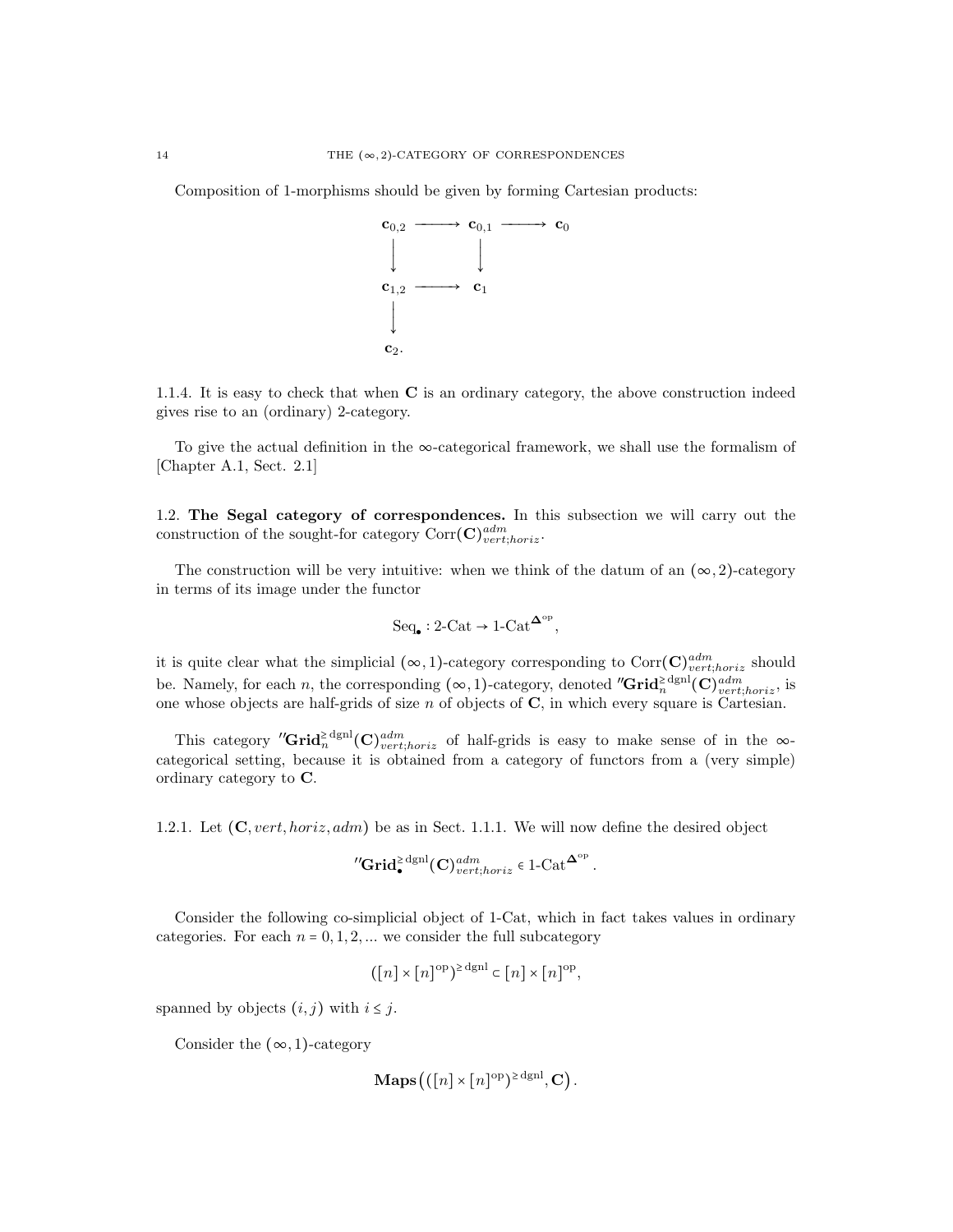

1.2.2. For  $n = 0, 1, 2, ...$  we define an  $(\infty, 1)$ -category "Grid<sup>>dgnl</sup>(C)<sup>adm</sup>  $(\infty)$  to be the following 1-full subcategory of **Maps**  $((n] \times [n]^\text{op})^{\ge \text{dgnl}}, \mathbf{C})$ .

The objects of " $\mathbf{Grid}_{n}^{\geq \text{dgnl}}(\mathbf{C})_{vert, horiz}^{adm}$  consist of those diagrams (1.4) that:

- (1) All the vertical maps belong to vert;
- (2) All the horizontal maps belong to *horiz*;
- (3) All squares are Cartesian.

We restrict 1-morphisms to those maps  $\underline{\mathbf{c}} \to \underline{\mathbf{c}}'$  between diagrams (1.4), for which the corresponding map

$$
\mathbf{c}_{i,j} \rightarrow \mathbf{c}'_{i,j}
$$

belongs to *adm* for all  $0 \le i \le j \le n$  and is an *isomorphism* when  $i = j$ .

1.2.3. It is clear that for a map  $[m] \rightarrow [n]$  in  $\Delta$ , the restriction functor

$$
\mathbf{Maps}((n] \times [n]^{\mathrm{op}})^{\geq \mathrm{dgnl}}, \mathbf{C}) \to \mathbf{Maps}((m] \times [m]^{\mathrm{op}})^{\geq \mathrm{dgnl}}, \mathbf{C})
$$

sends

$$
^{\prime \prime }\mathrm{Grid}_{n}^{\geq \mathrm{dgnl}}(\mathbf{C})_{vert;horiz}^{adm} \rightarrow {^{\prime \prime}\mathrm{Grid}^{\geq \mathrm{dgnl}}_{m}}(\mathbf{C})_{vert;horiz}^{adm}.
$$

Hence, we obtain a well-defined object

$$
{}^{\prime\prime}\mathbf{Grid}_{\bullet}^{\geq \mathrm{dgnl}}(\mathbf{C})_{vert;horiz}^{adm} \in 1\text{-}\mathrm{Cat}^{\mathbf{\Delta}^{\mathrm{op}}}.
$$

**Proposition 1.2.4.** The object "Grid<sup>≥dgnl</sup>(C)<sup>adm</sup>  $\epsilon$  1-Cat<sup> $\Delta^{\rm op}$ </sup> lies in the essential image of the functor  $Seq_{\bullet}$ .

*Proof.* The fact that 0-simplices of " $\mathbf{Grid}_{\bullet}^{\geq \text{dgnl}}(\mathbf{C})_{vert;horiz}^{adm}$  are a space follows from the definition. The fact that  ${}^{\prime\prime}\text{Grid}_{\bullet}^{\geq \text{dgm}}(C)_{vert,loriz}^{adm}$  is a Segal category is also clear. Thus, we only have to check that every invertible 1-simplex is degenerate.

A 1-simplex in " $\mathbf{Grid}_{\bullet}^{\geq \text{dgnl}}(\mathbf{C})_{vert,loriz}^{adm}$  is given by a diagram

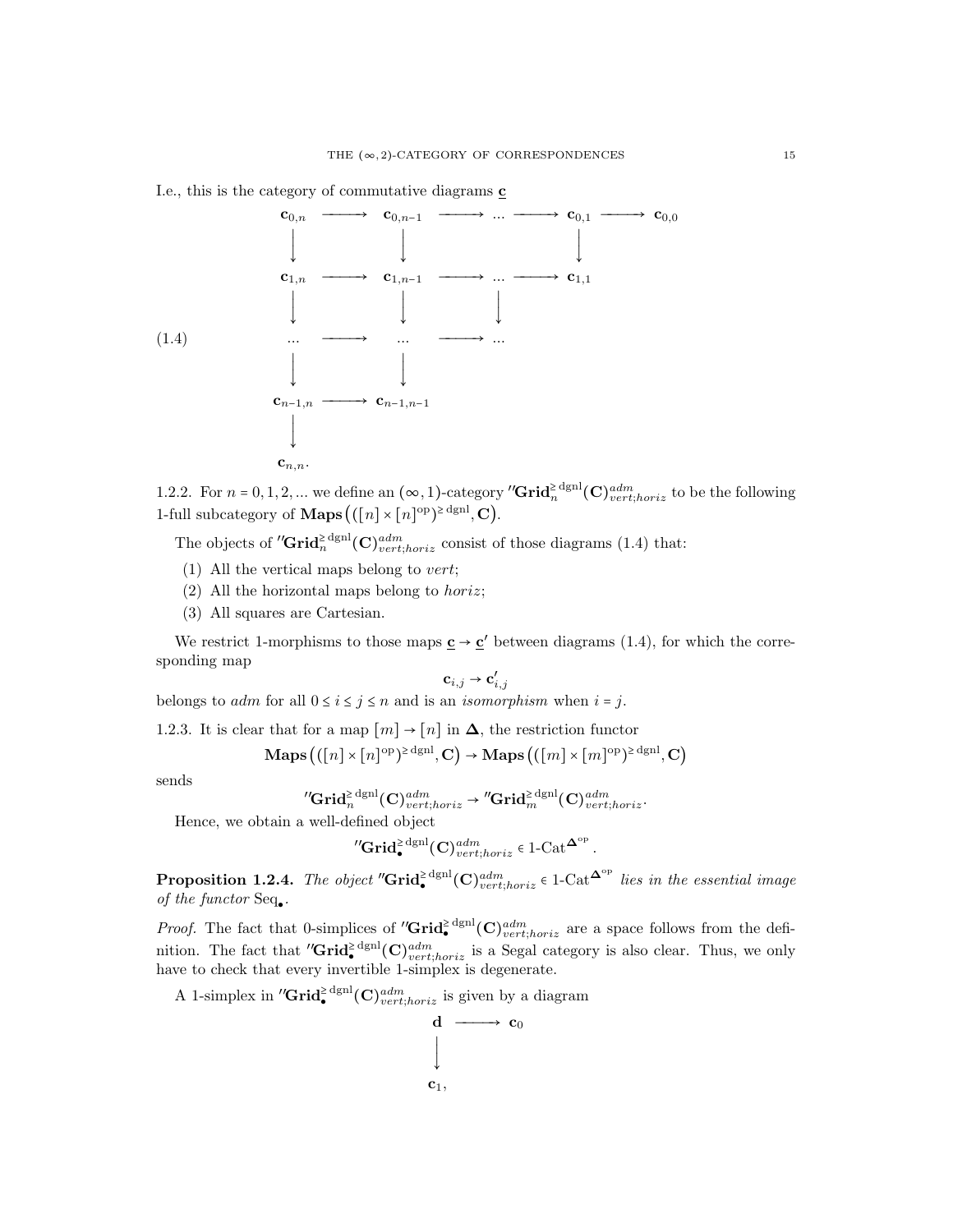and the fact that it is invertible means that this diagram can be completed to a diagram



with all the squares being Cartesian, and both composite maps  $\mathbf{c}_0 \to \mathbf{c}_0$  (resp.,  $\mathbf{c}_1 \to \mathbf{c}_1$ ) are the identity maps. However, this implies that all the arrows in this diagram are isomorphisms.

 $\Box$ 

1.2.5. We define the  $(\infty, 2)$ -category

$$
Corr(\mathbf{C})^{adm}_{vert;horiz} \in 2\text{-Cat},
$$

to be such that

$$
\mathrm{Seq}_\bullet\big(\mathrm{Corr}(\mathbf{C})^{adm}_{vert;horiz}\big) = \text{''\mathbf{Grid}^{\geq}_\bullet}^{\mathrm{dgm}}(\mathbf{C})^{adm}_{vert;horiz}.
$$

The  $(\infty, 2)$ -category  $Corr(\mathbf{C})^{adm}_{vert;horiz}$  can thus be recovered as

$$
\text{Corr}(\mathbf{C})^{adm}_{vert,horiz} \simeq \mathfrak{L}('\mathbf{Grid}^{\geq \mathrm{dgnl}}_{\bullet}(\mathbf{C})^{adm}_{vert,horiz}),
$$

see [Chapter A.1, Sect. 4.4.1] where the functor  $\mathfrak L$  is introduced.

Note that we have a canonical identification

$$
(\mathrm{Corr}(\mathbf{C})^{adm}_{vert;horiz})^{1\text{-op}} \simeq \mathrm{Corr}(\mathbf{C})^{adm}_{horiz;vert}.
$$

1.3. Changing the class of 2-morphisms. In this subsection we show that if we replace the class adm (which gives rise to 2-morphisms) by a smaller one, things work as they should.

In particular, we will see that the  $(\infty, 2)$ -category Corr $(\mathbf{C})^{adm}_{vert, horiz}$  contains  $\mathbf{C}_{vert}$  and  $\mathbf{C}^{op}_{horiz}$ as 1-full subcategories.

1.3.1. Let us now be given two classes  $adm'$  and  $adm$  as in Sect. 1.1.1 with  $adm' \subset adm$ . On the one hand, we can consider the  $(\infty, 2)$ -category Corr $(\mathbf{C})^{adm'}_{vert, horiz}$ . On the other hand, we can consider the 2-full subcategory

$$
\text{Corr}(\mathbf{C})^{adm' \subset adm}_{vert;horiz} \subset \text{Corr}(\mathbf{C})^{adm}_{vert;horiz},
$$

obtained by leaving by keeping objects and 1-morphisms the same, but restricting 2-morphisms to those diagrams (1.3), where  $\gamma \in adm'.$ 

The tautological functor

$$
\text{Corr}(\mathbf{C})^{adm'}_{vert,loriz} \rightarrow \text{Corr}(\mathbf{C})^{adm}_{vert;loriz}
$$

factors through a canonical functor

(1.5) 
$$
\text{Corr}(\mathbf{C})^{adm'}_{vert;horiz} \to \text{Corr}(\mathbf{C})^{adm'cadm}_{vert;horiz}.
$$

The following is tautological: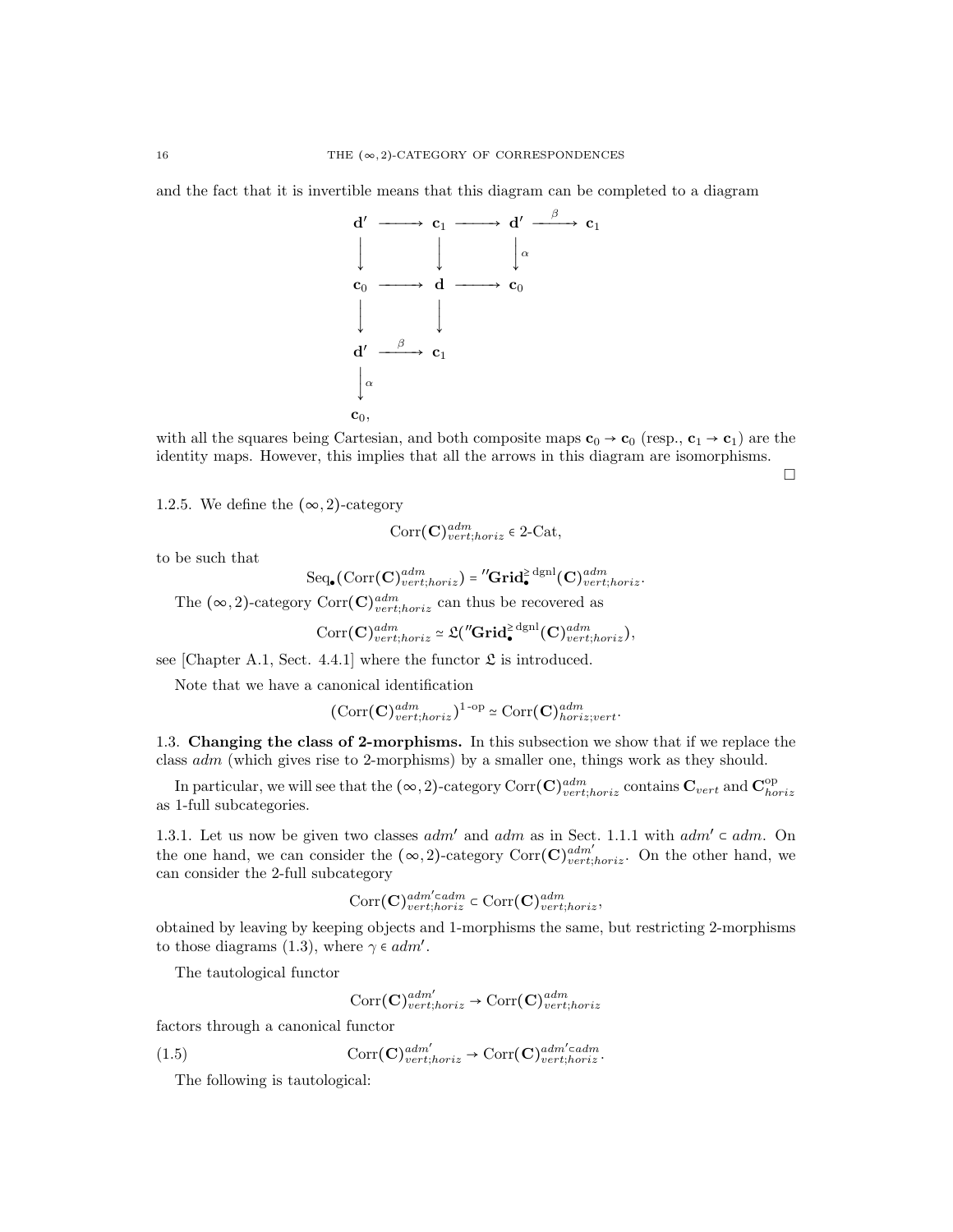**Lemma 1.3.2.** The functor  $(1.5)$  is an equivalence.

1.3.3. Let us consider a particular case of the above construction when adm <sup>=</sup> isom, i.e., is the class of all isomorphisms.

In this case,  ${}^{\prime\prime}\text{Grid}_{\bullet}^{\geq \text{dgm}}(\mathbf{C})_{vert,horiz}^{\text{isom}}$  belongs to  $\text{Spc}^{\mathbf{\Delta}^{\text{op}}}$ . Therefore,  $\text{Corr}(\mathbf{C})_{vert,loriz}^{\text{isom}}$  is an  $(\infty, 1)$ -category. We shall denote it simply by  $Corr(\mathbf{C})_{vert; horiz}$ .

By Lemma 1.3.2, for any  $adm$ , we have

$$
(\mathrm{Corr}(\mathbf{C})_{vert,horiz}^{adm})^{1-\mathrm{Cat}} \simeq \mathrm{Corr}(\mathbf{C})_{vert;horiz}.
$$

1.3.4. Let us now take both classes *horiz* and *adm* to be isom. In this case the corresponding  $(\infty, 1)$ -category

$$
Corr(\mathbf{C})_{vert; \text{isom}} = Corr(\mathbf{C})_{vert; \text{isom}}^{\text{isom}}
$$

is canonically equivalent to  $\mathbf{C}_{vert}$ . Indeed, it is easy to see that for every n, the corresponding category "Grid $^>_{n}$ <sup>dgnl</sup>(C)<sup>isom</sup> is canonically equivalent to **Maps**([n], C<sub>vert</sub>)<sup>Spc</sup>.

Similarly, the  $(\infty, 1)$ -category

$$
Corr(\mathbf{C})_{\text{isom};horiz} = \text{Corr}(\mathbf{C})_{\text{isom},vert}^{\text{isom}}
$$

is canonically equivalent to  $(\mathbf{C}_{horiz})^{\text{op}}$ .

In particular, we obtain the functors:

$$
\mathbf{C}_{vert} \simeq \text{Corr}(\mathbf{C})_{vert; \text{isom}}^{\text{isom}} \to \text{Corr}(\mathbf{C})_{vert; \text{horiz}}^{adm}
$$

and

$$
(\mathbf{C}_{horiz})^{\mathrm{op}} \simeq \mathrm{Corr}(\mathbf{C})^{\mathrm{isom}}_{\mathrm{isom},vert} \to \mathrm{Corr}(\mathbf{C})^{adm}_{vert;horiz}.
$$

1.4. Distinguishing a class of 1-morphisms. Recall from [Chapter A.1, Sect. 4.3.7] that in addition to the functor

$$
\text{Seq}_{\bullet}: 2\text{-}\text{Cat} \to 1\text{-}\text{Cat}^{\mathbf{\Delta}^{\text{op}}}
$$

there is also a functor  $\text{Seq}_{\bullet}^{\text{Pair}}$  that takes as an input an  $(\infty, 2)$ -category and a class of its 1-morphisms.

In this subsection we will describe the result applying  $\text{Seq}_{\bullet}^{\text{Pair}}$  to  $\text{Corr}(\mathbf{C})_{vert;horiz}^{adm}$ , with respect to the following two 1-full subcategories

$$
\mathbf{C}_{adm} \subset \mathbf{C}_{vert} \subset (\text{Corr}(\mathbf{C})_{vert,horiz}^{adm})^{1-\text{Cat}}
$$

.

As a result we will see two versions of the simplicial  $(\infty, 1)$ -category "Grid<sup>>dgnl</sup>(C)<sup>adm</sup><sub>vert;horiz</sub>, denoted ' $\mathbf{Grid}_{n}^{\geq \text{dgnl}}(\mathbf{C})_{vert;loriz}^{adm}$  and  $\mathbf{Grid}_{n}^{\geq \text{dgnl}}(\mathbf{C})_{vert;horiz}^{adm}$ , respectively.

Both these versions are useful in the applications.

1.4.1. For a natural number n, we define the  $(\infty, 1)$ -categories

$$
\mathbf{Grid}_{n}^{\geq \text{dgnl}}(\mathbf{C})_{vert;horiz}^{adm} \text{ and } \mathbf{Grid}_{n}^{\geq \text{dgnl}}(\mathbf{C})_{vert;horiz}^{adm}
$$

to be 1-full subcategories  $\mathbf{Maps}((n] \times [n]^{op})^{\geq \text{dgnl}}, \mathbf{C})$  having the same objects as the category "Grid $\mathbf{d}_{n}^{\geq \text{dgnl}}(\mathbf{C})_{vert;horiz}^{adm}$ , but a larger class of 1-morphisms:

For  $\mathbf{Grid}_{\bullet}^{\geq \text{dgm}}(\mathbf{C})_{vert;horiz}^{adm}$  we allow those maps  $\underline{\mathbf{c}} \to \underline{\mathbf{c}}'$  between diagrams (1.4), such that the corresponding maps

$$
\mathbf{c}_{i,j} \rightarrow \mathbf{c}'_{i,j}
$$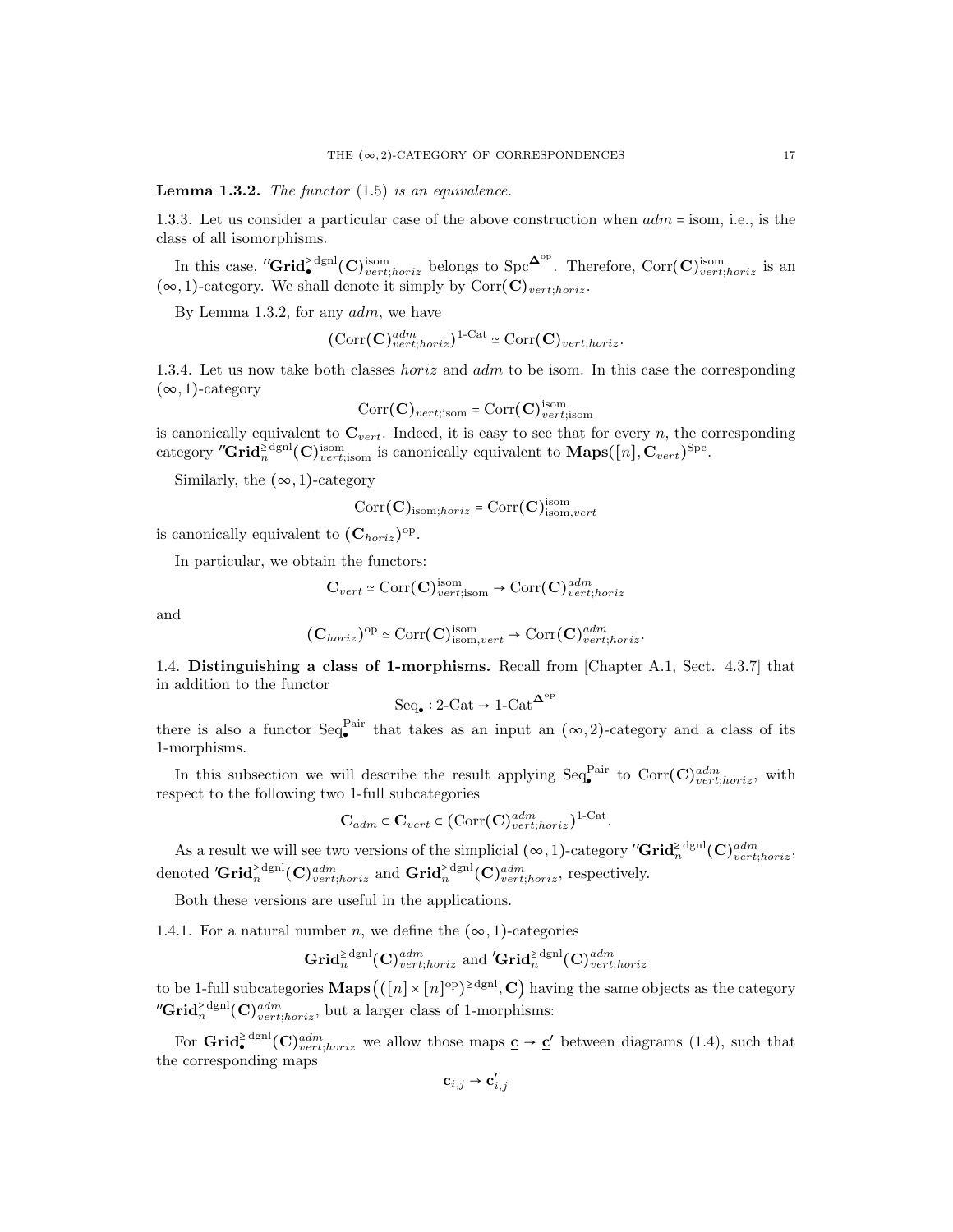belong to vert for all  $0 \le i \le j \le n$ , and such that for every  $0 \le j - 1 < j \le n$ , the map

$$
\mathbf{c}_{i,j} \rightarrow \mathbf{c}'_{i,j} \underset{\mathbf{c}'_{i,j-1}}{\times} \mathbf{c}_{i,j-1}
$$

belongs to  $adm$  (i.e., the defect of the corresponding square to be Cartesian is a 1-morphism from adm).

For  $'Grid_{\bullet}^{\geq \text{dgm}}(C)_{vert;horiz}^{adm}$  we allow those maps  $\underline{c} \to \underline{c}'$  between diagrams (1.4), such that the corresponding maps

$$
\mathbf{c}_{i,j} \rightarrow \mathbf{c}'_{i,j}
$$

belong to *adm* for all  $0 \le i \le j \le n$ .

Denote also

$$
\operatorname{Grid}_{n}^{\geq \operatorname{dgnl}}(\mathbf{C})_{vert;horiz}^{\operatorname{adm}} := \mathbf{Grid}_{n}^{\geq \operatorname{dgnl}}(\mathbf{C})_{vert;horiz}^{\operatorname{isom}} \simeq (\mathbf{Grid}_{n}^{\geq \operatorname{dgnl}}(\mathbf{C})_{vert;horiz}^{\operatorname{adm}})^{\operatorname{Spc}} \simeq
$$
  

$$
\simeq (\mathbf{Grid}_{n}^{\geq \operatorname{dgnl}}(\mathbf{C})_{vert;horiz}^{\operatorname{adm}})^{\operatorname{Spc}} \simeq (\mathbf{''\mathbf{Grid}}_{n}^{\geq \operatorname{dgnl}}(\mathbf{C})_{vert;horiz}^{\operatorname{adm}})^{\operatorname{Spc}}.
$$

1.4.2. As in the case of " $\mathbf{Grid}_n^{\geq \text{dgnl}}(\mathbf{C})_{vert;horiz}^{adm}$ , the restriction functor

$$
\mathbf{Maps}((n] \times [n]^{\mathrm{op}})^{\ge \mathrm{dgnl}}, \mathbf{C}) \to \mathbf{Maps}((m] \times [m]^{\mathrm{op}})^{\ge \mathrm{dgnl}}, \mathbf{C})
$$

sends

$$
\mathbf{Grid}_{n}^{\geq \mathrm{dgnl}}(\mathbf{C})^{adm}_{vert;horiz} \rightarrow \mathbf{Grid}_{m}^{\geq \mathrm{dgnl}}(\mathbf{C})^{adm}_{vert;horiz}
$$

and

$$
{}^{\prime}\mathbf{Grid}_{n}^{\geq \mathrm{dgnl}}(\mathbf{C})^{adm}_{vert;horiz} \rightarrow {}^{\prime}\mathbf{Grid}_{m}^{\geq \mathrm{dgnl}}(\mathbf{C})^{adm}_{vert;horiz}
$$

Thus, we obtain well-defined objects

$$
\mathbf{Grid}_{\bullet}^{\geq \text{dgnl}}(\mathbf{C})^{adm}_{vert;horiz} \text{ and } {'}\mathbf{Grid}_{\bullet}^{\geq \text{dgnl}}(\mathbf{C})^{adm}_{vert;horiz}
$$

in  $1$ -Cat<sup> $\Delta^{\rm op}$ </sup>.

Similarly, we obtain an object

$$
\operatorname{Grid}^{\geq \operatorname{dgnl}}(\mathbf{C})^{adm}_{vert;horiz} \in \operatorname{Spc}^{\mathbf{\Delta}^{\operatorname{op}}}.
$$

The following results from the definitions:

#### Lemma 1.4.3. The objects

$$
{}'{\bf Grid}_\bullet^{\geq {\rm dgnl}}({\bf C})^{adm}_{vert;horiz} \textit{ and } {\bf Grid}_\bullet^{\geq {\rm dgnl}}({\bf C})^{adm}_{vert;horiz}
$$

of 1-Cat<sup> $\Delta^{\rm op}$ </sup> are both Segal categories.

1.4.4. We now claim:

Proposition 1.4.5. We have: (a)  $\operatorname{Grid}_{\bullet}^{\geq \operatorname{dgnl}}(\mathbf{C})^{adm}_{vert,horiz} = \operatorname{Seq}_{\bullet}^{\operatorname{Pair}}(\operatorname{Corr}(\mathbf{C})^{adm}_{vert,horiz}, \mathbf{C}_{vert}).$ (b) ' $\mathbf{Grid}_{\bullet}^{\geq \mathrm{dgm}}(\mathbf{C})_{vert,horiz}^{adm} = \mathrm{Seq}_{\bullet}^{\mathrm{Pair}}(\mathrm{Corr}(\mathbf{C})_{vert,horiz}^{adm}, \mathbf{C}_{adm}).$ 

*Proof.* We will give the proof for  $\mathbf{Grid}_{\bullet}^{\geq \text{dgnl}}(\mathbf{C})_{vert,loriz}^{adm}$ ; the case of  $'\mathbf{Grid}_{\bullet}^{\geq \text{dgnl}}(\mathbf{C})_{vert;loriz}^{adm}$  is similar.

First, we claim that  $\mathbf{Grid}^{\geq \text{dgnl}}_{\bullet}(\mathbf{C})^{adm}_{vert;horiz}$  lies in the essential image of the functor  $\text{Seq}^{\text{Pair}}_{\bullet}$ , i.e., that it is a half-symmetric Segal category. We can check this at the level of ordinary Segal categories. Thus, we can replace

$$
\mathbf{Grid}_{n}^{\geq \text{dgnl}}(\mathbf{C})_{vert;loriz}^{adm} \text{ by } (\mathbf{Grid}_{n}^{\geq \text{dgnl}}(\mathbf{C})_{vert;loriz}^{adm})^{1\text{-ordn}},
$$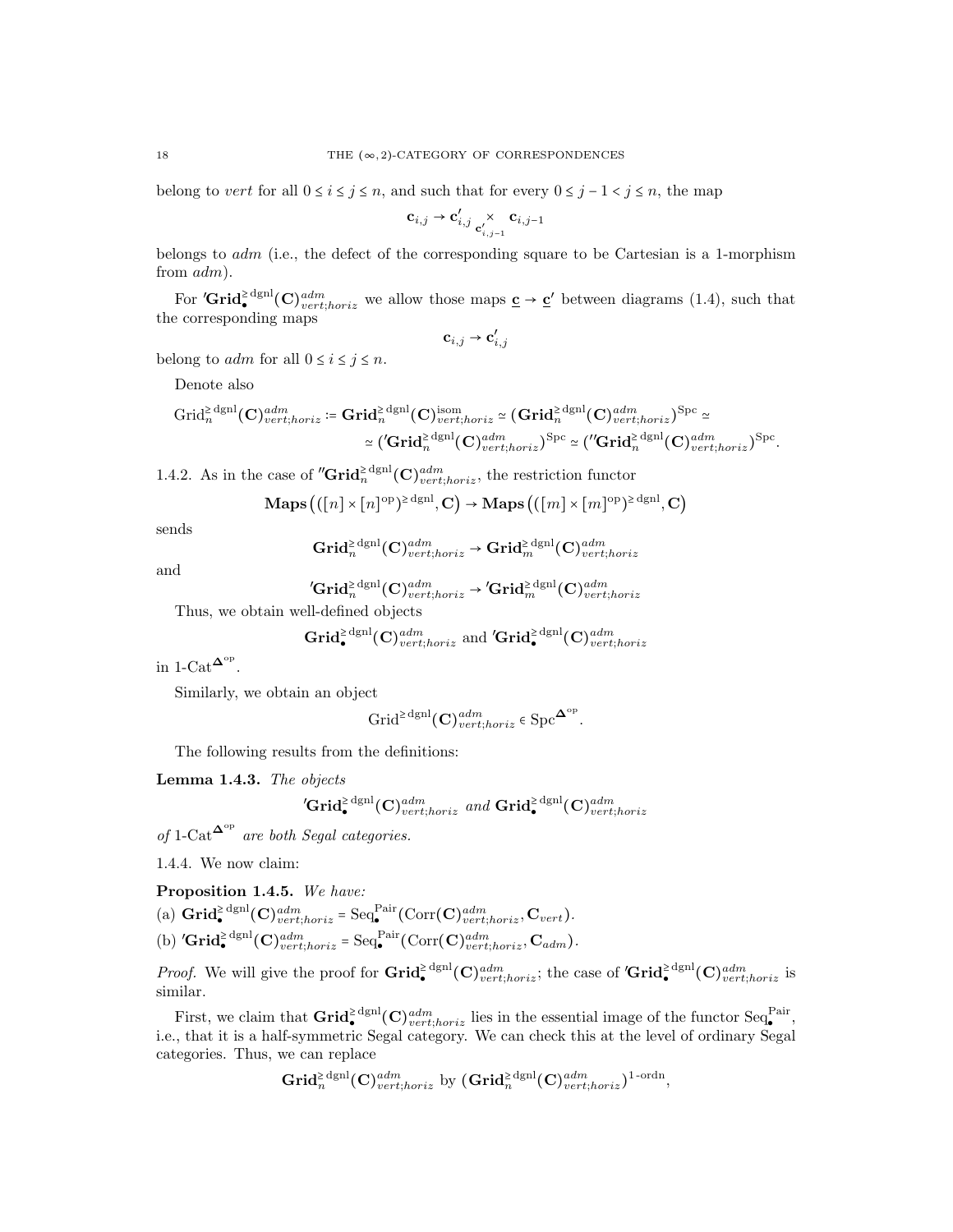while

$$
\big(\mathbf{Grid}_n^{\geq \mathrm{dgnl}}(\mathbf{C})^{adm}_{vert;horiz}\big)^{1\text{-ordn}} \simeq \mathbf{Grid}_n^{\geq \mathrm{dgnl}}(\mathbf{C}^{1\text{-ordn}})^{adm}_{vert;horiz}.
$$

Now, for  $C^{1-{\rm ordn}}$ , its is easy to see that  $'Grid^{\geq \text{dgnl}}_{\bullet}(C^{1-{\rm ordn}})_{vert, horiz}^{adm}$  is equivalent to

$$
\mathrm{Seq}_\bullet^{\mathrm{Pair}}(\mathrm{Corr}(\mathbf{C}^{1\mathrm{-ordn}})^{adm}_{vert;horiz},(\mathbf{C}^{1\mathrm{-ordn}})_{adm}).
$$

Since

$$
{}^{\prime\prime}\mathbf{Grid}_{\bullet}^{\geq \mathrm{dgnl}}(\mathbf{C})^{adm}_{vert;horiz} \simeq \mathfrak{r}(\mathbf{Grid}_{\bullet}^{\geq \mathrm{dgnl}}(\mathbf{C})^{adm}_{vert;horiz}),
$$

we conclude that

$$
\mathbf{Grid}_{\bullet}^{\geq \mathrm{dgnl}}(\mathbf{C})^{adm}_{vert;horiz} = \mathrm{Seq}_{\bullet}^{\mathrm{Pair}}(\mathrm{Corr}(\mathbf{C})^{adm}_{vert;horiz}, \mathbf{D}),
$$

where **D** is a 1-full subcategory of  $(\text{Corr}(\mathbf{C})_{vert,horiz}^{adm})^{1-\text{Cat}}$ , with the same class of objects.

It remains to show that  $\mathbf{D} = \mathbf{C}_{vert}$ . However, this also follows from the corresponding fact for the underlying ordinary categories.

 $\Box$ 

Corollary 1.4.6. We have canonical identifications

$$
\mathfrak{L}^{\text{ext}}(\mathbf{Grid}_{\bullet}^{\geq \text{dgnl}}(\mathbf{C})_{vert;horiz}^{adm}) \simeq \text{Corr}(\mathbf{C})_{vert;horiz}^{adm},
$$

and

$$
\mathfrak{L}^{\text{ext}}(\textbf{Grid}_{\bullet}^{\geq \text{dgnl}}(\mathbf{C})_{vert;horiz}^{adm}) \simeq \text{Corr}(\mathbf{C})_{vert;horiz}^{adm},
$$

where  $\mathfrak{L}^{\text{ext}}$  is as in [Chapter A.1, Sect. 4.4.1].

#### 2. The category of correspondences via grids

According to the previous section, for an  $(\infty, 2)$ -category S the data of a functor

(2.1) 
$$
\operatorname{Corr}(\mathbf{C})_{vert;horiz}^{adm} \to \mathbb{S}
$$

amounts to any of the following:

(i) A map of bi-simplicial spaces  $\text{Seq}_{\bullet}(\text{''Grid}_{\bullet}^{\geq \text{dgnl}}(\mathbf{C})_{vert,loriz}^{adm}) \to \text{Sq}_{\bullet,\bullet}(\mathbb{S});$ 

(ii) A map of bi-simplicial spaces  $\text{Seq}_{\bullet}(\text{Grid}_{\bullet}^{\geq \text{dgnl}}(\mathbf{C})_{vert, horiz}) \to \text{Sq}_{\bullet,\bullet}(\mathbb{S});$ 

(iii) A map of bi-simplicial spaces  $\text{Seq}_{\bullet}(\mathbf{Grid}_{\bullet}^{\geq \text{dgnl}}(\mathbf{C})_{vert,loriz}^{adm}) \to \text{Sq}_{\bullet,\bullet}(\mathbb{S})$ .

In this section we will give yet two more interpretations of what it takes to define a functor  $(2.1).$ 

One (given by Theorem 2.1.3) will still have the form of maps of from a certain bi-simplicial space to  $Sq_{\bullet,\bullet}(\mathbb{S})$ , but the flavor of this new bi-simplicial space will be different: instead of half-grids we will have  $m \times n$ -grids of objects of C. The other one (given by Theorem 2.2.7) involves three-dimensional grids.

We should say right away that the contents of this section are pure combinatorics, i.e., manipulating diagrams. The reader may do well by absorbing the statements of the two main results, Theorems 2.1.3 and 2.2.7, and skipping the proofs on the first pass.

2.1. The bi-simplicial space of grids with defect. In this subsection we will introduce the bi-simplicial space of grids with defect and state Theorem 2.1.3.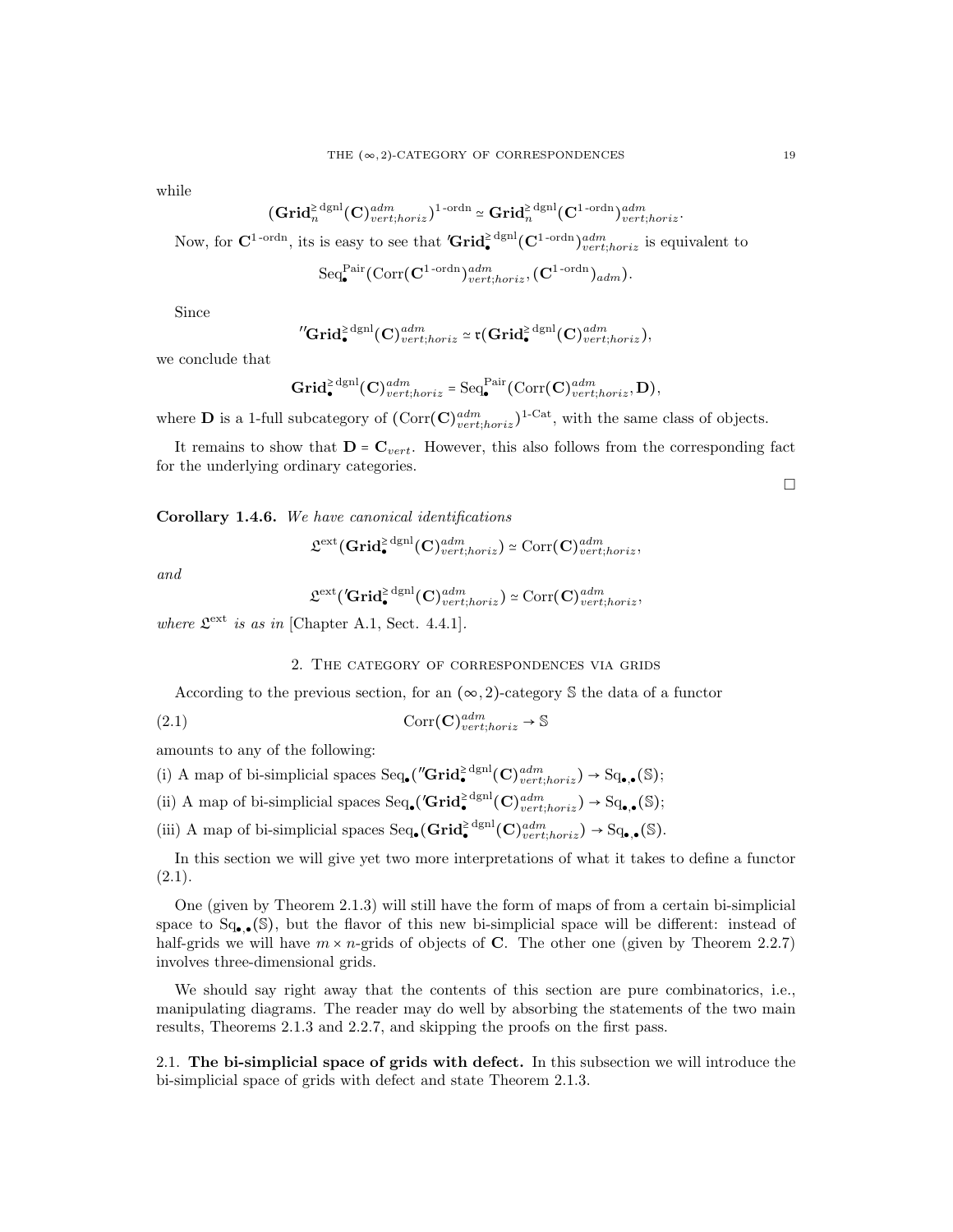2.1.1. Consider the following object

$$
\operatorname{defGrid}_{\bullet,\bullet}(\mathbf{C})^{adm}_{vert;horiz} \in \operatorname{Spc}^{\mathbf{\Delta}^{\operatorname{op}}\times\mathbf{\Delta}^{\operatorname{op}}}
$$

.

Namely, the space  $\mathrm{defGrid}_{m,n}(\mathbf{C})^{adm}_{vert;horiz}$  is the full subspace in

$$
\mathrm{Maps}([m] \times [n]^{\mathrm{op}}, \mathbf{C})
$$

that consists of objects  $\underline{\mathbf{c}}$  with the following properties:

- (1) For any  $0 \le i \le i+1 \le m$ , the map  $\mathbf{c}_{i,j} \to \mathbf{c}_{i+1,j}$  belongs to vert;
- (2) For any  $0 \leq j 1 < j \leq n$ , the map  $\mathbf{c}_{i,j} \to \mathbf{c}_{i,j-1}$  belongs to *horiz*;
- (3) For any  $0 \le i \le i + 1 \le m$  and  $0 \le j 1 \le j \le n$  in the commutative square

$$
\begin{array}{cccc}\n\mathbf{c}_{i,j} & \longrightarrow & \mathbf{c}_{i,j-1} \\
\downarrow & & \downarrow \\
\mathbf{c}_{i+1,j} & \longrightarrow & \mathbf{c}_{i+1,j-1},\n\end{array}
$$

its defect of Cartesianness, i.e., the map

$$
\mathbf{c}_{i,j} \rightarrow \mathbf{c}_{i+1,j} \underset{\mathbf{c}_{i+1,j-1}}{\times} \mathbf{c}_{i,j-1},
$$

belongs to adm.

So, the objects of defGrid<sub>m,n</sub>(C)<sup>dm</sup><sub>vert</sub>,horiz are grids of objects of C of height m and width  $n$ , with vertical arrows in vert, horizontal arrows in *horiz*, and the defect of Cartesianness of each square in adm.

2.1.2. There exists a canonical map in  $\mathrm{Spc}^{\mathbf{\Delta}^{\mathrm{op}}\times \mathbf{\Delta}^{\mathrm{op}}}$ 

(2.3) 
$$
\text{defGrid}_{\bullet,\bullet}(\mathbf{C})^{adm}_{vert;horiz} \to \text{Sq}_{\bullet,\bullet}(\text{Corr}(\mathbf{C})^{adm}_{vert;horiz}),
$$

explained in Sect. 2.3.

We will prove:

**Theorem 2.1.3.** For  $\mathcal{S} \in 2$ -Cat, the map (2.3) defines an isomorphism between the space of  $\text{functors}\ \text{Maps}(\text{Corr}(\mathbf{C})_{vert,loriz}^{adm}, \mathbb{S})$  and the subspace of maps in  $\text{Spc}^{\mathbf{\Delta}^{\text{op}}\times\mathbf{\Delta}^{\text{op}}}$ 

$$
\text{defGrid}_{\bullet,\bullet}(\mathbf{C})^{adm}_{vert;horiz} \to \text{Sq}_{\bullet,\bullet}(\mathbb{S})
$$

with the following property:

For every object in  $\underline{\mathbf{c}} \in \text{defGrid}_{1,1}(\mathbf{C})^{adm}_{vert,horiz}$ , for which the diagram

 $s_{1,1}$ 

o

 $\frac{1}{2}$ o

 $-31.0$ 

$$
\begin{array}{ccc}\n\mathbf{c}_{0,1} & \longrightarrow & \mathbf{c}_{0,0} \\
\downarrow & & \downarrow \\
\mathbf{c}_{1,1} & \longrightarrow & \mathbf{c}_{1,0}\n\end{array}
$$

is Cartesian, the corresponding object

 $(s_{0,1} \leftarrow s_{0,0})$ 

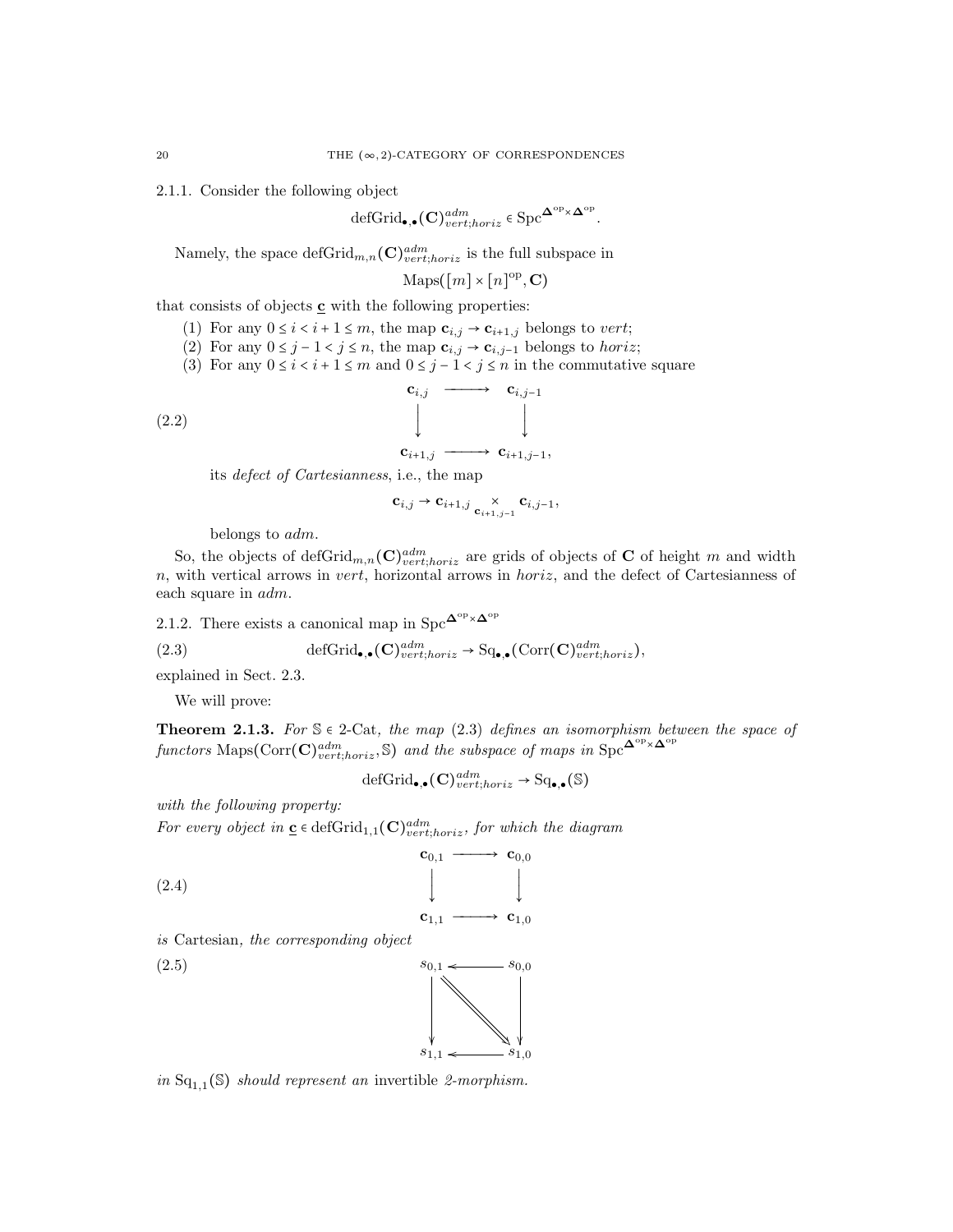Remark 2.1.4. When S is an ordinary category, the statement of Theorem 2.1.3 is easy to verify directly (and we recommend to anyone who wants to study its proof to do this exercise).

In general, the intuition behind Theorem 2.1.3 should also be rather clear: both sides describe the data of a pair of functors

$$
\mathbf{C}_{vert} \to \mathbb{S} \text{ and } (\mathbf{C}_{horiz})^{\mathrm{op}} \to \mathbb{S}
$$

and an assignment to a every commutative square  $(2.4)$  in C (with vertical arrows in vert, horizontal arrows in *horiz* and the defect of Cartesianness in  $adm$  of a datum of a natural transformation  $(2.5)$  in S, such that if  $(2.4)$  is Cartesian, then the natural transformation in (2.5) is an isomorphism.

2.2. The bi-simplicial category of grids. In this subsection we will formulate Theorem 2.2.7 which gives yet another description of what it takes to define a functor out of the  $(\infty, 2)$ -category  $\mathrm{Corr}(\mathbf{C})^{adm}_{vert;horiz}.$ 

This description uses bi-simplicial  $(\infty, 1)$ -categories (rather than spaces), and as a result also tri-simplicial spaces.

Having to deal with tri-simplicial spaces may appear as a grueling task, but unfortunately it seems that one has no choice: we will need Theorem 2.2.7 in order to prove Theorem 4.1.3, which is one of the key results of this chapter<sup>4</sup>.

2.2.1. We consider the following object of 1-Cat<sup> $\Delta^{\text{op}} \times \Delta^{\text{op}}$ </sup>, denoted  $\mathbf{Grid}_{\bullet,\bullet}(\mathbf{C})^{adm}_{vert;horiz}$ .

For  $m, n = 0, 1, ...$  we let

$$
\mathbf{Grid}_{m,n}(\mathbf{C})^{adm}_{vert;horiz}
$$

be the 1-full subcategory of

$$
\mathbf{Maps}([m] \times [n]^{\mathrm{op}}, \mathbf{C}),
$$

where we restrict objects to diagrams  $\underline{\mathbf{c}}$  satisfying:

- (1) For every  $0 \le i < i+1 \le m$ , the map  $\mathbf{c}_{i,j} \to \mathbf{c}_{i+1,j}$  belongs to vert;
- (2) For every  $0 \leq j 1 < j \leq n$ , the map  $\mathbf{c}_{i,j} \to \mathbf{c}_{i,j-1}$  belongs to *horiz*;
- (3) For every  $0 \le i < i+1 \le m$  and  $0 \le j-1 < j \le n$ , the square

$$
\begin{array}{ccc}\n\mathbf{c}_{i,j} & \longrightarrow & \mathbf{c}_{i,j-1} \\
\downarrow & & \downarrow \\
\mathbf{c}_{i+1,j} & \longrightarrow & \mathbf{c}_{i+1,j-1},\n\end{array}
$$

is Cartesian.

We restrict 1-morphisms to those maps of diagrams  $\underline{\mathbf{c}} \to \underline{\mathbf{c}}'$  such that for every  $0 \le i \le m$  and  $0 \leq j \leq n$ , the map

$$
\mathbf{c}_{i,j} \rightarrow \mathbf{c}'_{i,j}
$$

belongs to vert, and for every  $0 \le i \le m$  and  $0 \le j - 1 < j \le n$ , the defect of Cartesianness of the square



belongs to adm.

<sup>4</sup>As a dubious comfort to the reader, let us point out that the proof of Theorem 4.1.3 uses quadri-simplicial spaces, so tri-simplicial ones are not yet the worst.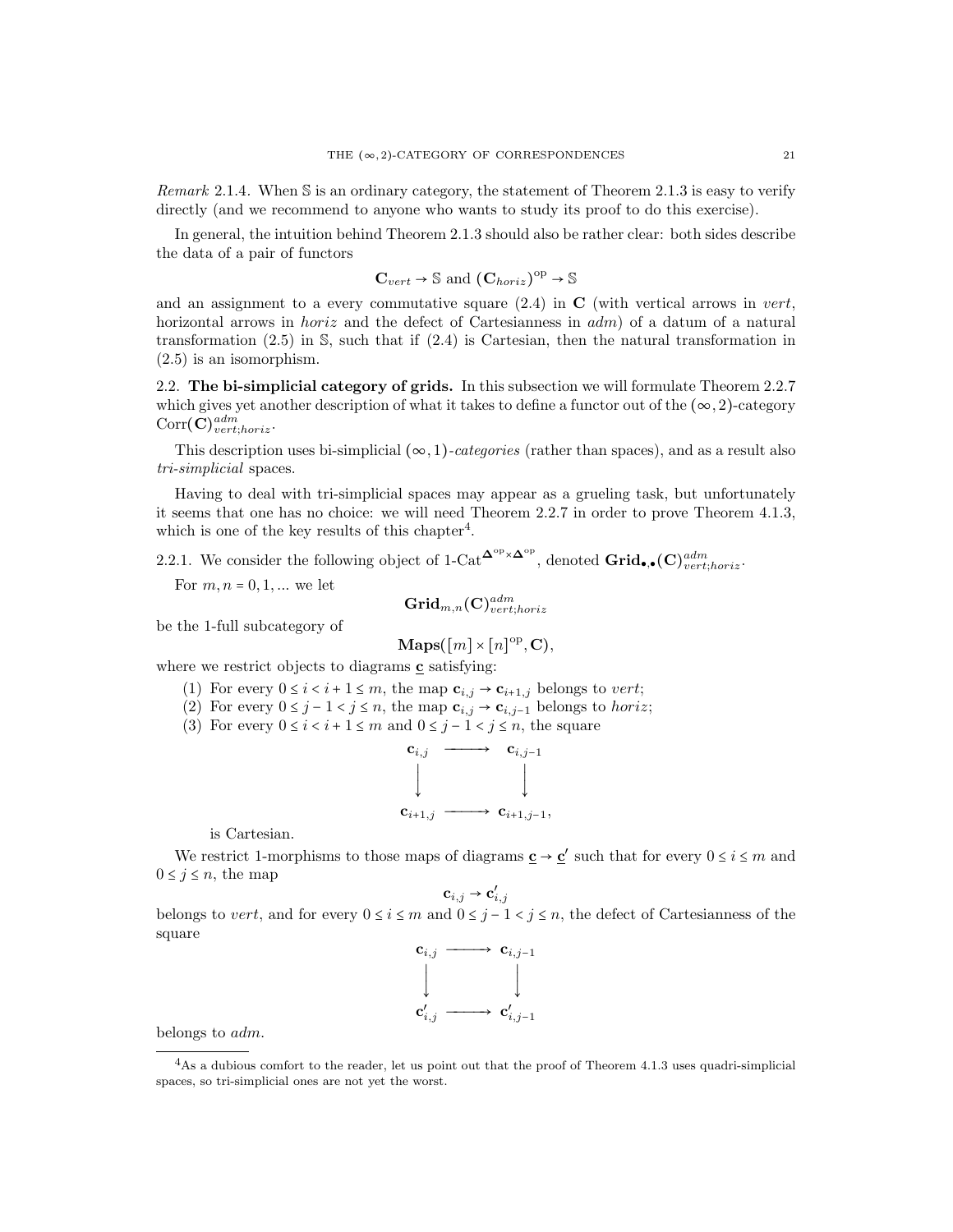Remark 2.2.2. Note that we impose no condition on the defect of the commutative diagrams



2.2.3. Consider also the following object of 1-Cat<sup> $\mathbf{\Delta}^{\text{op}} \times \mathbf{\Delta}^{\text{op}}$ , denoted  $'\mathbf{Grid}_{\bullet,\bullet}(\mathbf{C})^{adm}_{vert;horiz}$ .</sup>

For  $m, n = 0, 1, ...$  we let

$$
'\mathbf{Grid}_{m,n}(\mathbf{C})^{adm}_{vert;horiz}
$$

be the 1-full subcategory of  $\mathbf{Grid}_{m,n}(\mathbf{C})^{adm}_{vert;horiz}$ , which has the same objects, but where we restrict 1-morphisms to those maps of diagrams  $\underline{\mathbf{c}} \to \underline{\mathbf{c}}'$  such that for every  $0 \le i \le m$  and  $0 \leq j \leq n$ , the map  $\mathbf{c}_{i,j} \to \mathbf{c}'_{i,j}$  is in *adm*.

Denote also

$$
\operatorname{Grid}_{\bullet,\bullet}(\mathbf{C})^{adm}_{vert;horiz} \in \operatorname{Spc}^{\mathbf{\Delta}^{\mathrm{op}}\times\mathbf{\Delta}^{\mathrm{op}}},
$$

where

$$
\text{Grid}_{m,n}(\mathbf{C})^{adm}_{vert;horiz}\coloneqq(\mathbf{Grid}_{m,n}(\mathbf{C})^{adm}_{vert;horiz})^{\text{Spc}}
$$

.

Remark 2.2.4. The difference between  $\mathbf{Grid}_{m,n}(\mathbf{C})^{adm}_{vert;horiz}$  (resp.,  $'\mathbf{Grid}_{m,n}(\mathbf{C})^{adm}_{vert;horiz}$ ) and defGrid $_{m,n}$ (C) $_{vert;horiz}^{adm}$  is that the former has fewer objects, but we allow non-invertible morphisms.

2.2.5. Applying the functor  $\text{Seq}_{\bullet}: 1\text{-}\text{Cat} \to \text{Spc}^{\mathbf{\Delta}^{\text{op}}}$  term-wise to

 $\operatorname{Grid}_{\bullet,\bullet}(\mathbf{C})^{adm}_{vert;horiz}$  and  $'\!\mathrm{Grid}_{\bullet,\bullet}(\mathbf{C})^{adm}_{vert;horiz}$ 

we obtain objects

$$
\text{Seq}_{\bullet}(\text{Grid}_{\bullet,\bullet}(C)^{adm}_{vert;horiz}) \text{ and } \text{Seq}_{\bullet}(\text{Grid}_{\bullet,\bullet}(C)^{adm}_{vert;horiz})
$$

in  $\operatorname{Spc}^{\mathbf{\Delta}^{\mathrm{op}}\times\mathbf{\Delta}^{\mathrm{op}}},$  so that the corresponding spaces of  $(l,m,n)$ -simplices are

$$
\text{Seq}_{l}(\mathbf{Grid}_{m,n}(\mathbf{C})_{vert,loriz}^{adm}) \text{ and } \text{Seq}_{l}(\text{Grid}_{m,n}(\mathbf{C})_{vert,loriz}^{adm}),
$$

respectively.

2.2.6. Recall now (see [Chapter A.1, Sect. 4.6.1]) that to an  $(\infty, 2)$ -category S we can canonically attach an object

$$
\mathrm{Cu}_{\bullet,\bullet,\bullet}(\mathbb{S}) \in \mathrm{Spc}^{\mathbf{\Delta}^{\mathrm{op}} \times \mathbf{\Delta}^{\mathrm{op}} \times \mathbf{\Delta}^{\mathrm{op}}}.
$$

There are canonically defined maps

(2.6) 
$$
\text{Seq}_{\bullet}(\text{Grid}_{\bullet,\bullet}(\mathbf{C})^{adm}_{vert,horiz}) \to \text{Cu}_{\bullet,\bullet,\bullet}(\text{Corr}(\mathbf{C})^{adm}_{vert;horiz}),
$$

$$
(2.7) \qquad \qquad \text{Seq}_{\bullet}(\text{Grid}_{\bullet,\bullet}(\mathbf{C})^{adm}_{vert,horiz}) \to \text{Cu}_{\bullet,\bullet,\bullet}(\text{Corr}(\mathbf{C})^{adm}_{vert,horiz}),
$$

explained in Sect. 2.4 below.

We will prove: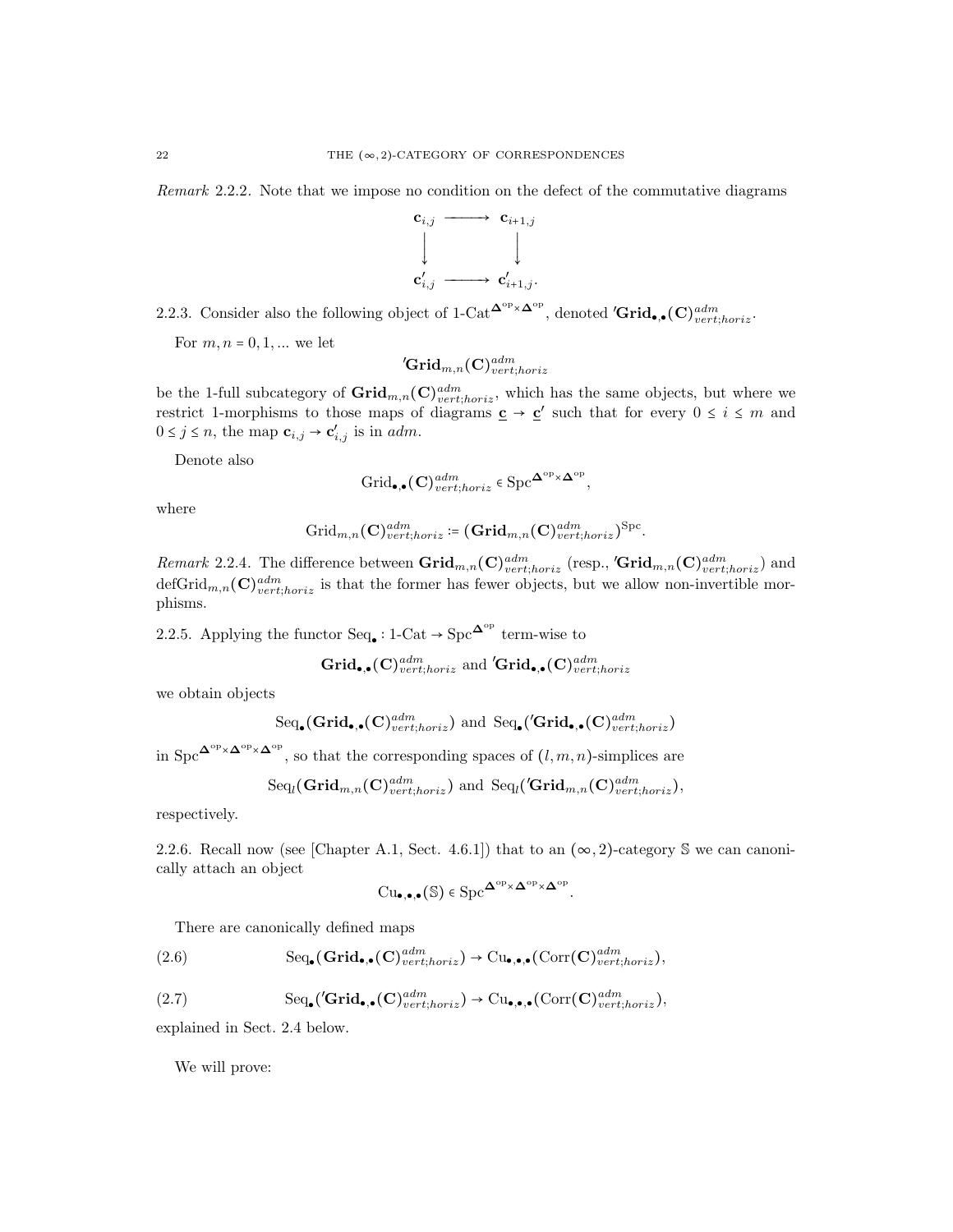Theorem 2.2.7.

(a) For an  $(\infty, 2)$ -category S, the map (2.6) induces an isomorphism from

$$
\mathrm{Maps}(\mathrm{Corr}(\mathbf{C})^{adm}_{vert;horiz}, \mathbb{S})
$$

to the subspace of maps in  $\mathrm{Spc}^{\mathbf{\Delta}^{\mathrm{op}}\times \mathbf{\Delta}^{\mathrm{op}}\times \mathbf{\Delta}^{\mathrm{op}}}$ 

$$
\mathrm{Maps}(\mathrm{Seq}_\bullet(\mathbf{Grid}_{\bullet,\bullet}(\mathbf{C})^{adm}_{vert;horiz}), \mathrm{Cu}_{\bullet,\bullet,\bullet}(\mathbb{S})),
$$

consisting of those maps, for which for every  $(0,1,1)$ -simplex in Seq.  $(\mathbf{Grid}_{\bullet,\bullet}(\mathbf{C})_{vert;horiz}^{adm})$ , the corresponding  $(0,1,1)$ -simplex in  $Cu_{\bullet,\bullet,\bullet}(\mathbb{S})$ , thought of as a  $(1,1)$ -simplex in  $Sq_{\bullet,\bullet}(\mathbb{S})$ , represents an invertible 2-morphism in S.

(b) Ditto for 'Grid.,.(C)<sup>adm</sup> instead of Grid.,.(C)<sup>adm</sup> instead of Grid.

Remark 2.2.8. The content of Remark 2.1.4 applies also to Theorem 2.2.7: it is rather clear why this kind of statement should be true (convince yourself for S ordinary).

2.3. Construction of the map-I. In this subsection we will construct the map (2.3).

The reader who prefers to take Theorem 2.1.3 on faith, may choose to skip this subsection (or better tinker with the relevant objects and invent what the map (2.3) should be).

2.3.1. The map (2.3) is constructed as a composition of a map

(2.8) 
$$
\text{defGrid}_{\bullet,\bullet}(\mathbf{C})^{adm}_{vert;horiz} \to \text{Seq}_{\bullet}(\mathbf{Grid}_{\bullet}^{\geq \text{dgnl}}(\mathbf{C})^{adm}_{vert;horiz}),
$$

followed by the map

 $\text{Seq}_{\bullet}(\mathbf{Grid}_{\bullet}^{\geq \text{dgnl}}(\mathbf{C})^{adm}_{vert;horiz}) \simeq \text{Sq}_{\bullet,\bullet}^{\text{Pair}}(\text{Corr}(\mathbf{C})^{adm}_{vert;horiz}, \mathbf{C}_{vert}) \rightarrow \text{Sq}_{\bullet,\bullet}(\text{Corr}(\mathbf{C})^{adm}_{vert;horiz}),$ 

where the first arrow is the isomorphism of Proposition 1.4.5(a).

2.3.2. In its turn, the map  $(2.8)$  is constructed as follows. For every n, let

$$
\mathbf{Maps}([n]^\mathrm{op}, \mathbf{C})^{adm}_{vert;horiz}
$$

be the 1-full subcategory of **Maps**( $[n]^{\text{op}}, \mathbf{C}$ ), where we restrict objects to those *n*-strings  $\underline{\mathbf{c}}$ , for which for every  $0 \leq j - 1 < j \leq n$ , the corresponding map  $c_j \to c_{j-1}$  belongs to *horiz*, and where we restrict 1-morphisms to those maps  $\underline{\mathbf{c}} \to \underline{\mathbf{c}}'$  that satisfy:

- (1) For every  $0 \le j \le n$ , the map  $\mathbf{c}_j \to \mathbf{c}'_j$  belongs to vert;
- (2) For every  $0 \leq j 1 < j \leq n$ , the defect of Cartesianness of the square



belongs to adm.

It is easy to see that

$$
\mathrm{defGrid}_{\bullet,n}(\mathbf{C})^{adm}_{vert,horiz} \simeq \mathrm{Seq}_{\bullet}(\mathbf{Maps}([n]^\mathrm{op}, \mathbf{C})^{adm}_{vert,horiz}),
$$

as simplicial spaces.

2.3.3. Now, the sought-for map 
$$
(2.8)
$$
 comes from a canonically defined functor

(2.9) 
$$
\mathbf{Maps}([n]^\text{op}, \mathbf{C})^{adm}_{vert;horiz} \to \mathbf{Grid}_n^{\geq \text{dgnl}}(\mathbf{C})^{adm}_{vert;horiz}.
$$

In fact, the above functor is a fully faithful embedding, whose image consists of those halfgrids, in which the vertical maps are isomorphisms.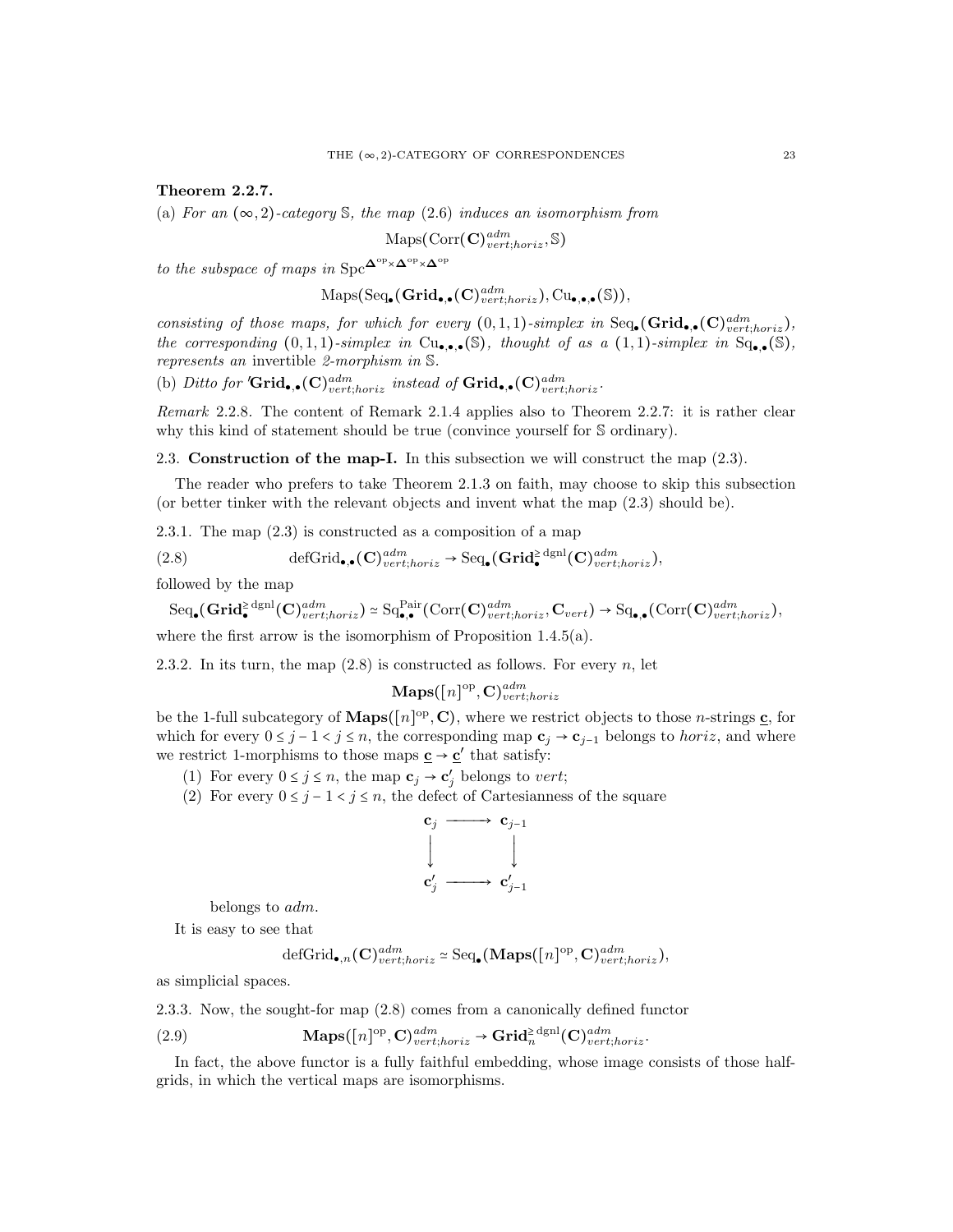2.3.4. In what follows, we will use the following notation. Let I and J be  $(\infty, 1)$ -categories. Let

$$
\mathrm{Maps}(\mathbf{I} \times \mathbf{J}^{\mathrm{op}}, \mathbf{C})^{adm}_{vert;horiz} \subset \mathrm{Maps}(\mathbf{I} \times \mathbf{J}^{\mathrm{op}}, \mathbf{C})
$$

be the subspace consisting of those functors such that:

- (1) for every morphism  $(i_0 \rightarrow i_1) \in I$  and every object  $j \in J$ , the image of the morphism  $(i_0, j) \rightarrow (i_1, j)$  lies in vert;
- (2) for every object  $i \in I$  and every morphism  $(j_0 \rightarrow j_1) \in J$ , the image of the morphism  $(i, j_0) \rightarrow (i, j_1)$  lies in *horiz*; and
- (3) for every pair of morphisms  $(i_0 \rightarrow i_1) \in I$  and  $(j_0 \rightarrow j_1) \in J$ , the defect of Cartesianness of the resulting diagram in C

$$
(2.10)
$$
\n
$$
\downarrow \qquad \qquad \downarrow \qquad \qquad \downarrow
$$
\n
$$
\mathbf{c}_{i_1,j_1} \longrightarrow \mathbf{c}_{i_1,j_0}
$$

lies in adm.

2.3.5. We claim that the datum of a map of bi-simplicial spaces

(2.11) 
$$
\text{defGrid}_{\bullet,\bullet}(\mathbf{C})^{adm}_{vert;horiz} \to \text{Sq}_{\bullet,\bullet}(\mathbb{S})
$$

gives rise to a map

(2.12) 
$$
\text{Maps}(\mathbf{I} \times \mathbf{J}^{\text{op}}, \mathbf{C})^{adm}_{vert, horiz} \to \text{Maps}(\mathbf{I} \otimes \mathbf{J}, \mathbb{S})
$$

that behaves functorially in I and J.

In the above formula, ⊛ is the Gray tensor product, see [Chapter A.1, Sect. 3.2].

Moreover, if the map (2.11) satisfies the additional condition of Theorem 2.1.3, then the map  $(2.12)$  has the property that it sends every square  $(2.10)$  that is Cartesian to a diagram in S representing an invertible 2-morphism.

Indeed, each side in (2.12) is the limit over the index category

$$
([m] \to I) \times ([n] \to J)
$$

of terms equal to

$$
\text{defGrid}_{m,n}(\mathbf{C})^{adm}_{vert;loriz} \text{ and } \text{Sq}_{m,n}(\mathbb{S}),
$$

respectively.

2.4. Construction of the map-II. In this subsection we will carry out the construction of the map  $(2.6)$ . The case of  $(2.7)$  is similar.

The reader who prefers to take Theorem 2.2.7 on faith may choose to skip this subsection.

2.4.1. Recall (see [Chapter A.1, Proposition 3.2.9]) that for an  $(\infty, 2)$ -category S and n, there exists a canonical monomorphism of bi-simplicial spaces

$$
\mathrm{Sq}_{\bullet,\bullet}(\mathrm{Seq}_n^{\mathrm{ext}}(\mathbb{S})) \to \mathrm{Cu}_{\bullet,\bullet,n}(\mathbb{S}),
$$

where  $\text{Seq}_n^{\text{ext}}(\mathbb{S})$   $\in$  1-Cat is regarded as an  $(\infty, 2)$ -category. Explicitly,

$$
\mathrm{Sq}_{l,m}(\mathrm{Seq}_n^{\mathrm{ext}}(\mathbb{S})) = \mathrm{Maps}(([l] \times [m]) \otimes [n], \mathbb{S}) \text{ and } \mathrm{Cu}_{\bullet,\bullet,n}(\mathbb{S}) = \mathrm{Maps}([l] \otimes [m] \otimes [n], \mathbb{S}),
$$

and the map (2.13) comes from

$$
[l] \circledast [m] \circledast [n] \simeq ([l] \circledast [m]) \circledast [n] \rightarrow ([l] \times [m]) \circledast [n].
$$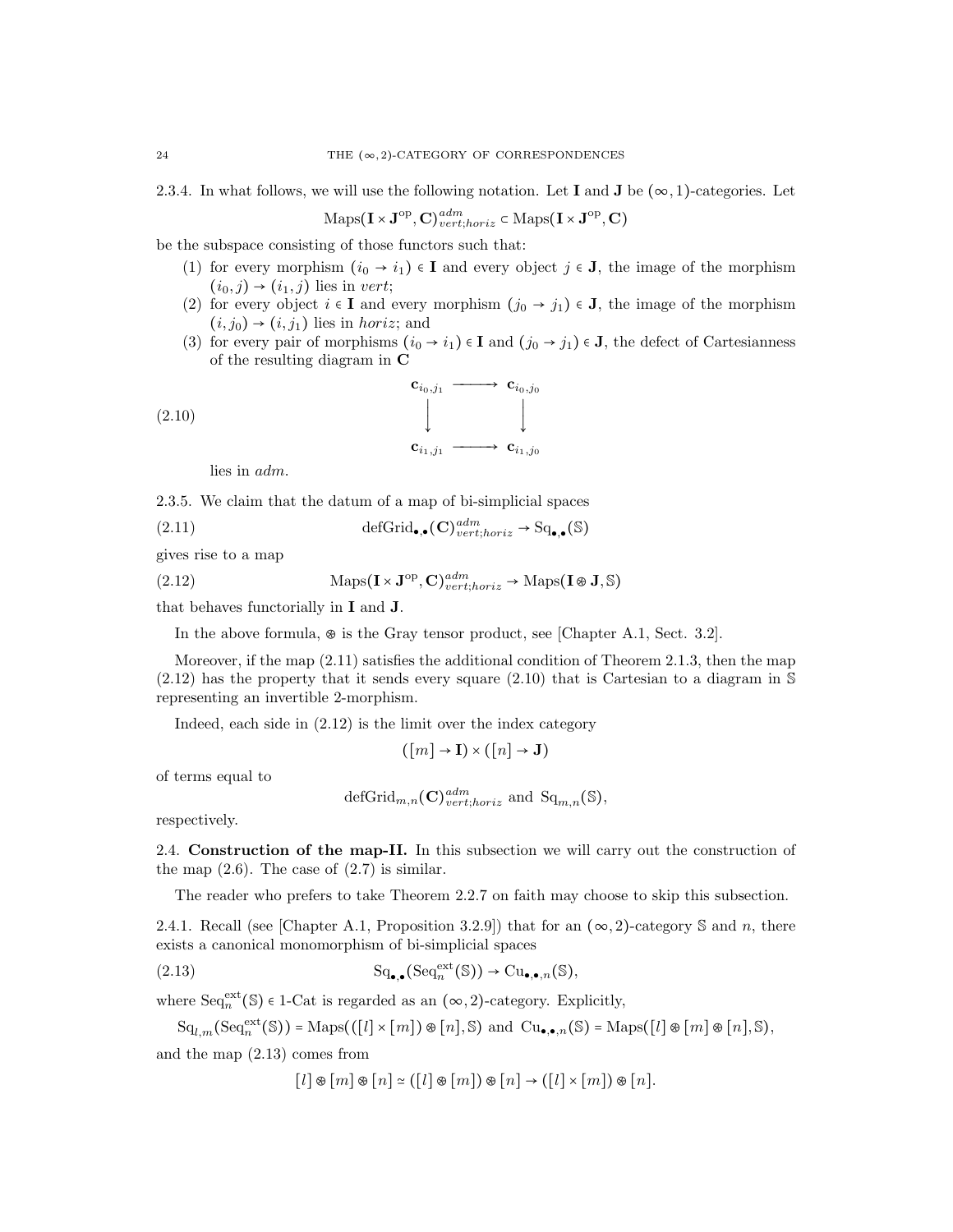2.4.2. Recall the category

$$
\mathbf{Maps}([n]^{\rm op}, \mathbf{C})^{adm}_{vert;horiz}
$$

(see Sect. 2.3.2).

The functor (2.6) will be defined as the composition of a map

$$
(2.14) \qquad \text{Seq}_{\bullet}(\mathbf{Grid}_{\bullet,n}(\mathbf{C})^{adm}_{vert;horiz}) \to \text{Sq}_{\bullet,\bullet}(\mathbf{Maps}([n]^\text{op},\mathbf{C})^{adm}_{vert;horiz})
$$

(where  $\mathbf{Maps}([n]^{\text{op}}, \mathbf{C}) \in 1\text{-Cat}$  is regarded as an  $(\infty, 2)$ -category), followed by

$$
Sq_{\bullet,\bullet}(\mathbf{Maps}([n]^{op}, \mathbf{C})^{adm}_{vert;horiz}) \rightarrow Sq_{\bullet,\bullet}(\mathbf{Grid}^{\geq \text{dgnl}}(\mathbf{C})^{adm}_{vert;horiz}) \overset{\text{Proposition 1.4.5}}{\simeq} \\\ \simeq Sq_{\bullet,\bullet}(Seq^{Pair}_{n}(\text{Corr}(\mathbf{C})^{adm}_{vert;horiz}, \mathbf{C}_{vert})) \rightarrow Sq_{\bullet,\bullet}(Seq^{ext}_{n}(\text{Corr}(\mathbf{C})^{adm}_{vert;horiz})) \rightarrow \\ \rightarrow Cu_{\bullet,\bullet,n}(\text{Corr}(\mathbf{C})^{adm}_{vert;horiz}),
$$

where the first arrow is induced by the functor  $(2.9)$  and the last arrow from  $(2.13)$ .

2.4.3. To define (2.14), let us write both sides out explicitly. The space of  $(l, m)$ -simplices in the right-hand side is the full subspace of

$$
Maps([l] \times [m] \times [n]^{op}, \mathbf{C}),
$$

consisting of diagrams c satisfying the following conditions:

- (1) For every i, j and k the map  $\mathbf{c}_{i,j,k} \rightarrow \mathbf{c}_{i,j,k-1}$  belongs to horiz;
- (2) For every i, j and k the map  $\mathbf{c}_{i,j,k} \to \mathbf{c}_{i,j+1,k}$  belongs to vert;
- (3) For every i, j and k the map  $\mathbf{c}_{i,j,k} \to \mathbf{c}_{i+1,j,k}$  belongs to vert;
- (4) For every  $i, j$  and  $k$ , the defect of Cartesianness of the diagram



belongs to adm.

(5) For every  $i, j$  and  $k$ , the defect of Cartesianness of the diagram

$$
\begin{array}{ccc}\n\mathbf{c}_{i,j,k} & \xrightarrow{\mathbf{c}_{i,j,k-1}} \\
\downarrow & & \downarrow \\
\mathbf{c}_{i,j+1,k} & \xrightarrow{\mathbf{c}_{i,j+1,k-1}}\n\end{array}
$$

belongs to adm.

Now, the left-hand side in (2.14) is the subspace of the space of diagrams as above, where we strengthen condition (5) as follows:

We require that the square



be Cartesian.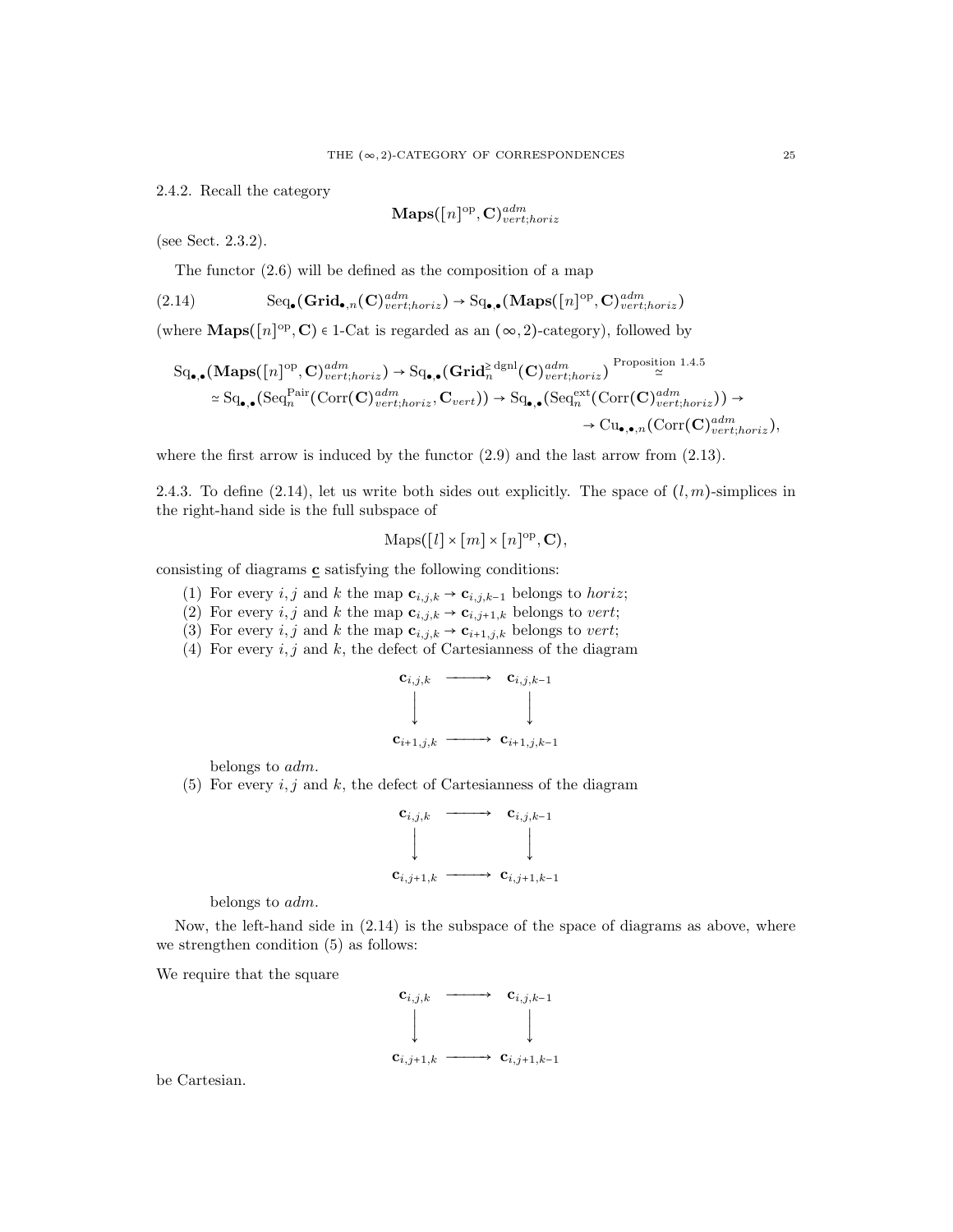2.4.4. One can view the resulting map

$$
\mathrm{Maps}(\mathrm{Corr}(\mathbf{C})^{adm}_{vert,horiz}, \mathbb{S}) \rightarrow \mathrm{Maps}(\mathrm{Seq}_\bullet(\mathbf{Grid}_{\bullet,\bullet}(\mathbf{C})^{adm}_{vert,horiz}), \mathrm{Cu}_{\bullet,\bullet,\bullet}(\mathbb{S}))
$$

in Theorem 2.2.7 (which we have just defined by completing the construction of  $(2.6)$ ) also as follows.

It is the composition of the map

$$
\mathrm{Maps}(\mathrm{Corr}(\mathbf{C})^{adm}_{vert,horiz}, \mathbb{S}) \rightarrow \mathrm{Maps}(\mathrm{defGrid}_{\bullet,\bullet}(\mathbf{C})^{adm}_{vert;horiz}, \mathrm{Sq}_{\bullet,\bullet}(\mathbb{S}))
$$

in Theorem 2.1.3, followed by a map

$$
(2.15) \quad \text{Maps}_{\text{Spc}}\text{A}^{\text{op}}\times\text{A}^{\text{op}}(\text{defGrid}_{\bullet,\bullet}(C)^{adm}_{vert,horiz}, \text{Sq}_{\bullet,\bullet}(\mathbb{S})) \rightarrow \\ \rightarrow \text{Maps}_{\text{Spc}}\text{A}^{\text{op}}\times\text{A}^{\text{op}}\times\text{A}^{\text{op}}(\text{Seq}_{\bullet}(Grid_{\bullet,\bullet}(C)^{adm}_{vert,horiz}), \text{Cu}_{\bullet,\bullet,\bullet}(\mathbb{S})),
$$

constructed as follows.

2.4.5. Given a map

(2.16) 
$$
\text{defGrid}_{\bullet,\bullet}(\mathbf{C})_{vert,horiz}^{adm} \to \text{Sq}_{\bullet,\bullet}(\mathbb{S}),
$$

we need to construct maps

(2.17) 
$$
\mathrm{Seq}_{l}(\mathbf{Grid}_{m,n}(\mathbf{C})_{vert,loriz}^{adm}) \rightarrow \mathrm{Cu}_{l,m,n}(\mathbb{S})
$$

that depend functorially on  $[l],[m],[n] \in \mathbf{\Delta}^{\mathrm{op}} \times \mathbf{\Delta}^{\mathrm{op}} \times \mathbf{\Delta}^{\mathrm{op}}.$ 

By Sect. 2.3.5, a map in (2.16) gives rise to a map

$$
\mathrm{Maps}(([l] \times [m]) \times [n]^{\mathrm{op}}, \mathbf{C})^{adm}_{vert;horiz} \to \mathrm{Maps}(([l] \times [m]) \otimes [n]), \mathbb{S}),
$$

while

$$
Seq_{l}(\mathbf{Grid}_{m,n}(\mathbf{C})^{adm}_{vert,horiz}) \subset \mathrm{Maps}(([l] \times [m]) \times [n]^{op}, \mathbf{C})^{adm}_{vert;horiz}
$$

and

$$
Maps(([l] \times [m]) \otimes [n]), \mathbb{S}) \subset \mathrm{Cu}_{l,m,n}(\mathbb{S}).
$$

Now, we obtain the desired map in (2.17) as the composite:

$$
\text{Seq}_l(\mathbf{Grid}_{m,n}(\mathbf{C})_{vert,horiz}^{adm}) \to \text{Maps}(([l] \times [m]) \times [n]^{\text{op}}, \mathbf{C})_{vert,horiz}^{adm} \to \text{Maps}(([l] \times [m]) \otimes [n]), \mathbb{S}) \to \text{Cu}_{l,m,n}(\mathbb{S}).
$$

2.5. Proof of Theorems 2.1.3 and 2.2.7: initial remarks. We shall only consider point (a) of Theorem 2.2.7, point (b) being similar.

The proof will consist of constructing the inverse maps. Its key idea (which is completely straightforward once you understand what should map where) is given in Sect. 2.5.4.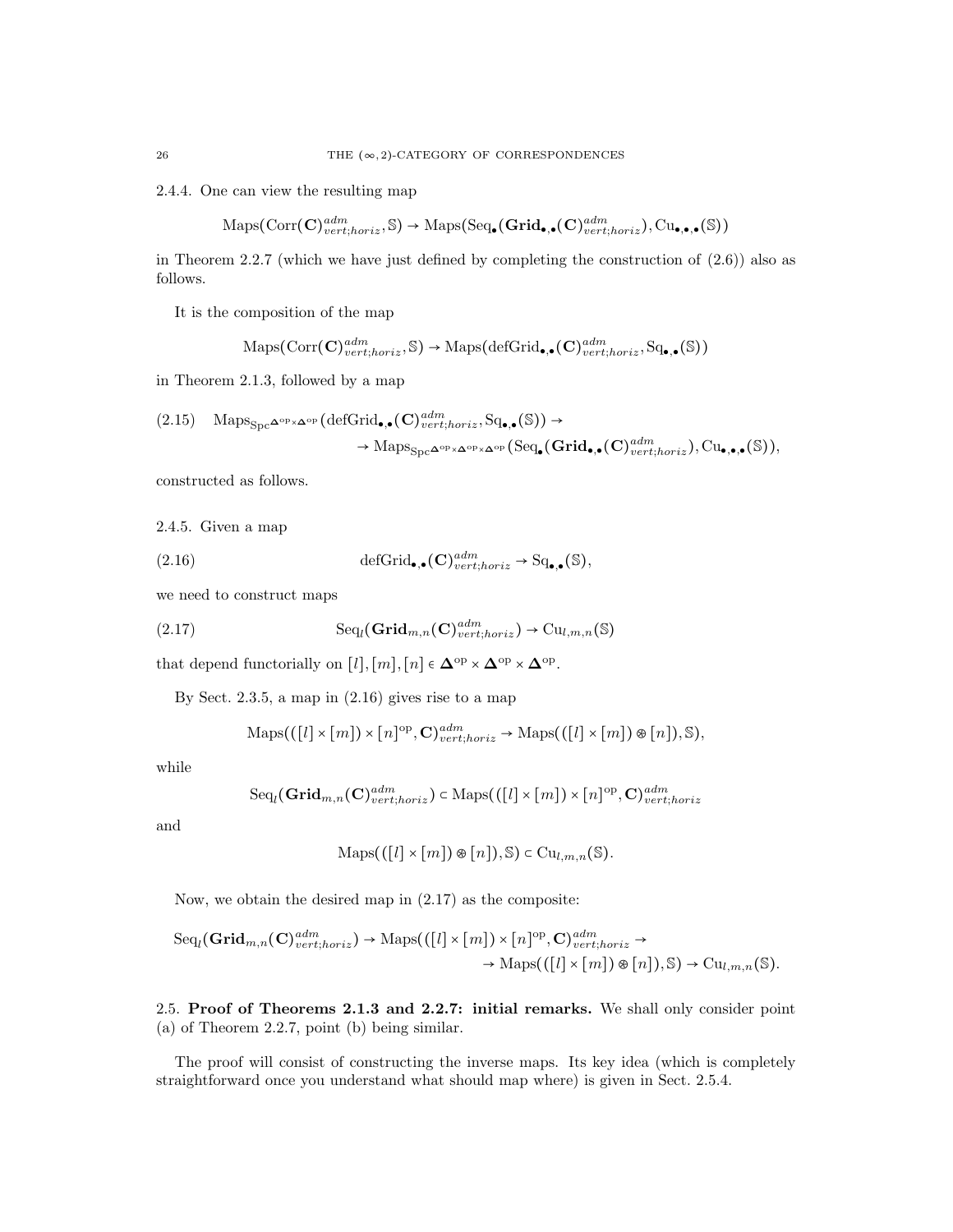2.5.1. It it is easy to see that the essential image of the map in Theorem 2.1.3 belongs to  $\mathrm{Maps}^0(\mathrm{defGrid}_{\bullet,\bullet}(\mathbf{C})^{adm}_{vert,horiz}, \mathrm{Sq}_{\bullet,\bullet}(\mathbb{S})) \subset \mathrm{Maps}_{\mathrm{Spc}}\Delta^{\mathrm{op}}\times \Delta^{\mathrm{op}}(\mathrm{defGrid}_{\bullet,\bullet}(\mathbf{C})^{adm}_{vert,horiz}, \mathrm{Sq}_{\bullet,\bullet}(\mathbb{S})),$ where  $\text{Maps}^{0}(\text{defGrid}_{\bullet,\bullet}(\mathbf{C})^{adm}_{vert;horiz}, \text{Sq}_{\bullet,\bullet}(\mathbb{S}))$  is the subspace, singled out by the condition in Theorem 2.1.3.

Furthermore, the map in Theorem 2.2.7 is the composition of the above map

$$
\mathrm{Maps}(\mathrm{Corr}(\mathbf{C})^{adm}_{vert;horiz}, \mathbb{S}) \to \mathrm{Maps}^0(\mathrm{defGrid}_{\bullet,\bullet}(\mathbf{C})^{adm}_{vert;horiz}, \mathrm{Sq}_{\bullet,\bullet}(\mathbb{S}))
$$

and a map

$$
(2.18) \quad \text{Maps}^{0}(\text{defGrid}_{\bullet,\bullet}(C)^{adm}_{vert;horiz}, \text{Sq}_{\bullet,\bullet}(\mathbb{S})) \rightarrow \rightarrow \text{Maps}^{0}(\text{Seq}_{\bullet}(G)^{adm}_{vert;horiz}), \text{Cu}_{\bullet,\bullet,\bullet}(\mathbb{S})),
$$

where

$$
\mathrm{Maps}^{0}(\mathrm{Seq}_{\bullet}(\mathbf{Grid}_{\bullet,\bullet}(\mathbf{C})^{adm}_{vert;horiz}), \mathrm{Cu}_{\bullet,\bullet,\bullet}(\mathbb{S})) \subset
$$

$$
\subset \mathrm{Maps}_{\mathrm{Spc}^{\mathbf{\Delta}^{\mathrm{op}}\times\mathbf{\Delta}^{\mathrm{op}}}}(\mathrm{Seq}_\bullet(\mathbf{Grid}_{\bullet,\bullet}(\mathbf{C})^{adm}_{vert,horiz}), \mathrm{Cu}_{\bullet,\bullet,\bullet}(\mathbb{S}))
$$

is the subspace singled out by the condition in Theorem 2.2.7, and the map  $(2.18)$  is induced by (2.15).

2.5.2. We will construct a map

$$
(2.19) \quad \text{Maps}^{0}(\text{Seq}_{\bullet}(\mathbf{Grid}_{\bullet,\bullet}(\mathbf{C})^{adm}_{vert,horiz}), \text{Cu}_{\bullet,\bullet,\bullet}(\mathbb{S})) \rightarrow \\ \rightarrow \text{Maps}_{\text{Spec}^{\mathbf{Q}^{\text{op}}\times\mathbf{\Delta}^{\text{op}}}}(\mathbf{Grid}^{\geq}^{\text{def}}_{\bullet}(\mathbf{C})^{adm}_{vert;horiz}, \text{Seq}^{\text{ext}}_{\bullet}(\mathbb{S})),
$$

where

$$
\mathrm{Maps}_{\mathrm{Spc}}\Delta^{\mathrm{op}}\times \Delta^{\mathrm{op}}(\mathbf{Grid}^{\geq \mathrm{dgnl}}_{\bullet}(\mathbf{C})^{adm}_{vert;horiz}, \mathrm{Seq}^{\mathrm{ext}}_{\bullet}(\mathbb{S})) \simeq \mathrm{Maps}(\mathrm{Corr}(\mathbf{C})^{adm}_{vert;horiz}, \mathbb{S})
$$

by Corollary 1.4.6.

It will be a tedious but straightforward verification that each of the three compositions

$$
\mathrm{Maps}(\mathrm{Corr}(\mathbf{C})^{adm}_{vert,horiz}, \mathbb{S}) \to \mathrm{Maps}(\mathrm{Corr}(\mathbf{C})^{adm}_{vert,horiz}, \mathbb{S}),
$$

$$
\mathrm{Maps}^{0}(\mathrm{defGrid}_{\bullet,\bullet}(\mathbf{C})^{adm}_{vert,horiz}, \mathrm{Sq}_{\bullet,\bullet}(\mathbb{S})) \to \mathrm{Maps}^{0}(\mathrm{defGrid}_{\bullet,\bullet}(\mathbf{C})^{adm}_{vert,horiz}, \mathrm{Sq}_{\bullet,\bullet}(\mathbb{S}))
$$

and

$$
\mathrm{Maps}^{0}(\mathrm{Seq}_{\bullet}(\mathbf{Grid}_{\bullet,\bullet}(\mathbf{C})^{adm}_{vert;horiz}), \mathrm{Cu}_{\bullet,\bullet,\bullet}(\mathbb{S})) \rightarrow
$$

$$
\rightarrow \mathrm{Maps}^{0}(\mathrm{Seq}_{\bullet}(\mathbf{Grid}_{\bullet,\bullet}(\mathbf{C})^{adm}_{vert;horiz}), \mathrm{Cu}_{\bullet,\bullet,\bullet}(\mathbb{S}))
$$

is canonically isomorphic to the identity map. We will leave this verification to the reader.

2.5.3. Note that the left-hand side in (2.19) is a subspace in the space of maps of tri-simplicial spaces, from  $\text{Seq}_{\bullet}(\mathbf{Grid}_{\bullet,\bullet}(\mathbf{C})^{adm}_{vert,loriz})$  to  $\text{Maps}([\bullet] \otimes ([\bullet] \times [\bullet]), \mathbb{S})$ , where the latter assigns to  $i, j, k$  the space

$$
Maps([i] \otimes ([j] \times [k]), \mathbb{S}).
$$

By definition, the right-hand side in (2.19) is the space of maps of bi-simplicial spaces, from  $\text{Seq}_{\bullet}(\mathbf{Grid}_{\bullet}^{\geq \text{dgnl}}(\mathbf{C})_{vert;loriz}^{adm})$  to  $\text{Maps}([\bullet] \otimes [\bullet], \mathbb{S})$ , where the latter assigns to  $m, n$  the space

$$
\mathrm{Maps}\big([m]\circledast [n], \mathbb{S}\big).
$$

Note that the diagonal map  $[n] \to ([n] \times [n])^{2dgnl}$  defines a map of bi-simplicial spaces

$$
\mathrm{Maps}([\bullet] \circledast ([\bullet] \overset{=}{\times} [\bullet])^{\geq \mathrm{dgnl}}, \mathbb{S}) \rightarrow \mathrm{Maps}([\bullet] \circledast [\bullet], \mathbb{S}),
$$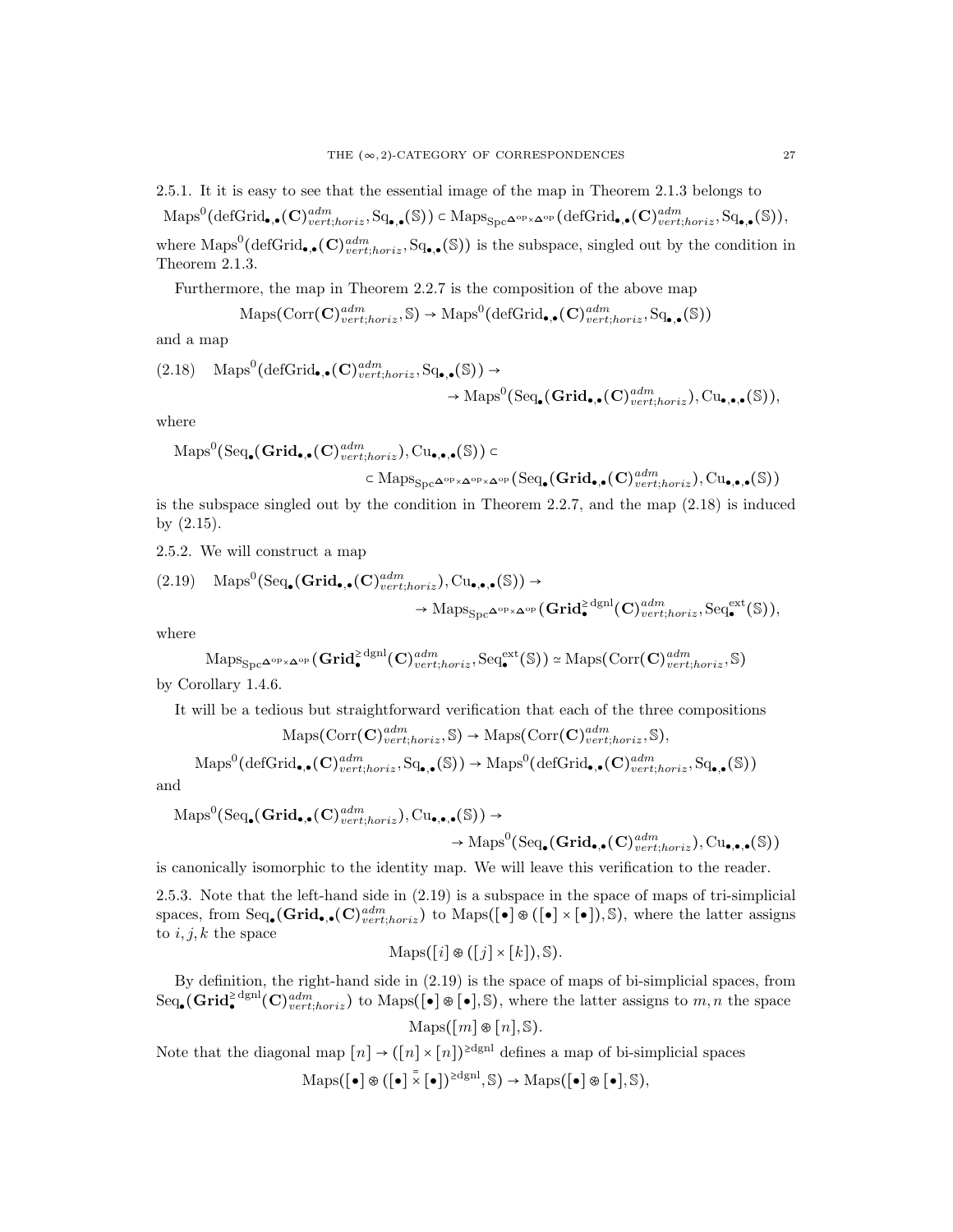where the former bi-simplicial space assigns to  $m, n$  the space

$$
Maps([m] \otimes ([n] \times [n])^{\geq dgnl}, \mathbb{S}).
$$

We will construct a map

$$
(2.20) \quad \underset{\text{Maps}_{\text{Spc}}\Delta^{\text{op}}\times\Delta^{\text{op}}\times\Delta^{\text{op}}} \text{(Seq}_{\bullet}(\text{Grid}_{\bullet,\bullet}(C)^{adm}_{vert,horiz}),\text{Maps}([\bullet]\circledast([\bullet]\times[\bullet]),\mathbb{S})) \rightarrow \\ \rightarrow \underset{\text{Maps}_{\text{Spc}}\Delta^{\text{op}}\times\Delta^{\text{op}}} \text{(Seq}_{\bullet}(\text{Grid}_{\bullet}^{\geq} \text{dyn}(C)^{adm}_{vert,horiz}),\text{Maps}([\bullet]\circledast([\bullet]\times[\bullet])^{\geq dgnl},\mathbb{S})).
$$

Then, by composing from (2.20) we obtain a map

$$
\begin{split} \mathrm{Maps}^{0}(\mathrm{Seq}_{\bullet}(\mathbf{Grid}_{\bullet,\bullet}(\mathbf{C})^{adm}_{vert,horiz}), \mathrm{Cu}_{\bullet,\bullet,\bullet}(\mathbb{S})) &\rightarrow \\ &\rightarrow \mathrm{Maps}_{\mathrm{Spc}}\Delta^{\mathrm{op}} \times \Delta^{\mathrm{op}} \times \Delta^{\mathrm{op}}(\mathrm{Seq}_{\bullet}(\mathbf{Grid}_{\bullet,\bullet}(\mathbf{C})^{adm}_{vert,horiz}), \mathrm{Maps}([\bullet] \circledast ([\bullet] \times [\bullet]), \mathbb{S})) \stackrel{(2.20)}{\rightarrow} \\ &\rightarrow \mathrm{Maps}_{\mathrm{Spc}}\Delta^{\mathrm{op}} \times \Delta^{\mathrm{op}}(\mathrm{Seq}_{\bullet}(\mathbf{Grid}_{\bullet}^{\geq} \mathrm{dgnl}(\mathbf{C})^{adm}_{vert,horiz}), \mathrm{Maps}([\bullet] \circledast ([\bullet] \times [\bullet])^{\geq \mathrm{dgnl}}, \mathbb{S})) \rightarrow \\ &\rightarrow \mathrm{Maps}_{\mathrm{Spc}}\Delta^{\mathrm{op}} \times \Delta^{\mathrm{op}}(\mathrm{Seq}_{\bullet}(\mathbf{Grid}_{\bullet}^{\geq \mathrm{dgnl}}(\mathbf{C})^{adm}_{vert,horiz}), \mathrm{Maps}([\bullet] \circledast [\bullet], \mathbb{S})) = \\ &= \mathrm{Maps}_{\mathrm{Spc}}\Delta^{\mathrm{op}} \times \Delta^{\mathrm{op}}(\mathbf{Grid}_{\bullet}^{\geq \mathrm{dgnl}}(\mathbf{C})^{adm}_{vert,horiz}, \mathrm{Seq}_{\bullet}^{\mathrm{ext}}(\mathbb{S})). \end{split}
$$

giving rise to the desired map (2.19).

2.5.4. The key idea. Let us explain where the map  $(2.20)$  will come from. For simplicity, let us consider the corresponding map

$$
(2.21) \quad \text{Maps}_{\text{Spc}}\text{A}^{\text{op}}\times\text{A}^{\text{op}}(\text{Grid}_{\bullet,\bullet}(\mathbf{C})^{adm}_{vert;horiz}, \text{Maps}([\bullet] \times [\bullet], \mathbb{S})) \rightarrow \\ \rightarrow \text{Maps}_{\text{Spc}}\text{A}^{\text{op}}(\text{Grid}_{\bullet}^{\geq} \text{dyn}(\mathbf{C})^{adm}_{vert;horiz}, \text{Maps}(([\bullet] \times [\bullet])^{\geq} \text{dyn}^1, \mathbb{S})),
$$

where we recall that

$$
\displaystyle \mathrm{Grid}_{m,n}(\mathbf{C})^{adm}_{vert;horiz}\coloneqq (\mathbf{Grid}_{m,n}(\mathbf{C})^{adm}_{vert;horiz})^{\mathrm{Spc}}
$$

and

$$
\mathrm{Grid}_{n}^{\geq \mathrm{dgnl}}(\mathbf{C})^{adm}_{vert;horiz}\coloneqq(\mathbf{Grid}_{n}^{\geq \mathrm{dgnl}}(\mathbf{C})^{adm}_{vert;horiz})^{\mathrm{Spc}}.
$$

The idea behind the existence of the map (2.21) is the following motto 'if we know how to map grids of objects in C to diagrams on S, then we can extend this to half-grids'.

We will turn this motto into an actual construction in the next few subsections.

2.6. Digression: clusters. By a *cluster* we mean a category that 'looks like'  $[m] \times [n]$  or  $([n] \times [n])^{\geq dgn}$ . This class of categories will come handy for the construction of the map (2.20).

2.6.1. Let Q be an  $(\infty, 1)$ -category, equipped with a pair of 1-full subcategories  $Q_{vert}$  and  $\mathbf{Q}_{horiz}$ . To it we associate a bi-simplicial space  $\text{Sq}_{\bullet,\bullet}(\mathbf{Q}_{vert,horiz})$  as follows.

For every  $m, n$ , the space  $\text{Sq}_{m,n}(\mathbf{Q}_{vert, horiz})$  is a subspace of  $\text{Sq}_{m,n}(\mathbf{Q})$  consisting of objects such that for every  $[1] \times [0] \rightarrow [m] \times [n]$  (resp.,  $[0] \times [1] \rightarrow [m] \times [n]$ ) the resulting object of  $\operatorname{Sq}_{0,1}(\mathbf{Q})$  (resp.,  $\operatorname{Sq}_{1,0}(\mathbf{Q})$ ) belongs to *vert* (resp., *horiz*).

For any  $(\infty, 1)$ -category **D** we have a tautologically defined map

$$
(2.22) \qquad \text{Maps}(\mathbf{Q}, \mathbf{D}) \to \text{Maps}(\text{Sq}_{\bullet,\bullet}(\mathbf{Q}_{vert,horiz}), \text{Sq}_{\bullet,\bullet}(\mathbf{D}))
$$

The map (2.22) does not have to be an isomorphism in general. Note, however, that if (2.22) is an isomorphism for any D, then the triple  $(Q, Q_{vert}, Q_{horiz})$  is uniquely determined by the bi-simplicial space  $\text{Sq}_{\bullet,\bullet}(\mathbf{Q}_{vert,horiz})$ .

Below we will describe a class of triples  $(Q, Q_{vert}, Q_{horiz})$  for which (2.22) is an isomorphism.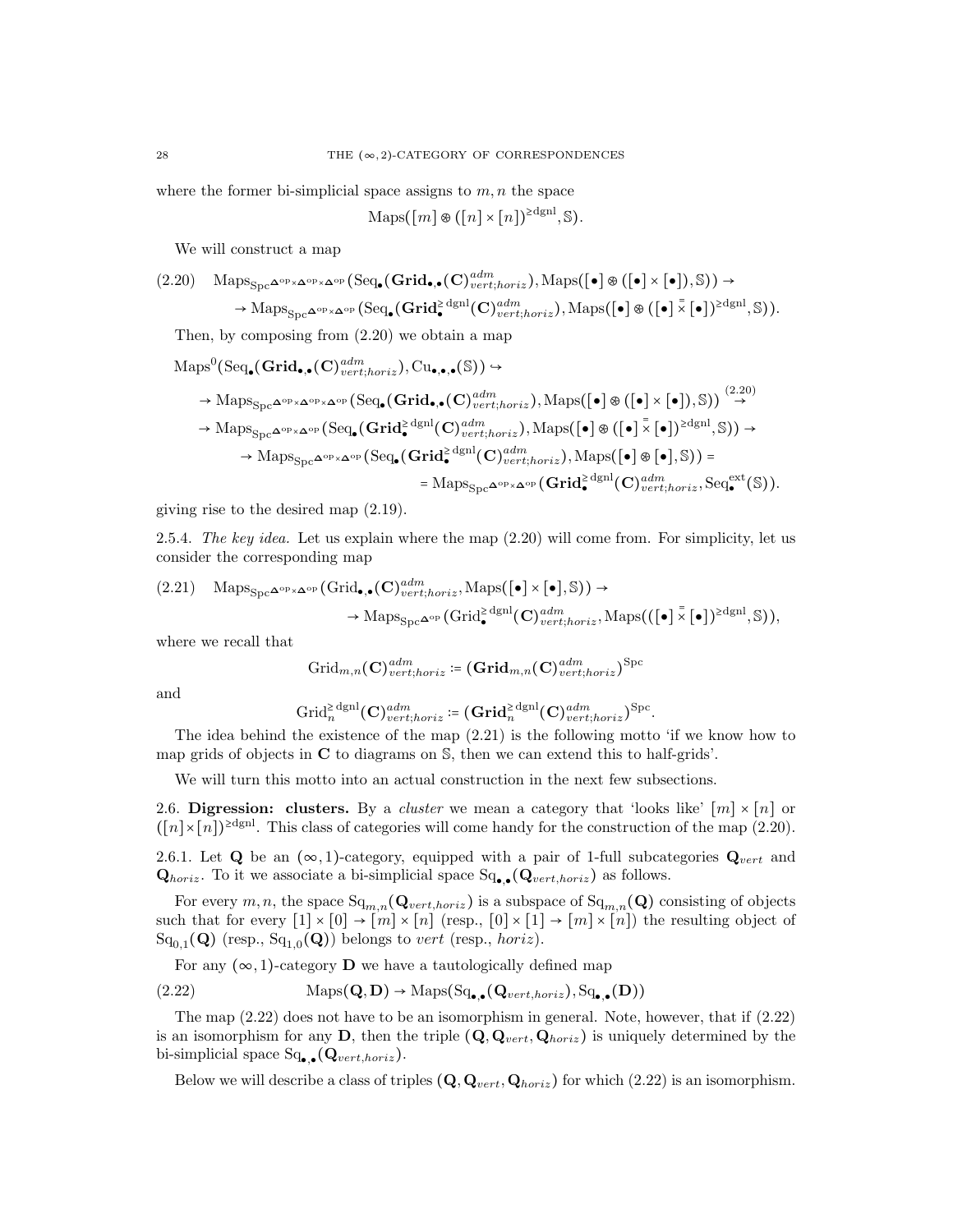2.6.2. Let Q be a convex subset of  $\{0, ..., m\} \times \{0, ..., n\}$  for some m and n. To such Q we attach a triple  $(Q, Q_{vert}, Q_{horiz})$  by letting Q be the full subcategory of  $[m] \times [n]$  spanned by Q, and  $\mathbf{Q}_{vert}$  (resp.,  $\mathbf{Q}_{horiz}$ ) be given by vertical (resp., horizontal) arrows (where we are thinking of the first coordinate as the vertical direction, and the second coordinate as the horizontal diction).

By a cluster we shall mean a triple  $(Q, Q_{vert}, Q_{horiz})$  which is equivalent to one coming from a convex subset  $Q \subset \{0, ..., m\} \times \{0, ..., n\}$  as above.

In Sect. 2.8 we will prove:

**Proposition 2.6.3.** If  $(Q, Q_{vert}, Q_{horiz})$  is a cluster, then the map  $(2.22)$  is an isomorphism for any D.

2.6.4. For a bi-simplicial space B, let  $B<sup>horiz-op</sup>$  be the bi-simplicial space obtained by applying the involution rev :  $\Delta \to \Delta$  along the second copy of  $\Delta^{\text{op}}$  in  $\Delta^{\text{op}} \times \Delta^{\text{op}}$ .

Note that if  $(Q, Q_{vert}, Q_{horiz})$  is a cluster, there exists a canonically defined cluster

$$
(\mathbf{Q},\mathbf{Q}_{vert},\mathbf{Q}_{horiz})^{\text{horiz-op}}
$$

,

characterized by the property that

$$
Sq_{\bullet,\bullet}((\mathbf{Q},\mathbf{Q}_{vert},\mathbf{Q}_{horiz})^{\text{horiz-op}}) = (Sq_{\bullet,\bullet}(\mathbf{Q},\mathbf{Q}_{vert},\mathbf{Q}_{horiz}))^{\text{horiz-op}}.
$$

We let  $Q(n)$  denote the cluster given by the subset

$$
(\{0, \ldots n\} \times \{0, \ldots, n\})^{\ge d \text{gln}} \subset \{0, \ldots n\} \times \{0, \ldots, n\}.
$$

Note that the underlying category is  $([n] \times [n])^{\geq \text{dgnl}}$ .

Consider the cluster  $Q(n)^{\text{horiz-op}}$ . Note that its underlying category is  $([n] \times [n]^\text{op})^{\geq \text{dgnl}}$ .

2.7. Proof of Theorems 2.1.3 and 2.2.7: continuation. We recall that we need to construct the map (2.20). The idea is that we can construct something a lot more general: namely, a map from the left-hand side in (2.20) to

$$
\mathrm{Maps}_{\mathrm{Spc}} \Delta^{\mathrm{op}} \left( \mathrm{Seq}_\bullet ( \mathbf{Q}^{\mathrm{horiz}\text{-}\mathrm{op}}(\mathbf{C})^{adm}_{vert, horiz}), \mathrm{Maps}([\bullet] \circledast \mathbf{Q}, \mathbb{S}) \right)
$$

for any cluster Q (see below for the notation  $\mathbf{Q}^{\text{horiz-op}}(\mathbf{C})^{adm}_{vert,horiz}).$ 

Such a map is more or less tautological, modulo Proposition 2.6.3.

2.7.1. Let  $Q$  be a cluster with the underlying category  $Q$  and the attached bi-simplicial space  $\operatorname{Sq}_{\bullet,\bullet}(Q_{vert,horiz})$ . We will also consider the cluster  $Q^{\text{horiz-op}}$  and the corresponding category, denoted  $\mathbf{Q}^{\text{horiz-op}}$ .

Analogous to the definition of the category

$$
\mathbf{Grid}_{n}^{\geq \mathrm{dgnl}}(\mathbf{C})_{vert;horiz}^{adm},
$$

we have the category  $\mathbf{Q}^{\text{horiz-op}}(\mathbf{C})^{adm}_{vert;horiz}$ , which is a 1-full subcategory in  $\mathbf{Maps}(\mathbf{Q}^{\text{horiz-op}}, \mathbf{C})$ .

We will construct maps

$$
(2.23) \quad \text{Maps}_{\text{Spc}}\text{A}^{\text{op}}\times\text{A}^{\text{op}}\times\text{A}^{\text{op}}\left(\text{Seq}_{\bullet}(\text{Grid}_{\bullet,\bullet}(C)^{adm}_{vert;horiz}),\text{Maps}([\bullet]\circledast([\bullet]\times[\bullet]),\mathbb{S})\right)\to \\ \rightarrow \text{Maps}(\text{Seq}_{m}(\text{Q}^{\text{horiz-op}}(C)^{adm}_{vert;horiz}),\text{Maps}([m]\circledast \text{Q},\mathbb{S})),
$$

functorial in Q and  $[m] \in \mathbb{\Delta}^{\text{op}}$ . By taking  $Q = Q(n)$ , we will obtain the desired map (2.20).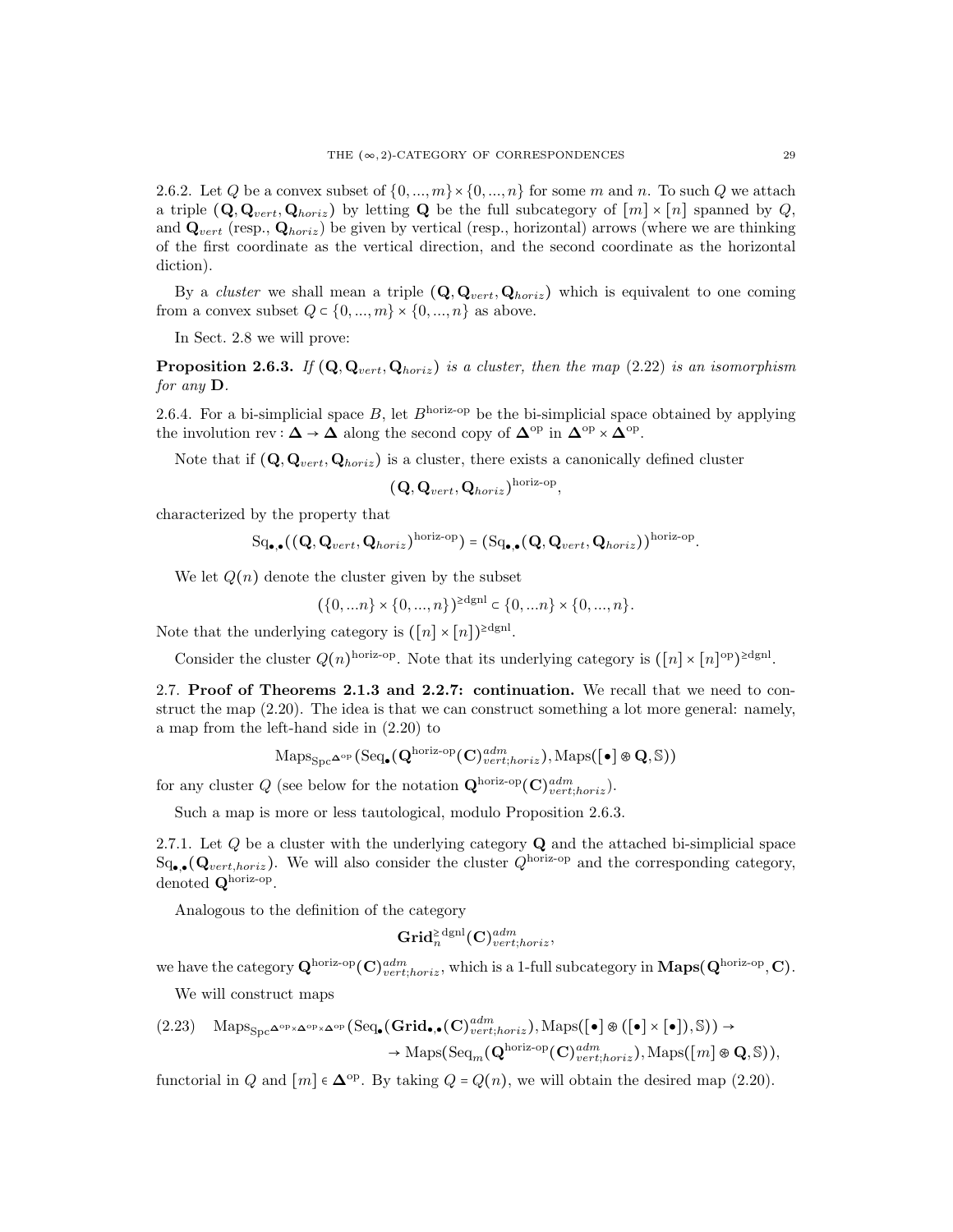2.7.2. Consider the tri-simplicial space

 $\mathrm{Seq}_\bullet([m]) \boxtimes \mathrm{Sq}_{\bullet,\bullet}(\mathbf{Q}_{vert,horiz}),$ 

where ⊠ denotes the product operation

 $\operatorname{Spc}^{\mathbf{\Delta}^{\mathrm{op}}} \times \operatorname{Spc}^{\mathbf{\Delta}^{\mathrm{op}} \times \mathbf{\Delta}^{\mathrm{op}}} \to \operatorname{Spc}^{\mathbf{\Delta}^{\mathrm{op}} \times \mathbf{\Delta}^{\mathrm{op}} \times \mathbf{\Delta}^{\mathrm{op}}}.$ 

We have a naturally defined map from the space

$$
\mathrm{Maps}_{\mathrm{Spc}^{\mathbf{\Delta}^{\mathrm{op}}\times\mathbf{\Delta}^{\mathrm{op}}\times\mathbf{\Delta}^{\mathrm{op}}}}(\mathrm{Seq}_\bullet(\mathbf{Grid}_{\bullet,\bullet}(\mathbf{C})^{adm}_{vert;horiz}),\mathrm{Maps}(\llbracket\bullet\rrbracket\circ\llbracket\bullet\rrbracket)\times\llbracket\bullet\rrbracket),\mathbb{S}))
$$

to the space of maps

$$
(2.24) \quad \underset{\text{Maps}_{\text{Spc}}\Delta^{\text{op}}\times\Delta^{\text{op}}\times\Delta^{\text{op}}}{\text{Maps}_{\text{Spc}}\Delta^{\text{op}}\times\Delta^{\text{op}}}\left(\text{Seq}_{\bullet}([m])\boxtimes\text{Sq}_{\bullet,\bullet}(\mathbf{Q}_{vert,horiz}),\text{Seq}_{\bullet}(\mathbf{Grid}_{\bullet,\bullet}(\mathbf{C})_{vert,horiz}^{adm})\right)\rightarrow \text{Maps}_{\text{Spc}}\Delta^{\text{op}}\times\Delta^{\text{op}}\left(\text{Seq}_{\bullet}([m])\boxtimes\text{Sq}_{\bullet,\bullet}(\mathbf{Q}_{vert,horiz}),\text{Maps}([\bullet]\otimes([\bullet]\times[\bullet]),\mathbb{S})\right).
$$

We will how that the left-hand side in (2.24) identifies canonically with

$$
\mathrm{Seq}_m(\mathbf{Q}^{\text{horiz-op}}(\mathbf{C})^{adm}_{vert;horiz})
$$

and the right-hand side with

$$
\mathrm{Maps}([\mathit{m}]\circledast\mathbf{Q},\mathbb{S}),
$$

as required.

2.7.3. We shall first analyze the right-hand side in (2.24). We have:

$$
\begin{aligned}\n\text{Maps}_{\text{Spc}}\Delta^{\text{op}} \times \Delta^{\text{op}} \text{(Seq}_{\bullet}([m]) \boxtimes \text{Sq}_{\bullet,\bullet}(\mathbf{Q}_{vert,horiz}), \text{Maps}([\bullet] \otimes ([\bullet] \times [\bullet]), \mathbb{S})) &\simeq \\
&\simeq \text{Maps}_{\text{Spc}}\Delta^{\text{op}} \times \Delta^{\text{op}} (\text{Sq}_{\bullet,\bullet}(\mathbf{Q}_{vert,horiz}), \text{Maps}([m] \otimes ([\bullet] \times [\bullet]), \mathbb{S})) &\simeq \\
&\simeq \text{Maps}_{\text{Spc}}\Delta^{\text{op}} \times \Delta^{\text{op}} (\text{Sq}_{\bullet,\bullet}(\mathbf{Q}_{vert,horiz}), \text{Maps}([\bullet] \times [\bullet], \text{Funct}([m], \mathbb{S})_{\text{left-lax}}) &\simeq \\
&\simeq \text{Maps}_{\text{Spc}}\Delta^{\text{op}} \times \Delta^{\text{op}} (\text{Sq}_{\bullet,\bullet}(\mathbf{Q}_{vert,horiz}), \text{Sq}_{\bullet,\bullet}(\text{Funct}([m], \mathbb{S})_{\text{left-lax}})),\n\end{aligned}
$$

which, using Proposition 2.6.3, we identify with

$$
\mathrm{Maps}(\mathbf{Q}, \mathrm{Sq}_{\bullet,\bullet}(\mathrm{Funct}([m], \mathbb{S})_{\mathrm{left\text{-}lax}})) \simeq \mathrm{Maps}([m] \circledast \mathbf{Q}, \mathbb{S}),
$$

as required.

In the above formula, the notation Funct(-,-)left-lax is stands for the  $(\infty, 2)$ -category, whose objects are functors, but whose 1-morphisms are  $left-law$  natural transformations, see [Chapter A.1, Sect. 3.2.7].

2.7.4. Let us now analyze the left-hand side in (2.24). We have:

$$
\mathrm{Maps}_{\mathrm{Spc}}\mathbf{\Delta}^{\mathrm{op}} \times \mathbf{\Delta}^{\mathrm{op}} (\mathrm{Seq}_{\bullet}([m]) \boxtimes \mathrm{Sq}_{\bullet,\bullet}(\mathbf{Q}_{vert,horiz}), \mathrm{Seq}_{\bullet}(\mathbf{Grid}_{\bullet,\bullet}(\mathbf{C})_{vert,horiz}^{adm})) \simeq \\ \simeq \mathrm{Maps}_{\mathrm{Spc}}\mathbf{\Delta}^{\mathrm{op}} \times \mathbf{\Delta}^{\mathrm{op}} (\mathrm{Sq}_{\bullet,\bullet}(\mathbf{Q}_{vert,horiz}), \mathrm{Seq}_{m}(\mathbf{Grid}_{\bullet,\bullet}(\mathbf{C})_{vert,horiz}^{adm})).
$$

Note that the latter expression is a subspace in

$$
\operatorname{Maps}_{\operatorname{Spc}^{\Delta^{op}\times\Delta^{op}}}(\operatorname{Sq}_{\bullet,\bullet}(Q_{vert,horiz}),\operatorname{Maps}([m]\times([\bullet]\times[\bullet]^{\operatorname{op}}),C))\simeq\\\simeq\operatorname{Maps}_{\operatorname{Spc}^{\Delta^{op}\times\Delta^{op}}}(\operatorname{Sq}_{\bullet,\bullet}(Q_{vert,horiz}),\operatorname{Maps}([\bullet]\times[\bullet]\times[\bullet]^{\operatorname{op}},\operatorname{Maps}([m],C)))\simeq\\\simeq\operatorname{Maps}_{\operatorname{Spc}^{\Delta^{op}\times\Delta^{op}}}(\operatorname{Sq}_{\bullet,\bullet}(Q_{vert,horiz})^{\operatorname{horiz-op}},\operatorname{Maps}([\bullet]\times[\bullet],\operatorname{Maps}([m],C)))\simeq\\\simeq\operatorname{Maps}(\operatorname{Sq}_{\bullet,\bullet}(Q_{vert,horiz})^{\operatorname{horiz-op}},\operatorname{Sq}_{\bullet,\bullet}(\operatorname{Maps}([m],C))),
$$

which, using Proposition 2.6.3, we identify

$$
\mathrm{Maps}(\mathbf{Q}^{\mathrm{horiz-op}}, \mathbf{Maps}([m], \mathbf{C})) \simeq \mathrm{Maps}([m] \times \mathbf{Q}^{\mathrm{horiz-op}}, \mathbf{C}).
$$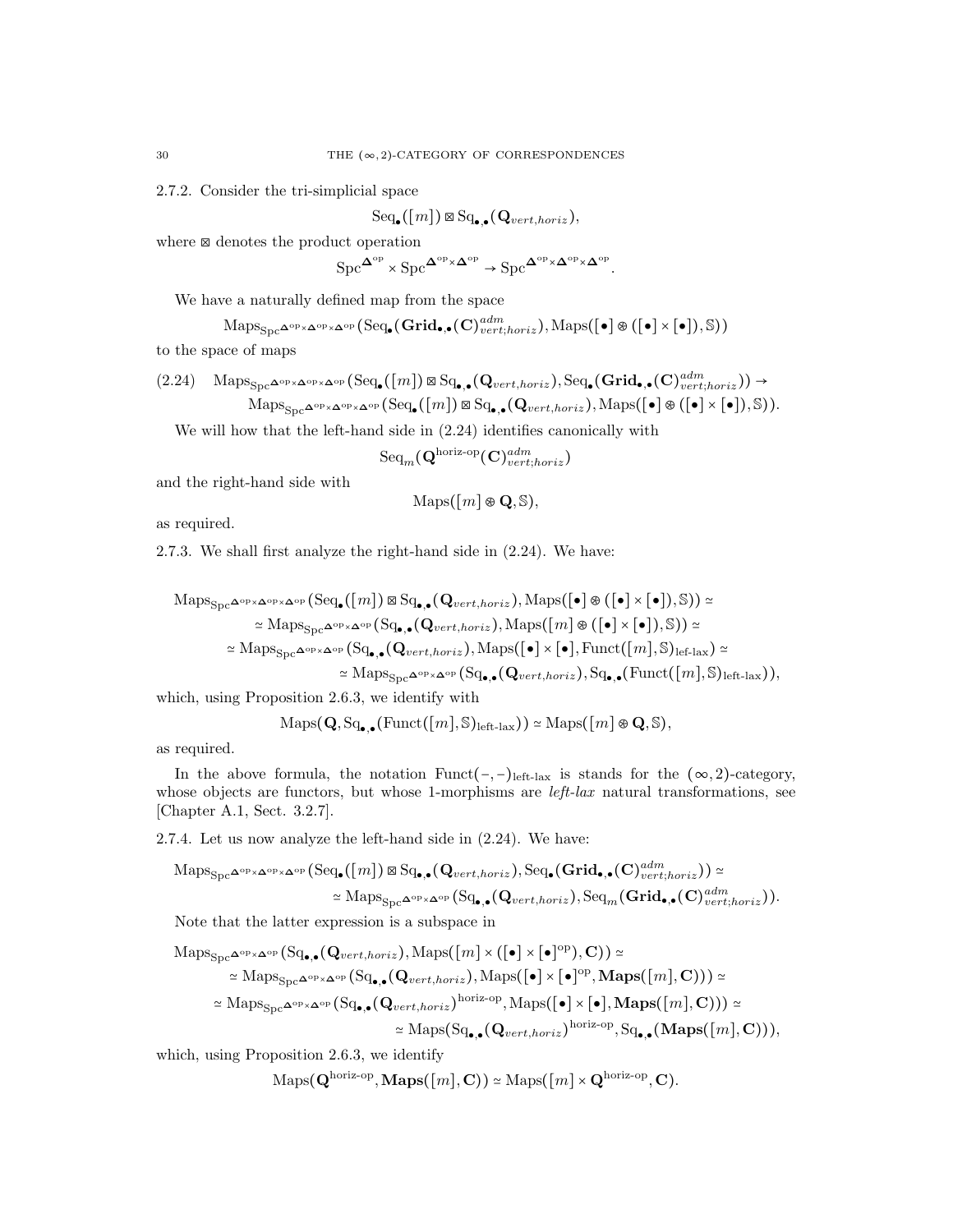Similarly,  $\text{Seq}_m(\mathbf{Q}^{\text{horiz-op}}(\mathbf{C})^{adm}_{vert;horiz})$  is a subspace in

$$
\mathrm{Maps}([m] \times \mathbf{Q}^{\mathrm{horiz-op}}, \mathbf{C}).
$$

Now, under the identification obtained in this way, we have:

 $\mathrm{Maps}_{\mathrm{Spc}}\Delta^{\mathrm{op}} \times \Delta^{\mathrm{op}}(\mathrm{Sq}_{\bullet,\bullet}(\mathbf{Q}_{vert,horiz}), \mathrm{Maps}([m] \times ([\bullet] \times [\bullet]^\mathrm{op}), \mathbf{C})) \simeq \mathrm{Maps}([m] \times \mathbf{Q}^{\mathrm{horiz-op}}, \mathbf{C}),$ the subspaces

$$
\mathrm{Maps}_{\mathrm{Spc}^{\Delta^{\mathrm{op}}\times\Delta^{\mathrm{op}}}}(\mathrm{Sq}_{\bullet,\bullet}(Q_{vert,horiz}), \mathrm{Seq}_{m}(\mathbf{Grid}_{\bullet,\bullet}(C)^{adm}_{vert,horiz})) \subset \mathrm{Maps}_{\mathrm{Spc}^{\Delta^{\mathrm{op}}\times\Delta^{\mathrm{op}}}}(\mathrm{Sq}_{\bullet,\bullet}(Q_{vert,horiz}), \mathrm{Maps}([m] \times ([\bullet] \times [\bullet]^\mathrm{op}), \mathbf{C}))
$$

and

$$
\mathrm{Seq}_m(\mathbf{Q}^{\text{horiz-op}}(\mathbf{C})^{adm}_{vert;horiz}) \subset \mathrm{Maps}([m] \times \mathbf{Q}^{\text{horiz-op}}, \mathbf{C})
$$

correspond to one another, as required.

2.8. Double Segal spaces and the proof of Proposition 2.6.3. The idea of the proof is that any cluster can be assembled from pieces for which the assertion is manifestly true.

2.8.1. By a double Segal space we shall mean a bi-simplicial space B such that for every fixed m (resp., n), the simplicial space  $B_{m,\bullet}$  (resp.,  $B_{\bullet,n}$ ) is a Segal space.

By [Chapter A.1, Sect. 4.1.7], the essential image of the functor

$$
\mathrm{Sq}_{\bullet,\bullet}: 2\text{-}\mathrm{Cat} \to \mathrm{Spc}^{\mathbf{\Delta}^{\mathrm{op}} \times \mathbf{\Delta}^{\mathrm{op}}}
$$

is a double Segal space.

2.8.2. Let Q be a cluster, realized as a convex subset of some  $\{0, ..., m\} \times \{0, ..., n\}$ . For a horizontal line

$$
m_1 \times \{0, ..., n\} \subset \{0, ..., m\} \times \{0, ..., n\}
$$

 $m_1 \times \{0, ..., n\} \subset \{0, ..., m\} \times \{0, ..., n\}$ <br>let  $Q^{\leq m_1}$ ,  $Q^{\geq m_1}$  and  $Q^{=m_1}$  be the parts of Q that lie below, above or on that line, respectively.

Consider the corresponding bi-simplicial spaces

$$
\mathrm{Sq}_{\bullet,\bullet}(\mathbf{Q}_{vert,horiz}^{\leq m_1}) \ \mathrm{Sq}_{\bullet,\bullet}(\mathbf{Q}_{vert,horiz}^{\geq m_1}), \ \mathrm{Sq}_{\bullet,\bullet}(\mathbf{Q}_{vert,horiz}^{\leq m_1}) \ \mathrm{and} \ \mathrm{Sq}_{\bullet,\bullet}(\mathbf{Q}_{vert,horiz})
$$

and the categories

$$
\mathbf{Q}^{\leq m_1}, \ \mathbf{Q}^{\geq m_1}, \ \mathbf{Q}^{=m_1} \ \text{and} \ \mathbf{Q}.
$$

We have the natural maps

$$
(2.25) \qquad \mathrm{Sq}_{\bullet,\bullet}(\mathbf{Q}_{vert,horiz}^{\leq m_1}) \underset{\mathrm{Sq}_{\bullet,\bullet}(\mathbf{Q}_{vert,horiz}^{\leq m_1})}{\sqcup} \mathrm{Sq}_{\bullet,\bullet}(\mathbf{Q}_{vert,horiz}^{\leq m_1}) \to \mathrm{Sq}_{\bullet,\bullet}(\mathbf{Q}_{vert,horiz})
$$

and

$$
Q^{\leq m_1} Q^{\leq m_1} Q^{\geq m_1} \to Q
$$

We will prove:

## Lemma 2.8.3.

(a) The map

$$
\mathrm{Maps}(Sq_{\bullet,\bullet}(Q_{vert,horiz}), B) \rightarrow \longrightarrow \mathrm{Maps}(Sq_{\bullet,\bullet}(Q_{vert,horiz}^{\leq m_1}), B) \underset{\mathrm{Maps}(Sq_{\bullet,\bullet}(Q_{vert,horiz}^{\leq m_1}), B)}{\times} \mathrm{Maps}(Sq_{\bullet,\bullet}(Q_{vert,horiz}^{\geq m_1}), B),
$$

induced by  $(2.25)$ , is an isomorphism whenever  $B$  is a double Segal space. (b) The map (2.26) is an isomorphism in 1-Cat.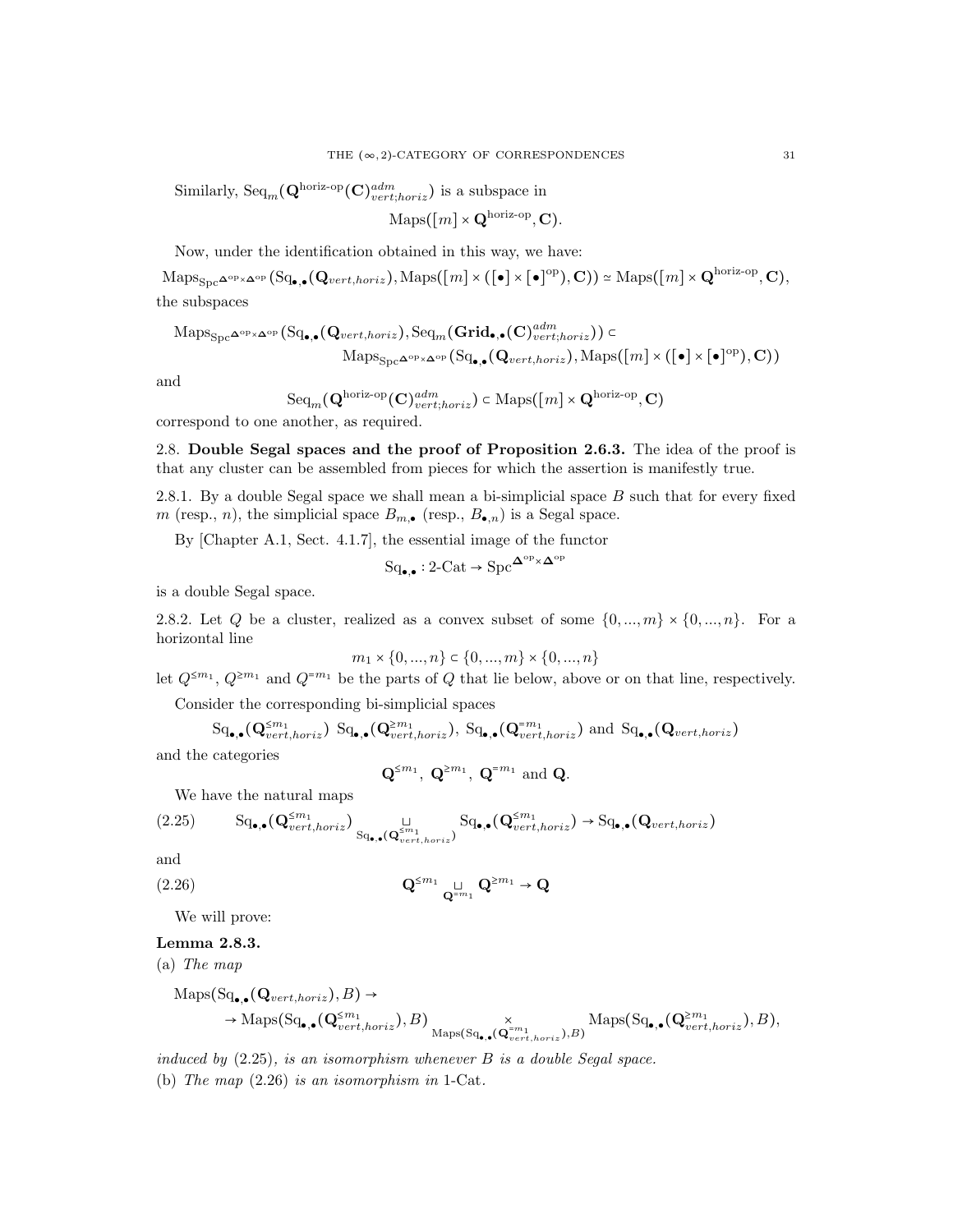2.8.4. Let us show how this lemma implies Proposition 2.6.3.

First, by symmetry, we have an analog of Lemma 2.8.3 when instead of horizontal lines we consider vertical ones. This reduces the verification of Proposition 2.6.3 to the following four cases: (i)  $Q = \{0\} \times \{0\}$ , (ii)  $Q = \{0,1\} \times \{0\}$ , (iii)  $Q = \{0\} \times \{0,1\}$  and (iv)  $Q = \{0,1\} \times \{0,1\}$ .

In each of these cases, the assertion of Proposition 2.6.3 is manifest.

2.8.5. Proof of Lemma 2.8.3. We will prove point (a) of the lemma; point (b) is similar but simpler.

We have

$$
\mathrm{Sq}_{\bullet,\bullet}(\mathbf{Q}_{vert,horiz}) = \underset{[i] \to [m], [j] \to [n], \mathrm{Im}([i] \times [j]) \subset Q}{\mathrm{colim}} \mathrm{Seq}_{\bullet}([i]) \boxtimes \mathrm{Seq}_{\bullet}([j]).
$$

Cofinal in the above index category is the full subcategory, denoted  $E$ , that consists of those maps for which one of the following three scenarios happens:

- (1) The image of  $\{0, ..., i\}$  in  $\{0, ..., m\}$  is  $\langle m_1;$
- (2) The image of  $\{0, ..., i\}$  in  $\{0, ..., m\}$  is > m<sub>1</sub>;
- (3) The element  $m_1 \in \{0, ..., m\}$  has a *unique* preimage in  $\{0, ..., i\}$ .

For an object

$$
([i] \to [m], [j] \to [n], \text{Im}([i] \times [j]) \subset Q) =: e \in E
$$

consider the fiber product

$$
B_e \coloneqq (\mathrm{Sq}_{\bullet,\bullet}(\mathbf{Q}^{\leq m_1}_{vert,horiz})_{\mathrm{Sq}_{\bullet,\bullet}(\mathbf{Q}^{\geq m_1}_{vert,horiz})} \mathrm{Sq}_{\bullet,\bullet}(\mathbf{Q}^{\geq m_1}_{vert,horiz}))_{\mathrm{Sq}_{\bullet,\bullet}(\mathbf{Q}_{vert,horiz})} \times (\mathrm{Seq}_{\bullet}([i]) \boxtimes \mathrm{Seq}_{\bullet}([j])),
$$

taken in the category Spc $\mathbf{\Delta}^{\mathrm{op}} \times \mathbf{\Delta}^{\mathrm{op}}$ .

We have:

$$
\mathrm{Sq}_{\bullet,\bullet}(\mathbf{Q}_{vert,horiz}) \simeq \underset{e \in E}{\mathrm{colim}} \ \mathrm{Seq}_{\bullet}([i]) \boxtimes \mathrm{Seq}_{\bullet}([j]),
$$

and since fiber products in Spc $\Delta^{\rm op} \times \Delta^{\rm op}$  commute with colimits, we also have

$$
\text{Sq}_{\bullet,\bullet}(\mathbf{Q}^{\leq m_1}_{vert,horiz}) \underset{\text{Sq}_{\bullet,\bullet}(\mathbf{Q}^{= m_1}_{vert,horiz})}{\sqcup} \text{Sq}_{\bullet,\bullet}(\mathbf{Q}^{\geq m_1}_{vert,horiz}) \simeq \underset{e \in E}{\text{colim}} \, B_e.
$$

It remains to show that for every  $e \in E$  and a double Segal space B, the map

$$
B_e \to \text{Seq}_{\bullet}([i]) \boxtimes \text{Seq}_{\bullet}([j])
$$

induces an isomorphism

(2.27) 
$$
B_{i,j} = \text{Maps}(\text{Seq}_{\bullet}([i]) \boxtimes \text{Seq}_{\bullet}([j]), B) \to \text{Maps}(B_e, B).
$$

However, this follows from the fact that  $B_e$  has the form

 $(1) \ \text{Seq}_{\bullet}([i]) \boxtimes \text{Seq}_{\bullet}([j]);$  $(2) \ \text{Seq}_{\bullet}([i]) \boxtimes \text{Seq}_{\bullet}([j]);$  $(3)$   $(\text{Seq}_{\bullet}([i_1]) \boxtimes \text{Seq}_{\bullet}([j])) \bigcup_{\text{Seq}_{\bullet}([0]) \boxtimes \text{Seq}_{\bullet}([j])} (\text{Seq}_{\bullet}([i_2])) \boxtimes \text{Seq}_{\bullet}([j]))$  for  $[i_1] \sqcup_{[0]} [i_2] \simeq [i]$ 

in each of the three scenarios above. In the first two cases, the map (2.27) is an isomorphism for any bi-simplicial category B. In the third case, it follows from the definition of double Segal spaces:

$$
B_{i,j} \to B_{i_1,j} \underset{B_{0,j}}{\times} B_{i_2,j}
$$

is an isomorphism.

 $\Box$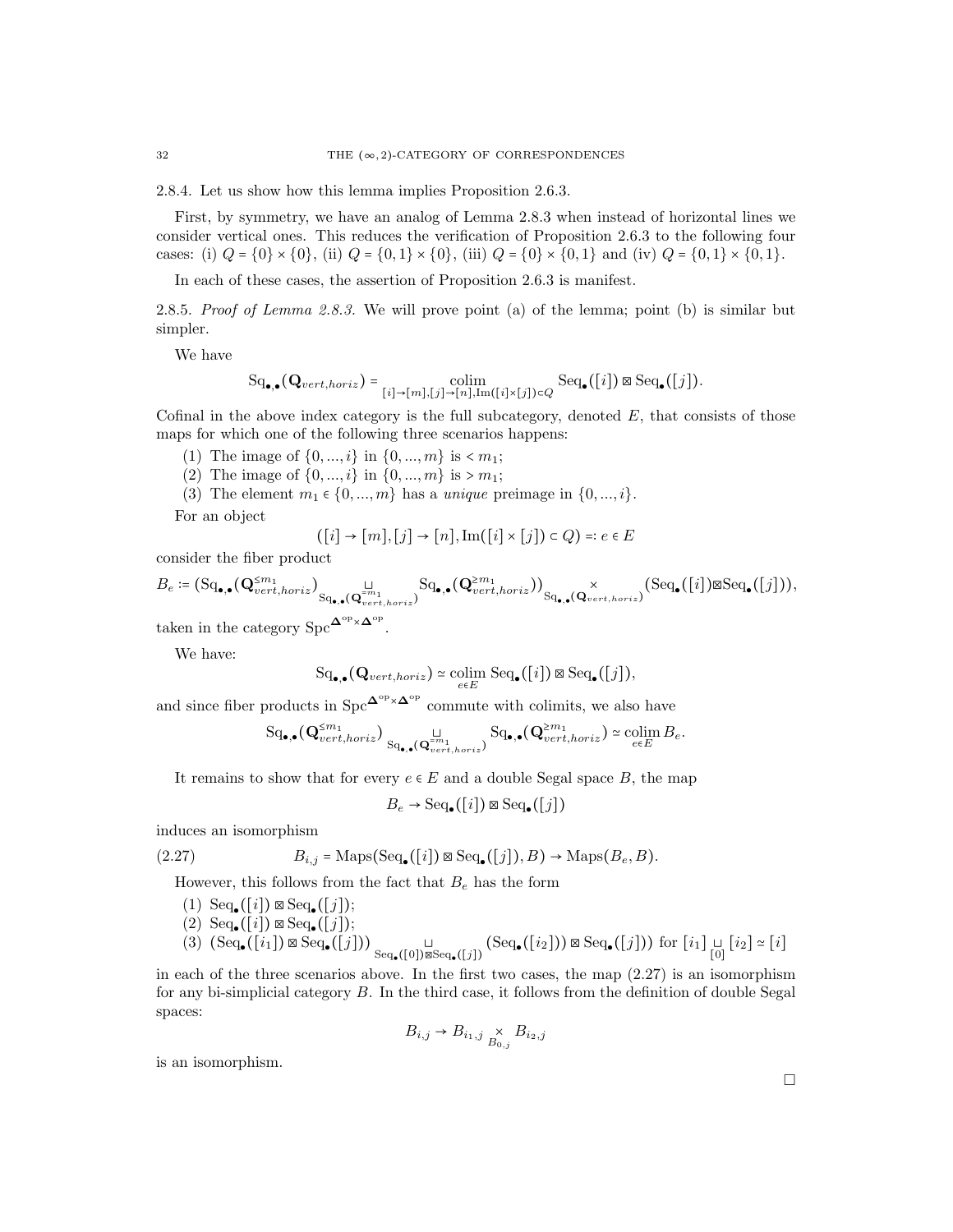One of the main themes of this book is the construction of functors out of given  $(\infty, 2)$ category of correspondences. How does one construct such a functor?

In turns out that there is one case, where a datum of a functor

$$
\text{Corr}(\mathbf{C})^{adm}_{vert;horiz} \to \mathbb{S}
$$

is equivalent to a datum of a functor  $\Phi : \mathbf{C}_{vert} \to (\mathbb{S})^{1-\text{Cat}}$ , having a particular property.

We emphasize that this a property, and not an additional piece of data. Moreover, this property essentially occurs at the level of the underlying ordinary 2-categories. It is called the left Beck-Chevalley condition, and it says that for every 1-morphism  $\alpha$  in  $\mathbf{C}_{horiz}$ , the corresponding 1-morphism  $\Phi(\alpha)$  in S *admits a right adjoint*, and that these right adjoints satisfy base change against  $\Phi(\beta)$  for  $\beta \in \mathbf{C}_{vert}$ .

All other instances of a functor out of a  $(\infty, 2)$ -category of correspondences, considered in this book, will be obtained from this case, by various extension procedures, considered in the subsequent sections in this chapter and the next.

3.1. The Beck-Chevalley conditions. In this subsection we will give the definition of the left and right Beck-Chevalley conditions.

3.1.1. Assume that in the context of Sect. 1.1.1, we have horiz  $\subset$  vert, and  $adm = horiz$ . Let S be an  $(\infty, 2)$ -category, and let

$$
\Phi : \mathbf{C}_{vert} \to \mathbb{S}
$$

be a functor.

**Definition 3.1.2.** We shall say that  $\Phi$  satisfies the left Beck-Chevalley condition with respect to horiz, if for every 1-morphism  $\alpha : \mathbf{c} \to \mathbf{c}'$  with  $\alpha \in \text{horiz}$ , the corresponding 1-morphism

$$
\Phi(\alpha): \Phi(\mathbf{c}) \to \Phi(\mathbf{c}')
$$

admits a right adjoint, to be denoted  $\Phi^{\text{!`}}(\alpha)$ , such that for every Cartesian diagram

(3.1) 
$$
\begin{array}{ccc}\n\mathbf{c}_{0,1} & \xrightarrow{\alpha_0} & \mathbf{c}_{0,0} \\
\beta_1 \downarrow & & \downarrow \beta_0 \\
\mathbf{c}_{1,1} & \xrightarrow{\alpha_1} & \mathbf{c}_{1,0}\n\end{array}
$$

with  $\alpha_0, \alpha_1 \in horiz$  and  $\beta_0, \beta_1 \in vert$ , the 2-morphism

$$
\Phi(\beta_1) \circ \Phi^!(\alpha_0) \to \Phi^!(\alpha_1) \circ \Phi(\beta_0),
$$

arising by adjunction from the isomorphism

$$
\Phi(\alpha_1) \circ \Phi(\beta_1) \simeq \Phi(\beta_0) \circ \Phi(\alpha_0),
$$

is an isomorphism.

In particular, from the existence of the right adjoints  $\Phi^!(\alpha)$ , we obtain a well-defined functor

$$
\Phi^!: (\mathbf{C}_{horiz})^{\mathrm{op}} \to \mathbb{S},
$$

see [Chapter A.3, Sect. 1.3].

Remark 3.1.3. Note that a functor  $\Phi : \mathbf{C}_{vert} \to \mathbb{S}$  satisfies the (left) Beck-Chevalley condition if and only if its composition with  $\mathbb{S} \to \mathbb{S}^2$ -ordn does. So, the Beck-Chevalley condition is something that can be checked at the level of ordinary 2-categories.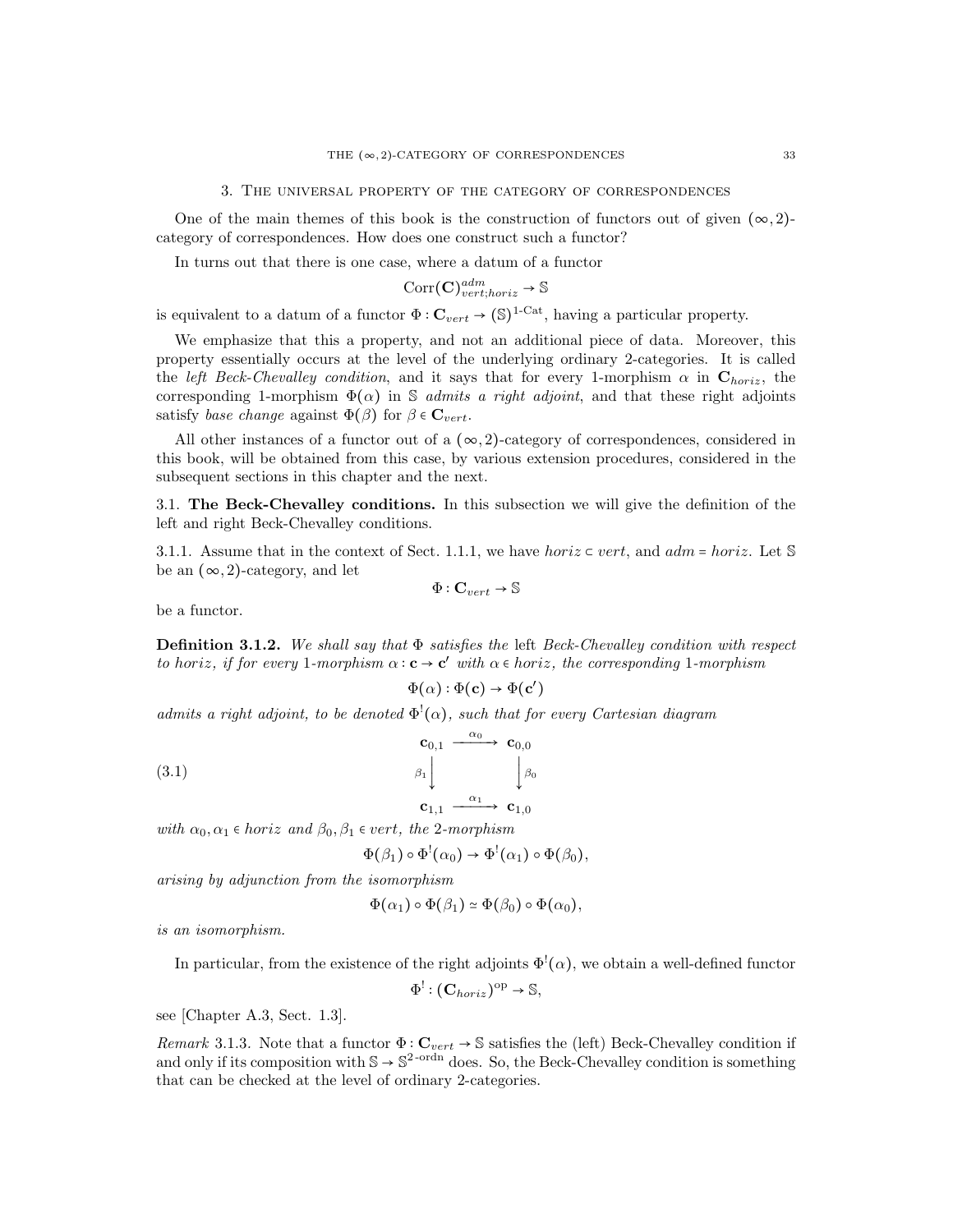3.1.4. Let us now assume that  $vert \subset horiz$  and  $adm = vert$ . Let S be a 2-category, and let

$$
\Phi^! : (\mathbf{C}_{horiz})^{\mathrm{op}} \to \mathbb{S}
$$

be a functor.

**Definition 3.1.5.** We shall say that  $\Phi^!$  satisfies the right Beck-Chevalley condition with respect to vert, if for every 1-morphism  $\beta : \mathbf{c} \to \mathbf{c}'$  with  $\beta \in \text{vert}$ , the corresponding 1-morphism

 $\Phi^!(\beta):\Phi^!(\mathbf{c}')\to\Phi^!(\mathbf{c})$ 

admits a left adjoint, to be denoted  $\Phi(\beta)$ , such that for every Cartesian diagram

(3.2) 
$$
\begin{array}{ccc}\n\mathbf{c}_{0,1} & \xrightarrow{\alpha_0} & \mathbf{c}_{0,0} \\
\beta_1 \downarrow & & \downarrow \beta_0 \\
\mathbf{c}_{1,1} & \xrightarrow{\alpha_1} & \mathbf{c}_{1,0}\n\end{array}
$$

with  $\alpha_0, \alpha_1 \in horiz$  and  $\beta_0, \beta_1 \in vert$ , the 2-morphism<br>(3.3)  $\Phi(\beta_1) \circ \Phi^!(\alpha_0) \to \Phi^!(\alpha_0)$ (3.3)  $\Phi(\beta_1) \circ \Phi^!(\alpha_0) \to \Phi^!(\alpha_1) \circ \Phi(\beta_0),$ 

arising by adjunction from the isomorphism

$$
\Phi^!(\alpha_0) \circ \Phi^!(\beta_0) \simeq \Phi^!(\beta_1) \circ \Phi^!(\alpha_1),
$$

is an isomorphism.

In particular, if  $\Phi^!$  satisfies the right Beck-Chevalley condition with respect to vert, we obtain a well-defined functor

$$
\Phi:\mathbf{C}_{vert}\rightarrow\mathbb{S},
$$

see [Chapter A.3, Sect. 1.3].

3.2. Statement of the universal property. In this subsection we state the main result of this section: it describes functors out of a  $(\infty, 2)$ -category of correspondences in terms of a 1-categorical datum.

3.2.1. The goal of this section is to prove the following theorem:

#### Theorem 3.2.2.

(a) Suppose that horiz  $\subset$  vert and adm = horiz satisfies condition (5) from Sect. 1.1.1. Then restriction along  $\mathbf{C}_{vert} \rightarrow \text{Corr}(\mathbf{C})_{vert;horiz}^{horiz}$  defines an equivalence between the space of functors

$$
\Phi_{vert;horiz}^{horiz} : \text{Corr}(\mathbf{C})_{vert;horiz}^{horiz} \to \mathbb{S}
$$

and the subspace of functors

$$
\Phi : \mathbf{C}_{vert} \to \mathbb{S}
$$

that satisfy the left Beck-Chevalley condition with respect to horiz. For  $\Phi_{vert;horiz}^{horiz}$  as above, the resulting functor  $\Phi^!$  :=  $\Phi_{vert;horiz}^{horiz}|_{(\mathbf{C}_{horiz})^{\text{op}}}$  is obtained from  $\Phi|_{\mathbf{C}_{horiz}}$  by passing to right adjoints.

(b) Suppose that vert  $\subset$  horiz and adm = vert satisfies condition (5) from Sect. 1.1.1. Then restriction along  $(C_{horiz})^{\text{op}} \rightarrow \text{Corr}(C)_{vert; horiz}^{vert}$  defines an equivalence between the space of functors

 $\Phi_{vert;horiz}^{vert} : \text{Corr}(\mathbf{C})_{vert;horiz}^{vert} \rightarrow \mathbb{S}$ 

and the subspace of functors

$$
\Phi^!: (\mathbf{C}_{horiz})^{\mathrm{op}} \to \mathbb{S}
$$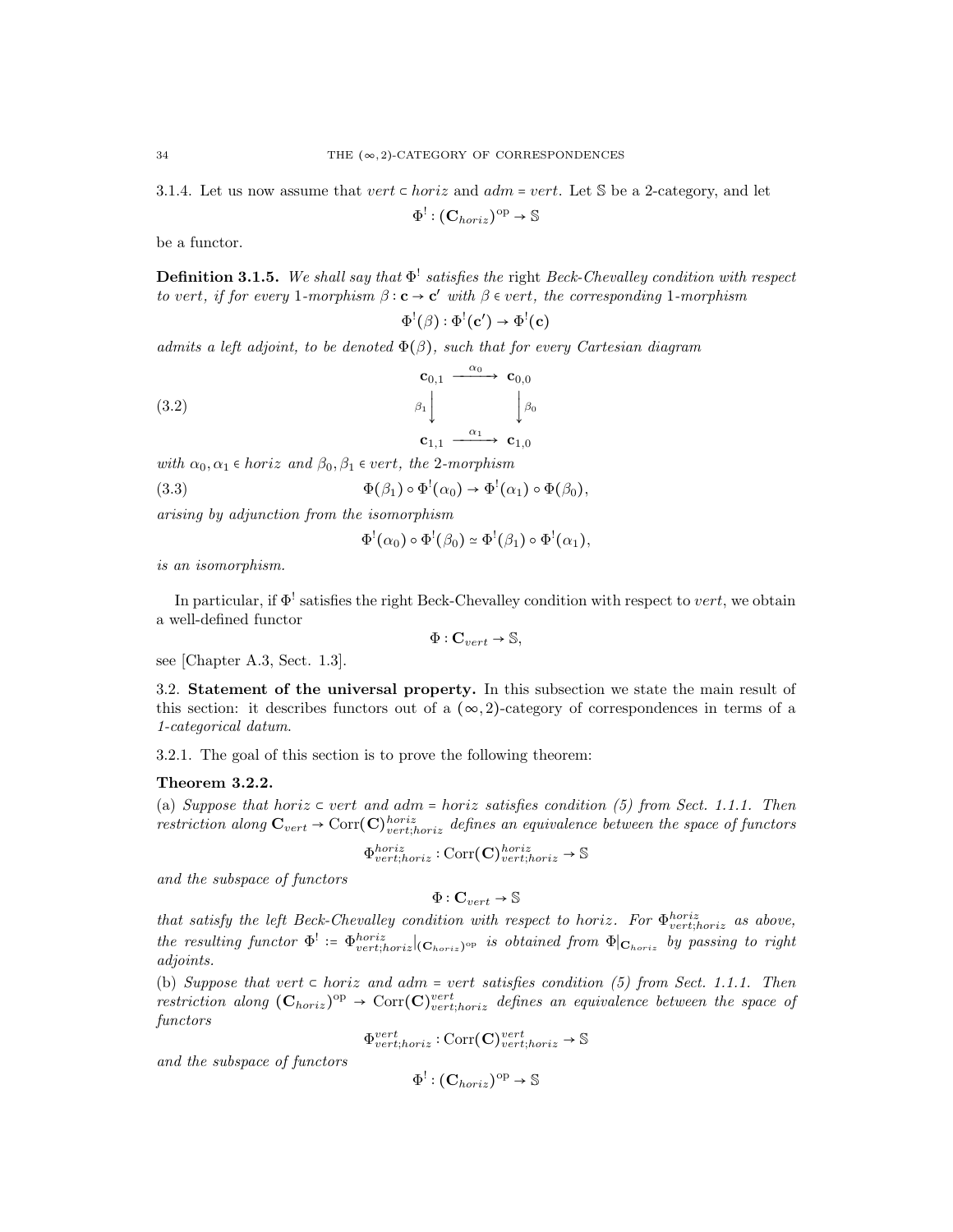that satisfy the right Beck-Chevalley condition with respect to vert. For  $\Phi_{vert;horiz}^{vert}$  as above, the resulting functor  $\Phi = \Phi_{vert;horiz}^{vert} |_{\mathbf{C}_{vert}}$  is obtained from  $\Phi^{\text{!}}|_{(\mathbf{C}_{vert})^{\text{op}}}$  by passing to left adjoints.

The rest of this section is devoted to the proof of Theorem 3.2.2. By symmetry, it suffices to treat case (b) of the theorem.

3.2.3. We will first establish the easy direction. Namely, we will start with a functor

$$
\Phi_{vert;horiz}^{vert}: \text{Corr}(\mathbf{C})_{vert;horiz}^{vert} \to \mathbb{S},
$$

and we will show that its restriction

$$
\Phi^! := \Phi_{vert,horiz}^{vert}|_{(\mathbf{C}_{horiz})^{\mathrm{op}}} : (\mathbf{C}_{horiz})^{\mathrm{op}} \to \mathbb{S}
$$

satisfies the left Beck-Chevalley condition and that  $\Phi = \Phi_{vert,horiz}^{vert} |_{\mathbf{C}_{vert}}$  is obtained from  $\Phi^!|_{(\mathbf{C}_{vert})^\text{op}}$  by passing to left adjoints.

Remark 3.2.4. We note, however, that this step is logically unnecessary: in Sect. 3.3 we will be able to establish the desired isomorphism directly.

3.2.5. Note that according to Remark 3.1.3, we can assume that S is an ordinary 2-category. Since

$$
(\text{Corr}(\mathbf{C})_{vert,horiz}^{vert})^{2\text{-ordn}} \simeq \text{Corr}(\mathbf{C}^{1\text{-ordn}})_{vert,horiz}^{vert}
$$

we can assume that **C** is an ordinary 1-category. Hence, we can use a hands-on description of the 2-category  $Corr(\mathbf{C})_{vert,horiz}^{vert}$  given in Sect. 1.1.3.

Furthermore, it suffices to consider the universal case, namely when  $\mathbb{S} = \text{Corr}(\mathbf{C})_{vert, horiz}^{vert}$ and  $\Phi^!$  is the tautological inclusion

$$
(\mathbf{C}_{\text{horiz}})^{\text{op}} \to \text{Corr}(\mathbf{C})_{\text{vert;horiz}}^{\text{vert}}.
$$

3.2.6. Given  $\beta : \mathbf{c} \to \mathbf{c}'$  in vert, we need to show that the corresponding 1-morphism  $\mathbf{c}' \to \mathbf{c}$  in  $Corr(\mathbf{C})_{vert;horiz}^{vert}$ , i.e.,

(3.4) 
$$
\begin{array}{c}\n\mathbf{c} \longrightarrow \mathbf{c'}\\
\downarrow \\
\mathbf{c},\n\end{array}
$$

admits a left adjoint. We claim that the left adjoint in question is given by the diagram

(3.5) 
$$
\begin{array}{c}\n \mathbf{c} \xrightarrow{\text{id}_{\mathbf{c}}} \mathbf{c} \\
 \downarrow \\
 \mathbf{c'}.\n \end{array}
$$

Let us construct the corresponding unit and co-unit of the adjunction.

The composition  $(3.4) \circ (3.5)$  is given by the diagram



The unit of the adjunction is given by the diagram: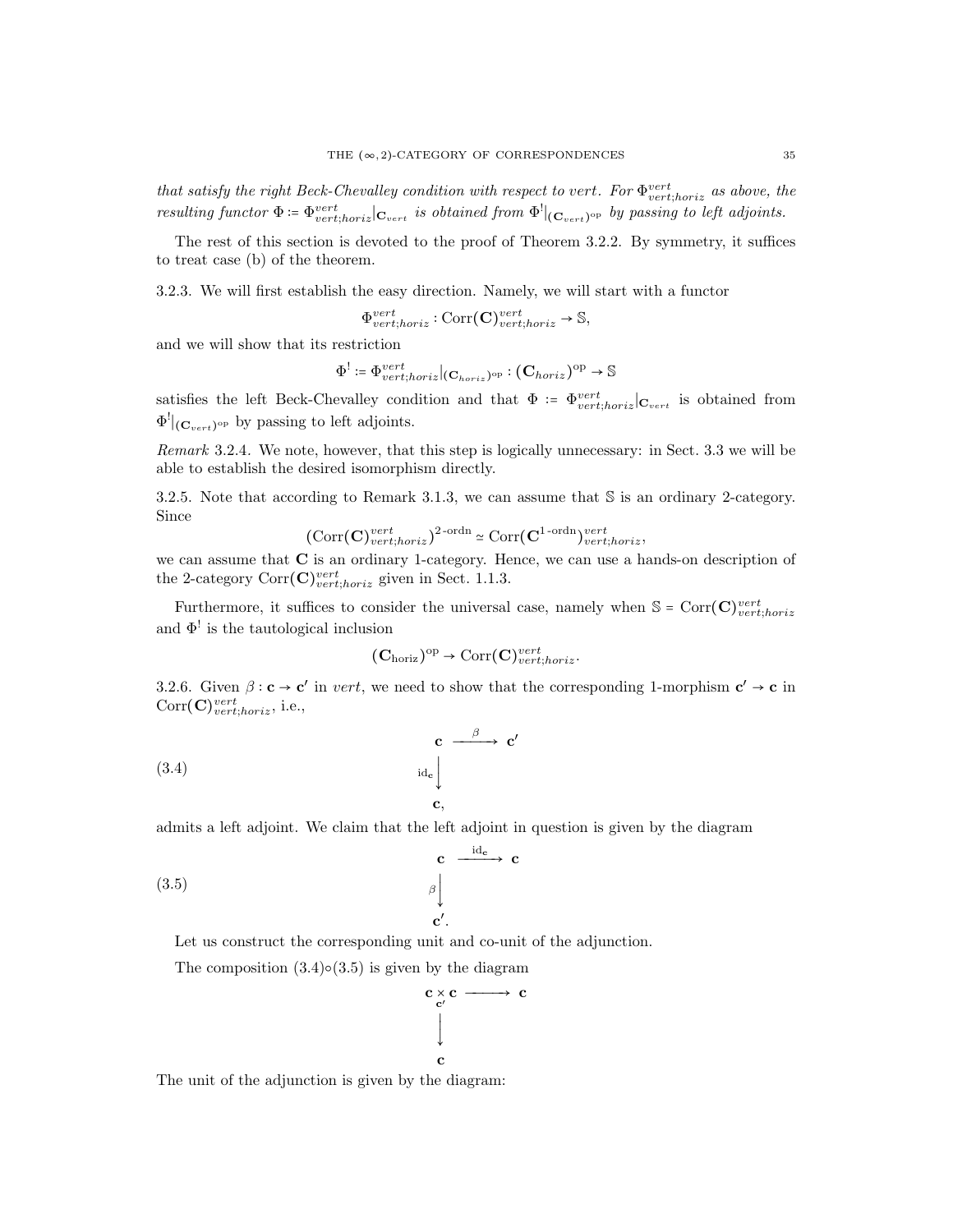

The composition  $(3.5) \circ (3.4)$  is given by the diagram



The co-unit of the adjunction is given by the diagram:



The fact that unit and co-unit maps thus constructed satisfy the adjunction identities is a straightforward verification.

3.3. Construction of a functor out of the category of correspondences. In this subsection we will prove Theorem 3.2.2.

If S is an ordinary 2-category, the description of the adjoints given in Sect. 3.2.6 above gives an elementary proof.

However, to give a proof in the  $\infty$ -categorical setting, we need a more explicit description of the notion of adjoint functor. Such a description is furnished by [Chapter A.3, Theorem 1.2.4].

3.3.1. Let  $\Phi^! : (\mathbf{C}_{horiz})^{op} \to \mathbb{S}$  be a functor, such that for every 1-morphism  $\beta : \mathbf{c} \to \mathbf{c}'$  with  $\beta \in vert$ , the corresponding 1-morphism

$$
\Phi^!(\beta) : \Phi^!(\mathbf{c}') \to \Phi^!(\mathbf{c})
$$

admits a left adjoint.

According to [Chapter A.3, Theorem 1.2.4], the datum of such  $\Phi^!$  is equivalent to the datum of a map of bi-simplicial spaces

$$
\mathrm{Sq}_{\bullet,\bullet}^{\mathrm{Pair}}((\mathbf{C}_{horiz})^{\mathrm{op}},(\mathbf{C}_{vert})^{\mathrm{op}})^{\mathrm{vert}\mathrm{-op}} \to \mathrm{Sq}_{\bullet,\bullet}(\mathbb{S}).
$$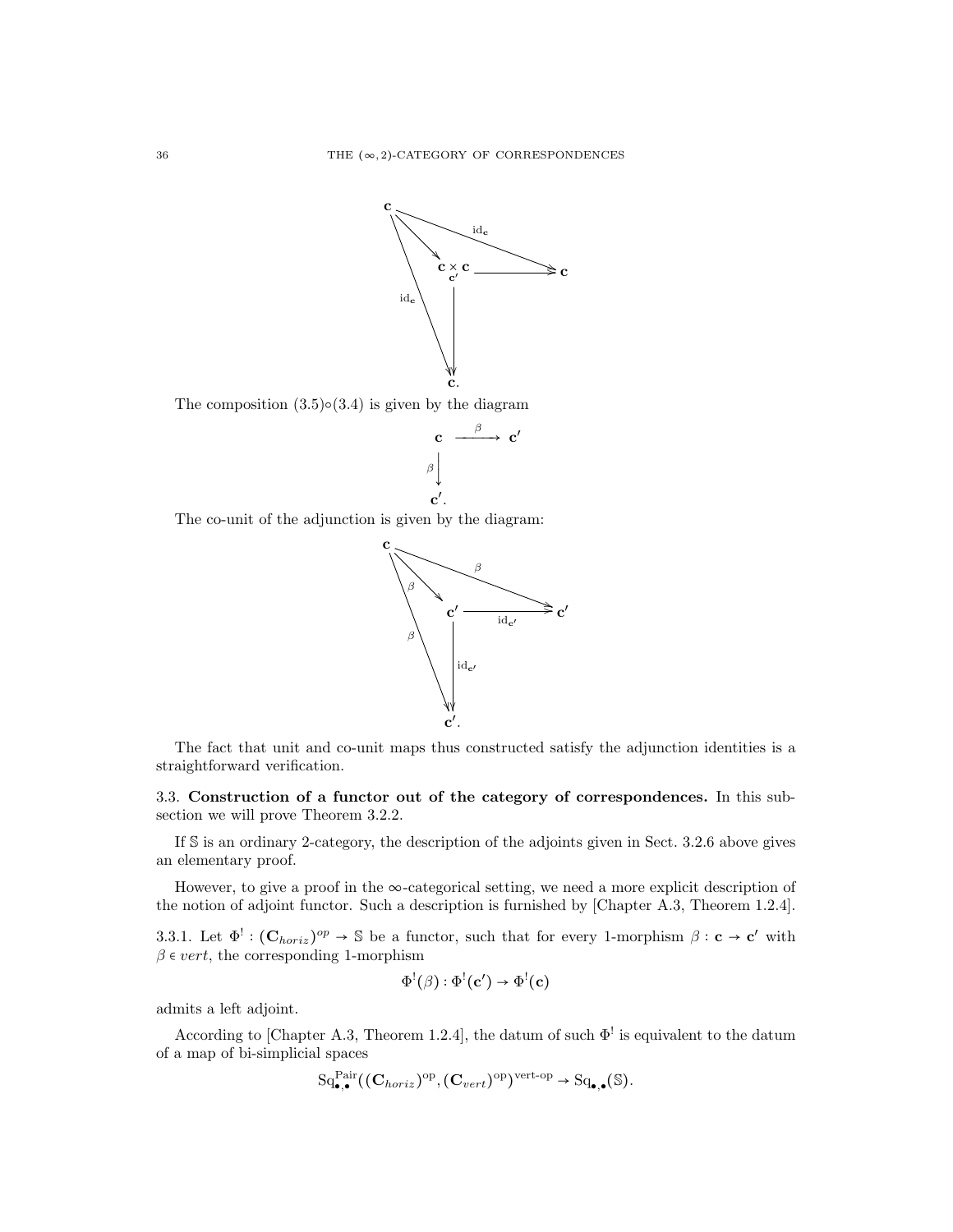By construction, for a commutative square

$$
\begin{array}{ccc}\n\mathbf{c}_{0,1} & \xrightarrow{\alpha_0} & \mathbf{c}_{0,0} \\
\beta_1 \downarrow & & \downarrow \beta_0 \\
\mathbf{c}_{1,1} & \xrightarrow{\alpha_1} & \mathbf{c}_{1,0},\n\end{array}
$$

the resulting 2-morphism

(3.6)

$$
\Phi(\beta_1) \circ \Phi^! (\alpha_0) \to \Phi^! (\alpha_1) \circ \Phi(\beta_0)
$$

is obtained by adjunction from the tautological isomorphism

$$
\Phi^!(\alpha_0) \circ \Phi^!(\beta_0) \simeq \Phi^!(\beta_1) \circ \Phi^!(\alpha_1).
$$

3.3.2. According to Theorem 2.1.3, the datum of a functor  $\Phi_{vert,horiz}^{vert}$ : Corr $(\mathbf{C})_{vert,horiz}^{vert} \rightarrow \mathbb{S}$  is equivalent to the datum of a map of bi-simplicial spaces

$$
\mathrm{defGrid}_{\bullet,\bullet}(\mathbf{C})^{vert}_{vert,horiz} \to \mathrm{Sq}_{\bullet,\bullet}(\mathbb{S})
$$

such that for every object in  $\underline{\mathbf{c}} \in \text{defGrid}_{1,1}(\mathbf{C})_{vert,horiz}^{vert}$  corresponding to a diagram (3.6) that is Cartesian, the 2-morphism in the corresponding object in  $Sq_{1,1}(\mathbb{S})$  is an isomorphism.

3.3.3. Note, however, that we have a natural monomorphism of bi-simplicial spaces

(3.7) 
$$
\text{defGrid}_{\bullet,\bullet}(\mathbf{C})^{vert}_{vert,horiz} \to \text{Sq}^{\text{Pair}}_{\bullet,\bullet}((\mathbf{C}_{horiz})^{\text{op}}, (\mathbf{C}_{vert})^{\text{op}})^{\text{vert-op}}
$$

Therefore, the assertion of Theorem 3.2.2(b) manifestly follows from:

Proposition 3.3.4. The map (3.7) is an isomorphism of bi-simplicial spaces.

Proof. We need to show that for any commutative diagram in C



with vertical maps in *vert* and horizontal maps in  $horiz$ , the corresponding map

$$
x_1 \to x_2 \underset{y_2}{\times} y_1
$$

lies in vert. However, this map is given by the composite

$$
x_1 \to x_2 \underset{y_2}{\times} x_1 \to x_2 \underset{y_2}{\times} y_1
$$

where the first map is a base change of  $x_2 \to x_2 \times x_2$  and the second is a base change of  $x_1 \to y_1$ , both of which lie in *vert*, by assumption.  $\square$ 

#### 4. Enlarging the class of 2-morphisms at no cost

In this section we will prove the first of the two results of the type that given a functor from one  $(\infty, 2)$ -category of correspondences, we can canonically extend it to a functor from another  $(\infty, 2)$ -category of correspondences that has a larger class of 2-morphisms.

4.1. The setting. In this subsection we explain the setting for the main result of this section, Theorem 4.1.3.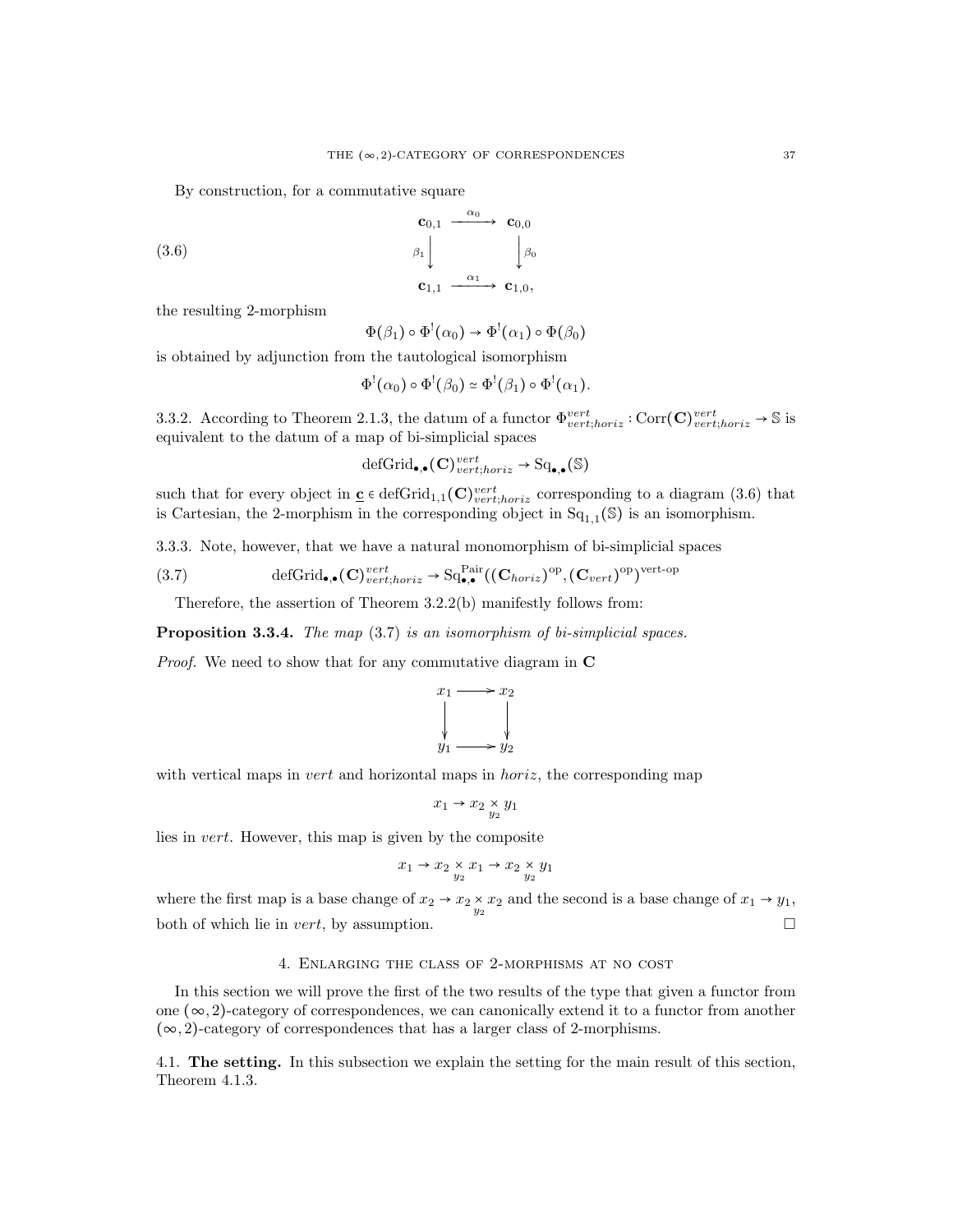4.1.1. Let  $(C, vert, horiz, adm)$  be as in Sect. 1.1.1. Let  $(C, vert, horiz, adm')$  be another such data with

$$
adm\subset adm'.
$$

We shall also assume that the following condition holds:

For a 1-morphism

$$
\gamma':\mathbf{c}\to\mathbf{c}'
$$

$$
c \to c \underset{c'}{\times} c
$$

belongs to adm.

4.1.2. Let  $\Phi^{adm}_{vert;horiz}$  be a functor

with  $\gamma \in adm'$ , the diagonal map

$$
\Phi^{adm}_{vert;horiz} : \text{Corr}(\mathbf{C})^{adm}_{vert;horiz} \to \mathbb{S}.
$$

For a morphism  $\gamma : \mathbf{c}_0 \to \mathbf{c}_1$  in *adm'*, consider the commutative (but not necessarily) Cartesian) square

$$
\begin{array}{ccc}\n\mathbf{c} & \xrightarrow{\text{id}} & \mathbf{c} \\
\downarrow{\text{id}} & & \downarrow{\gamma} \\
\mathbf{c} & \xrightarrow{\gamma} & \mathbf{c}'\n\end{array}
$$

which gives rise to a (not necessarily invertible) 2-morphism

$$
\mathrm{id} \to \Phi^!(\gamma) \circ \Phi(\gamma).
$$

We impose the condition that the above 2-morphism define the unit of an adjunction.

Under the above circumstances, we claim:

**Theorem 4.1.3.** The functor  $\Phi_{vert;horiz}^{adm}$  admits a unique extension to a functor

$$
\Phi_{vert,horiz}^{adm'} : \text{Corr}(\mathbf{C})_{vert,horiz}^{adm'} \to \mathbb{S}.
$$

The rest of this section is devoted to the proof of this theorem.

Remark 4.1.4. The proof of Theorem 4.1.3 is essentially combinatorics, i.e., playing with various diagrams. The reader may find it useful to first prove Theorem 4.1.3 in the case when S is an ordinary 2-category; in this case, this is simple exercise.

4.1.5. Starting from  $\Phi_{vert;horiz}^{adm}$ , we shall construct the data of the functor  $\Phi_{vert;horiz}^{adm'}$  as a map of tri-simplicial spaces

(4.1) 
$$
\mathrm{Seq}_{\bullet}(\mathbf{Grid}_{\bullet,\bullet}(\mathbf{C})^{adm'}_{vert;horiz}) \to \mathrm{Cu}_{\bullet,\bullet,\bullet}(\mathbb{S}),
$$

satisfying the additional condition of Theorem 2.2.7. I.e., we need to construct a map

(4.2) 
$$
\mathrm{Seq}_{l}(\mathbf{Grid}_{m,n}(\mathbf{C})^{adm'}_{vert;loriz}) \to \mathrm{Maps}([l] \otimes [m] \otimes [n], \mathbb{S}),
$$

functorial in

$$
[l] \times [m] \times [n] \in \mathbf{\Delta}^{\mathrm{op}} \times \mathbf{\Delta}^{\mathrm{op}} \times \mathbf{\Delta}^{\mathrm{op}}.
$$

The fact that this extension is uniquely defined will follow from the construction.

#### 4.2. Idea of the construction.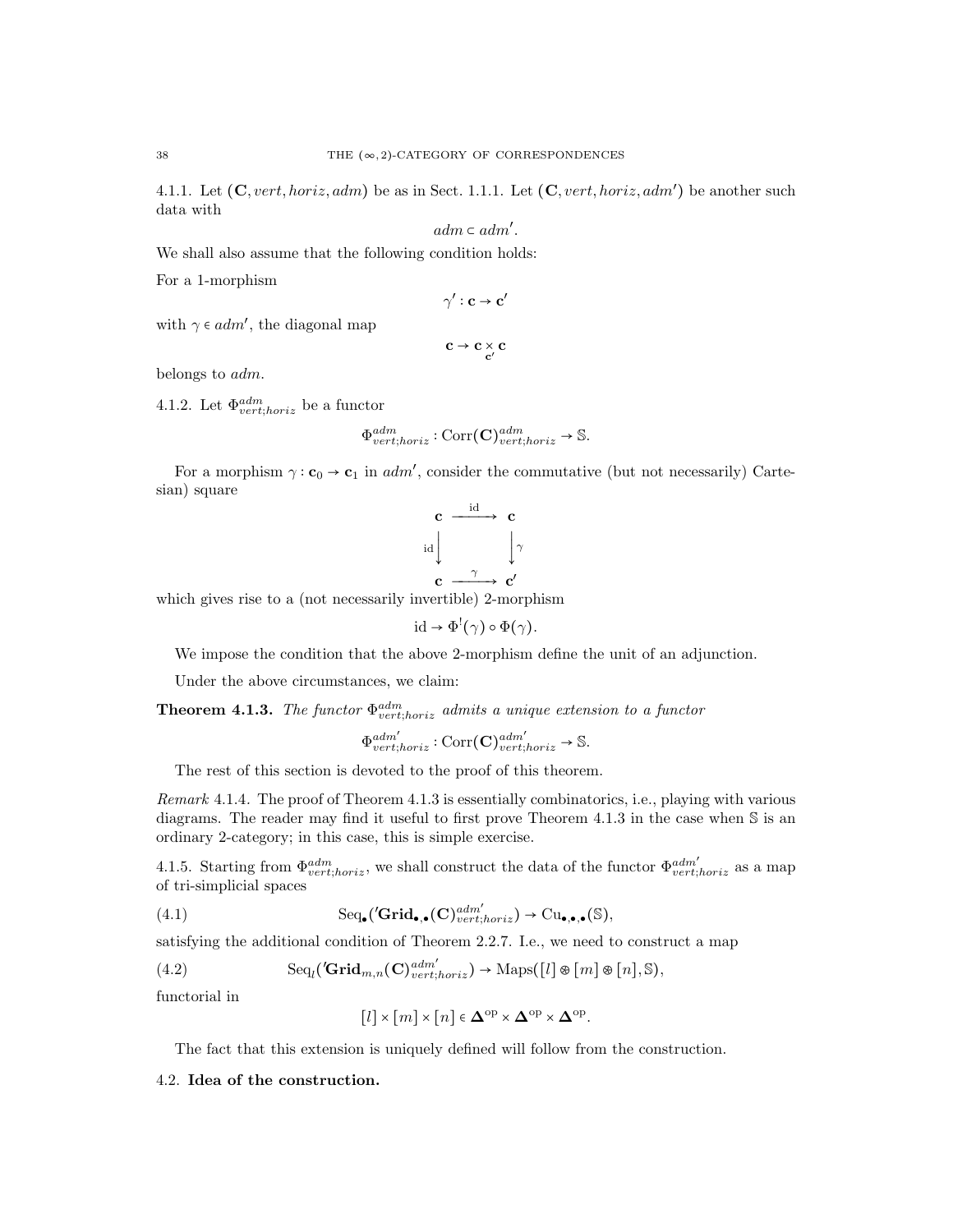4.2.1. As was said above, starting from the data of  $\Phi_{vert,horiz}^{adm}$ , we need to construct the map (4.2). The problem that we will have to confront already occurs when  $l = 1, m = 0$  and  $n = 1$ . I.e., given a square



and  $\alpha_0, \alpha_1 \in \text{horiz}$  and  $\gamma_0, \gamma_1 \in \text{adm}'$ , whose defect of Cartesianness belongs to  $\text{adm}'$ , we want to construct a diagram



The problem is that the data of  $\Phi_{vert;horiz}^{adm}$  does not produce such diagrams: according to Theorem 2.1.3, we can a priori only construct such diagrams for squares in which the defect of Cartesianness belongs to adm.

4.2.2. The trick is the following. Consider the 3-dimensional diagram

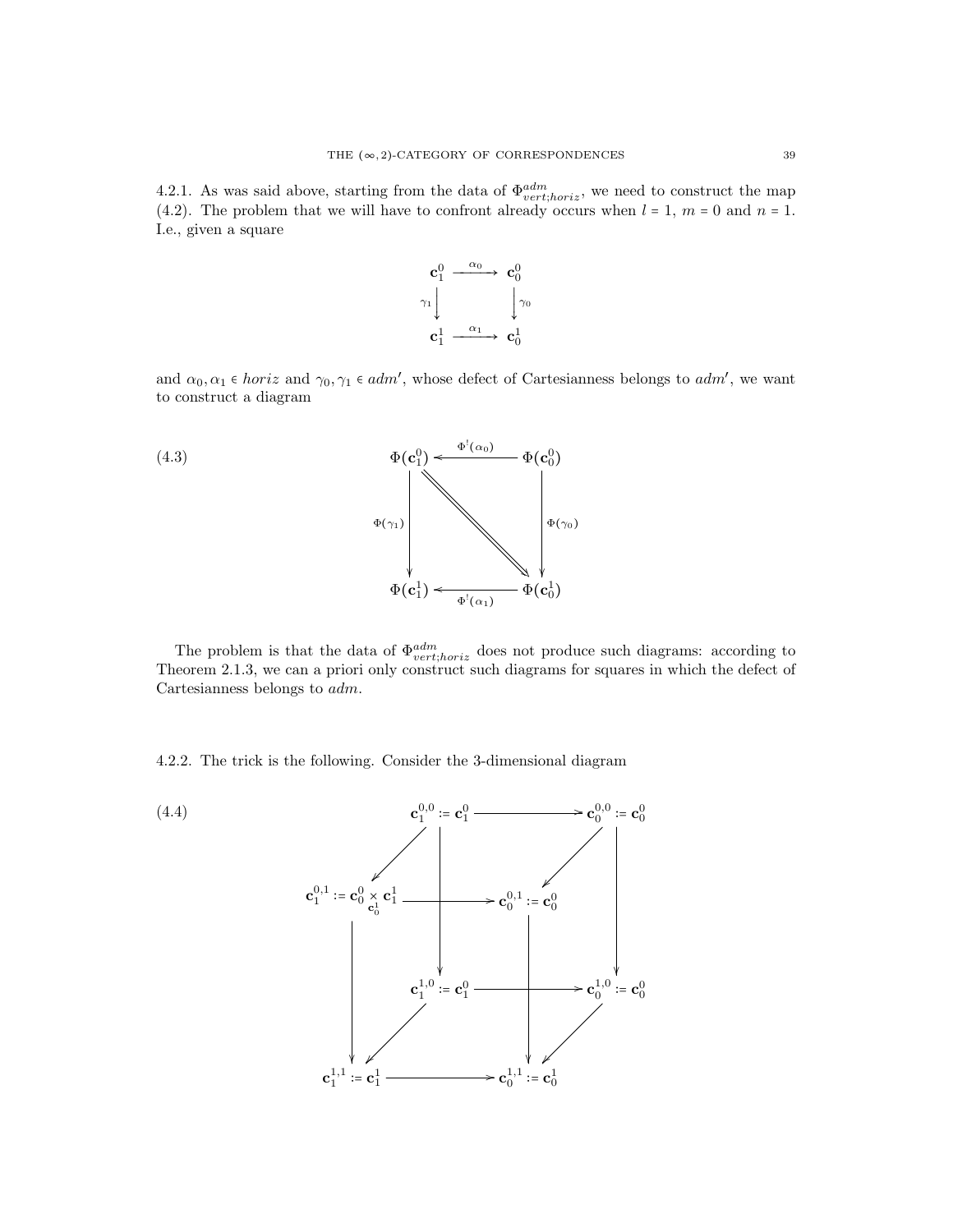We will construct the diagram (4.3) by first constructing the diagram (4.5)



(with appropriate 2-morphisms), and then restricting to the diagonal



4.2.3. We will obtain the diagram (4.5) from the diagram (4.6)



by passing to right adjoints along the slanted arrows.

4.2.4. Now, the point is that the data of the latter diagram, i.e., diagram (4.6), is contained in the datum of  $\Phi_{vert;horiz}^{adm}$  in its guise as a map of bi-simplicial spaces

(4.7) 
$$
\text{defGrid}_{\bullet,\bullet}(\mathbf{C})^{adm}_{vert;horiz} \to \text{Sq}_{\bullet,\bullet}(\mathbb{S}).
$$

Namely, let us recall from Sect. 2.3.5, that the data of a map (4.7) assigns to a functor  $I \times J^{\text{op}} \to C$  (that sends arrows along  $I$  to *vert*, arrows along  $J^{\text{op}}$  to *horiz* and where defect of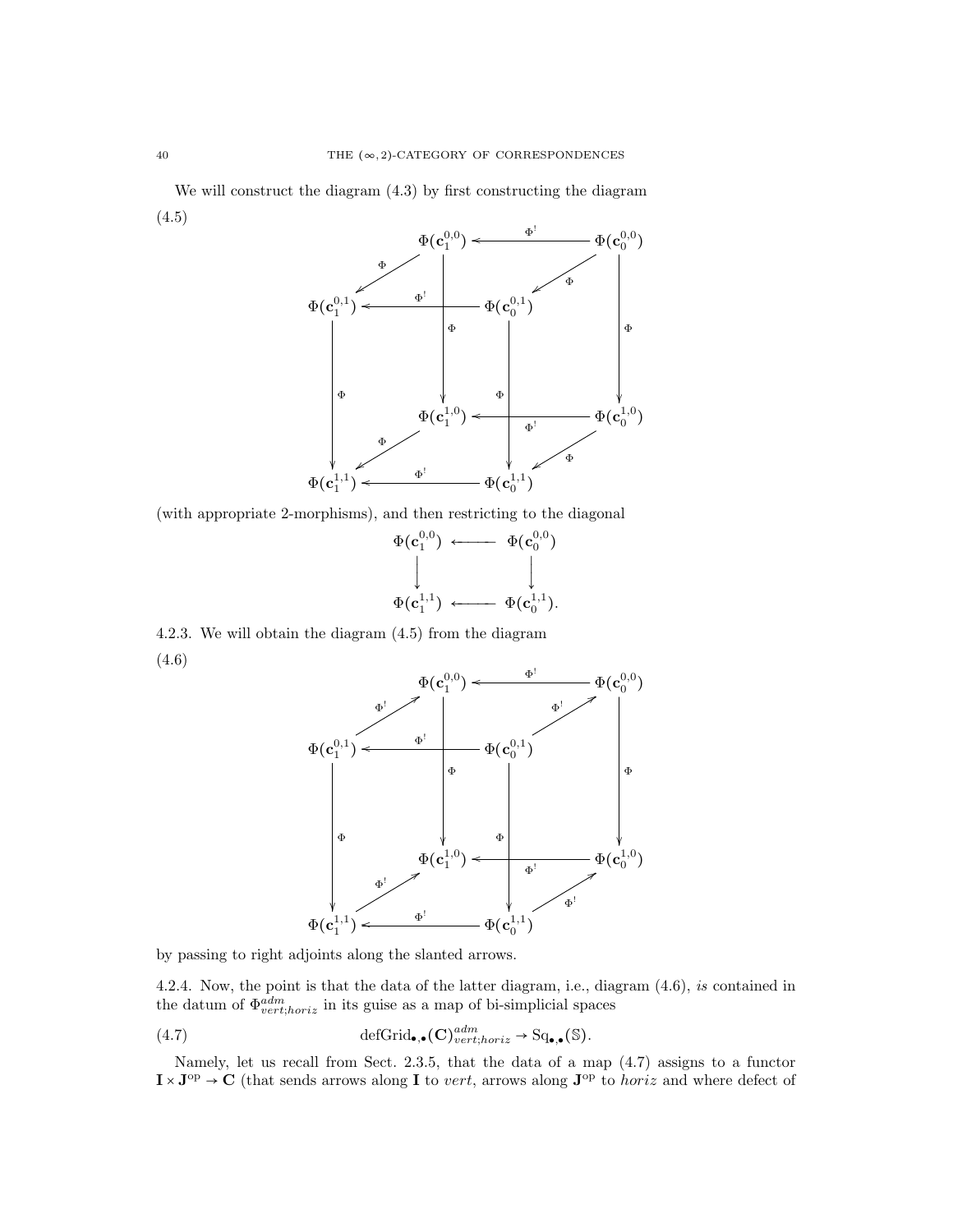Cartesianness of squares belongs to  $adm$ ) a functor

 $I \otimes J \rightarrow \mathbb{S}$ .

We take  $I = [1]$  and  $J = [1] \times [1]$ , and we take the functor

 $I \times J^{\text{op}} \to C$ 

to be given by the diagram  $(4.4)$ , where I corresponds to the first upper index (i.e., the "k" in  $\mathbf{c}_{j}^{k,l}$ ). In other words, **I** is the direction depicted as vertical in the diagram (4.4).

The key observation is that that the condition on  $adm \subset adm'$  from Sect. 4.1.1 implies that the contribution of the Contribution on a fit the contract of the Contribution on a fit of the contract of the Contract on  $\mathbb{R}$ . the defect of the Cartesianness of the relevant squares in (4.4) (i.e., the squares where one side is vertical), does belong to adm.

The resulting functor

$$
[1]\circledast ([1]\times [1])\to \mathbb{S}
$$

exactly produces the desired diagram (4.6).

4.3. Proof of Theorem 4.1.3, the key construction. In this subsection we will formally implement the idea explained above.

The map (4.2) will be constructed as a composition of several maps.

4.3.1. Recall the notation

$$
\mathrm{Maps}(\mathbf{I} \times \mathbf{J}^{op}, \mathbf{C})^{adm}_{vert;horiz} \subset \mathrm{Maps}(\mathbf{I} \times \mathbf{J}^{op}, \mathbf{C})
$$

from Sect. 2.3.4.

As a first step in constructing the map (4.2), we will produce a functor

$$
(4.8) \qquad \text{Seq}_{l}(\text{Grid}_{m,n}(\mathbf{C})^{adm'}_{vert,loriz}) \to \text{Maps}(([l] \times [m]) \times ([n] \times [l]^{\text{op}})^{\text{op}}, \mathbf{C})^{adm}_{vert;loriz}.
$$

The functor (4.8) is given by the following explicit procedure. To an object of the space  $\text{Seq}_l(\mathbf{Grid}_{m,n}(\mathbf{C})^{adm'}_{vert;horiz}),$  given by

$$
\mathbf{c}_{m',n'}^{l'}, \quad 0 \le l' \le l, \ 0 \le m' \le m, \ 0 \le n' \le n
$$

we assign a map

(4.9) 
$$
[l] \times [m] \times [n]^{\text{op}} \times [l] \to \mathbf{C}
$$

that sends

$$
(k', m', n', l') \mapsto \mathbf{c}_{m', n'}^{k', l'} \coloneqq \left\{ \begin{array}{c} \mathbf{c}_{m', 0}^{k'} \underset{\mathbf{c}_{m, 0}^{l'}}{\times} \mathbf{c}_{m, n'}^{l'} \text{ for } k' \leq l';\\ \mathbf{c}_{m', 0}^{k'} \underset{\mathbf{c}_{m, 0}^{k'}}{\times} \mathbf{c}_{m, n'}^{l'} \text{ for } k' \geq l'. \end{array} \right.
$$

It is easy to see that the map (4.9) thus constructed above has the following properties:

(1) For fixed  $k', l'$ , each square



is Cartesian.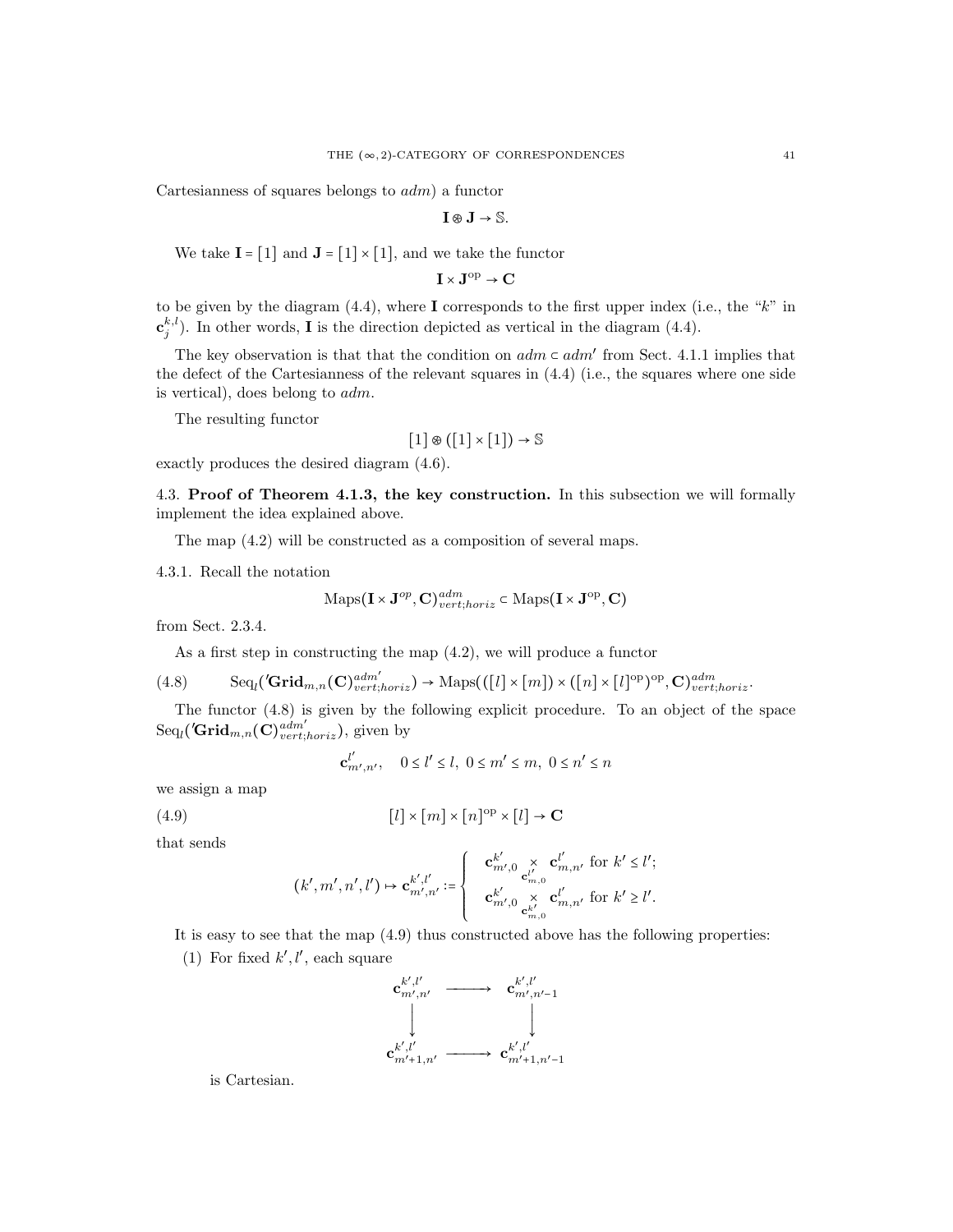(2) For fixed  $n'$  and  $k'$ , the square



is Cartesian.

(3) For fixed  $m'$  and  $l'$ , the square



is Cartesian.

(4) For fixed  $m'$  and  $n'$ , the defect of Cartesianness of the square



belongs to adm.

(5) For fixed  $k', m', n'$ , the map  $\mathbf{c}_{m',n'}^{k',l'} \to \mathbf{c}_{m',n'}^{k',l'+1}$  belongs to  $adm'.$ 

(6) For fixed  $l', m', n'$ , the map  $\mathbf{c}_{m',n'}^{k',l'} \rightarrow \mathbf{c}_{m',n'}^{k+1',l'}$  belongs to *adm'*.

In particular, we obtain that the map (4.9) indeed belongs to

$$
\mathrm{Maps}(([l] \times [m]) \times ([n] \times [l]^{\mathrm{op}})^{\mathrm{op}}, \mathbf{C})_{vert; horiz}^{adm}.
$$

*Remark* 4.3.2. For an object  $\underline{\mathbf{c}} \in \text{Seq}_{l}(\mathbf{Grid}_{m,n}(\mathbf{C})_{vert,loriz}^{adm'})$ , given by

$$
[l] \times [m] \times [n]^{op} \to \mathbf{C},
$$

the corresponding map (4.9) is uniquely characterized by properties (2) and (3) above and the following.

(1) The composite map with the diagonal

$$
[l] \times [m] \times [n]^{op} \to [l] \times [m] \times [n]^{op} \times [l] \to \mathbf{C}
$$

is isomorphic to c;

(2) For  $k' \le l'$  and for all  $m'$ , the map

$$
\mathbf{c}_{m',0}^{k'} \simeq \mathbf{c}_{m',0}^{k',k'} \to \mathbf{c}_{m',0}^{k',l'}
$$

is an isomorphism;

(3) For  $l' \leq k'$  and for all  $n'$ , the map

$$
\mathbf{c}_{m,n'}^{l'}\simeq\mathbf{c}_{m,n'}^{l',l'}\rightarrow\mathbf{c}_{m,n'}^{k',l'}
$$

is an isomorphism.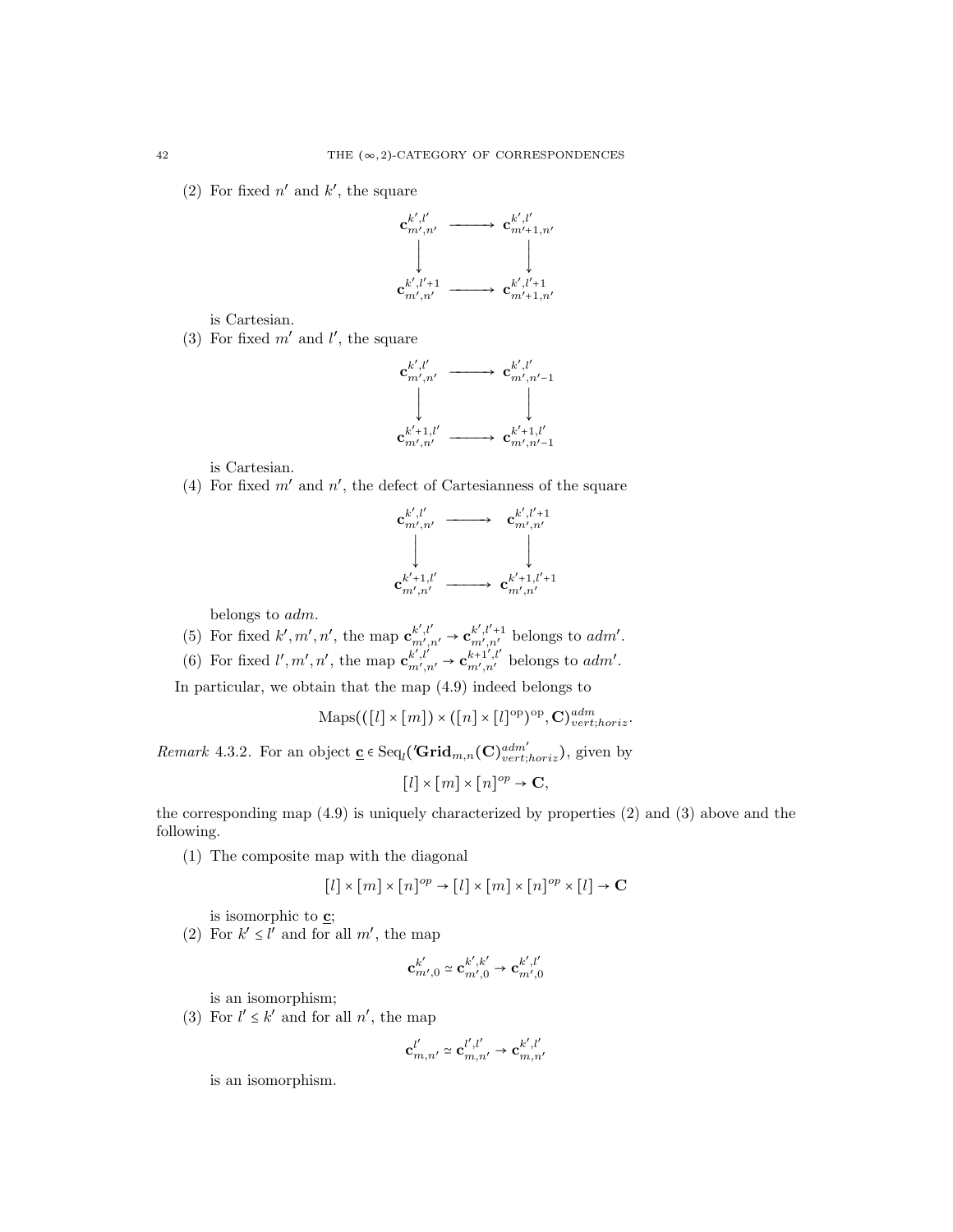4.3.3. By Theorem 2.1.3 and Sect. 2.3.5, the functor  $\Phi_{vert,horiz}^{adm}$  gives rise to a map

(4.10) 
$$
\text{Maps}(([l] \times [m]) \times ([n] \times [l]^{\text{op}})^{\text{op}}, \mathbf{C})^{adm}_{vert;horiz} \to \text{Maps}(([l] \times [m]) \otimes ([n] \times [l]^{\text{op}}), \mathbb{S}).
$$
  
Let

 $\mathrm{Maps}^{0}(([l] \times [m]) \times ([n] \times [l]^{\mathrm{op}})^{\mathrm{op}}, \mathbf{C})^{adm}_{vert;horiz} \subset \mathrm{Maps}(([l] \times [m]) \times ([n] \times [l]^{\mathrm{op}})^{\mathrm{op}}, \mathbf{C})^{adm}_{vert;horiz}$ be the subspace consisting of maps satisfying properties (1) and (3) in Sect. 4.3.1.

Then the map (4.10) has the property that the image of the composition

$$
\mathrm{Maps}^{0}(([l] \times [m]) \times ([n] \times [l]^{\mathrm{op}})^{\mathrm{op}}, \mathbf{C})_{vert; horiz}^{adm} \rightarrow \mathrm{Maps}(([l] \times [m]) \times ([n] \times [l]^{\mathrm{op}})^{\mathrm{op}}, \mathbf{C})_{vert; horiz}^{adm}
$$

$$
\rightarrow \mathrm{Maps}(([l] \times [m]) \otimes ([n] \times [l]^{\mathrm{op}}), \mathbb{S}) \rightarrow \mathrm{Maps}(([l] \times [m]) \otimes [n] \otimes [l]^{\mathrm{op}}, \mathbb{S})
$$

belongs to

$$
\operatorname{Maps}((\left[l\right] \times \left[m\right] \times \left[n\right]) \circledast \left[l\right]^{\mathrm{op}}, \mathbb{S}) \subset \operatorname{Maps}((\left[l\right] \times \left[m\right]) \circledast \left[n\right] \circledast \left[l\right]^{\mathrm{op}}, \mathbb{S}).
$$

I.e., we have a well-defined map

$$
(4.11)\quad \operatorname{Maps}^0(([l] \times [m]) \times ([n] \times [l]^{\text{op}})^{\text{op}}, \mathbf{C})^{adm}_{vert, horiz} \to \operatorname{Maps}(([l] \times [m] \times [n]) \otimes [l]^{\text{op}}, \mathbb{S}).
$$

Composing with (4.8), we obtain a map

$$
(4.12) \quad \text{Seq}_{l}(\mathbf{Grid}_{m,n}(\mathbf{C})^{adm'}_{vert,loriz}) \to \text{Maps}^{0}(([l] \times [m]) \times ([n] \times [l]^{\text{op}})^{\text{op}}, \mathbf{C})^{adm}_{vert;horiz} \to \\ \rightarrow \text{Maps}(([l] \times [m] \times [n]) \otimes [l]^{\text{op}}, \mathbb{S}).
$$

4.3.4. Let

$$
\mathrm{Maps}^{0}((\left[l\right] \times \left[m\right] \times \left[n\right]) \circledast \left[l\right]^{op}, \mathbb{S}) \subset \mathrm{Maps}((\left[l\right] \times \left[m\right] \times \left[n\right]) \circledast \left[l\right]^{op}, \mathbb{S})
$$

be the subspace of maps that for every fixed  $k', m', n'$ , the resulting 1-morphism

$$
s_{m',n'}^{k',l'+1}\rightarrow s_{m',n'}^{k',l'}
$$

admits a left adjoint for every  $0 \le l' < l' + 1 \le l$ .

We shall now use the fact that for a map  $\gamma$  in **C** that belongs to *adm'*, the 1-morphsim  $\Phi^!(\gamma)$ in S admits a left adjoint (see the assumption on  $\Phi_{vert;horiz}^{adm}$  in Sect. 4.1.2).

Using property  $(5)$  in Sect. 4.3.1, this implies that the image of the map  $(4.12)$  belongs to  $\mathrm{Maps}^0((\llbracket l\rrbracket \times \llbracket m \rrbracket \times \llbracket n \rrbracket) \circledast \llbracket l \rrbracket^{\mathrm{op}}, \mathbb{S}).$ 

By [Chapter A.3, Corollary 3.1.7], we have a canonically defined map

(4.13) 
$$
\operatorname{Maps}^{0}(([l] \times [m] \times [n]) \otimes [l]^{op}, \mathbb{S}) \to \operatorname{Maps}([l] \otimes ([l] \times [m] \times [n]), \mathbb{S}),
$$

giving by passing to left adjoints along the  $[l]^{\text{op}}$ -direction.

Thus, composing  $(4.12)$  and  $(4.13)$ , we obtain a map

(4.14) 
$$
\mathrm{Seq}_{l}(\mathbf{Grid}_{m,n}(\mathbf{C})_{vert,loriz}^{adm'}) \rightarrow \mathrm{Maps}([l] \otimes ([l] \times [m] \times [n]), \mathbb{S}).
$$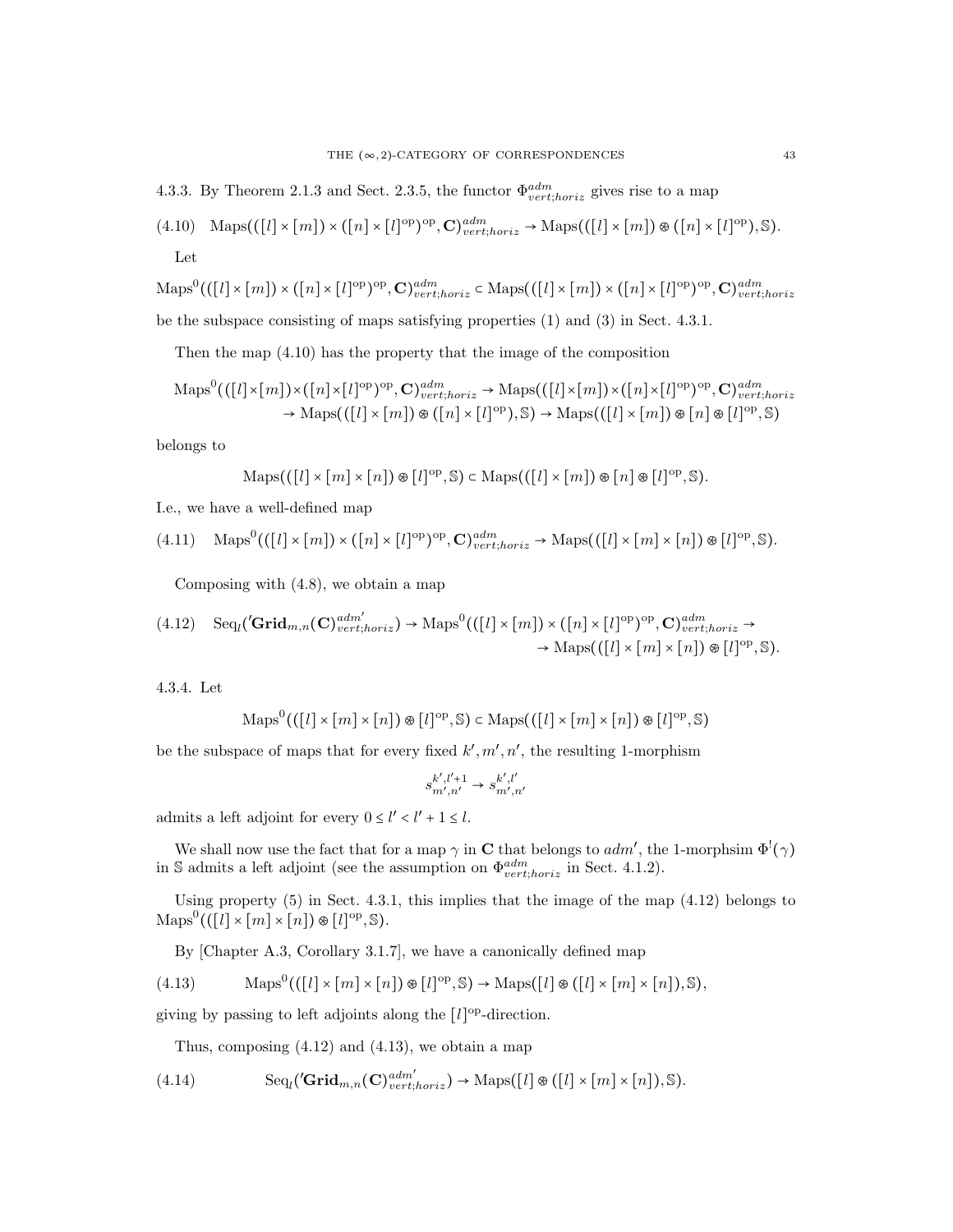4.3.5. Consider the composition of (4.14) with the embedding

$$
Maps([l] \otimes ([l] \times [m] \times [n]), \mathbb{S}) \to Maps([l] \otimes ([l] \times [m]) \otimes [n], \mathbb{S}).
$$

We thus obtain a map

(4.15) 
$$
\text{Seq}_l(\mathbf{Grid}_{m,n}(\mathbf{C})_{vert,loriz}^{adm'}) \to \text{Maps}([l] \otimes ([l] \times [m]) \otimes [n], \mathbb{S}).
$$

We claim that its image belongs to the subspace

$$
Maps(([l] \times [l] \times [m]) \otimes [n], \mathbb{S}) \subset Maps([l] \otimes ([l] \times [m]) \otimes [n], \mathbb{S}).
$$

This follows from properties (2) and (4) in Sect. 4.3.1, and the next lemma:

Lemma 4.3.6. Let



be a commutative diagram in C with  $\gamma_0, \gamma_1 \in \text{adm}'$  and  $\alpha, \alpha' \in \text{horiz}$ , and whose defect of Cartesianness belongs to adm. Then the 2-morphism

$$
(\Phi^!(\gamma_0))^L \circ \Phi^!(\alpha) \to \Phi^!(\alpha') \circ (\Phi^!(\gamma_1))^L,
$$

arising by adjunction from the isomorphism

$$
\Phi^!(\alpha) \circ \Phi^!(\gamma_1) \simeq \Phi^!(\gamma_0) \circ \Phi^!(\alpha)
$$

identifies with the 2-morphism

$$
\Phi(\gamma_0) \circ \Phi^!(\alpha) \to \Phi^!(\alpha') \circ \Phi^!(\gamma_1),
$$

*obtained from the functor*  $\Phi_{vert,horiz}^{adm}$ .

*Proof.* Follows from the assumption in Sect. 4.1.2 by diagram chase.  $\square$ 

Remark 4.3.7. It is easy to see the the conclusion of Lemma 4.3.6 is in fact equivalent to the assumption in Sect. 4.1.2.

4.3.8. Thus, we obtain a map

(4.16) 
$$
\mathrm{Seq}_{l}(\mathbf{Grid}_{m,n}(\mathbf{C})_{vert,loriz}^{adm'}) \rightarrow \mathrm{Maps}(([l] \times [l] \times [m]) \otimes [n], \mathbb{S}).
$$

Finally, using the diagonal map

$$
[l] \to [l] \times [l],
$$

we obtain a map

(4.17) 
$$
\mathrm{Seq}_{l}(\mathbf{Grid}_{m,n}(\mathbf{C})_{vert,horiz}^{adm'}) \rightarrow \mathrm{Maps}(([l] \times [m]) \otimes [n], \mathbb{S}).
$$

The composition of (4.17) with the embedding

$$
Maps(([l] \times [m]) \otimes [n], \mathbb{S}) \hookrightarrow \mathrm{Maps}([l] \otimes [m] \otimes [n], \mathbb{S})
$$

is a map

(4.18) 
$$
\mathrm{Seq}_{l}(\mathbf{Grid}_{m,n}(\mathbf{C})^{adm'}_{vert;loriz}) \rightarrow \mathrm{Maps}([l] \otimes [m] \otimes [n], \mathbb{S}).
$$

This is the desired map of (4.2).

By constriction, its image belongs to

 $\text{Maps}([l] \otimes ([m] \times [n]), \mathbb{S}) \subset \text{Maps}([l] \otimes [m] \otimes [n], \mathbb{S}).$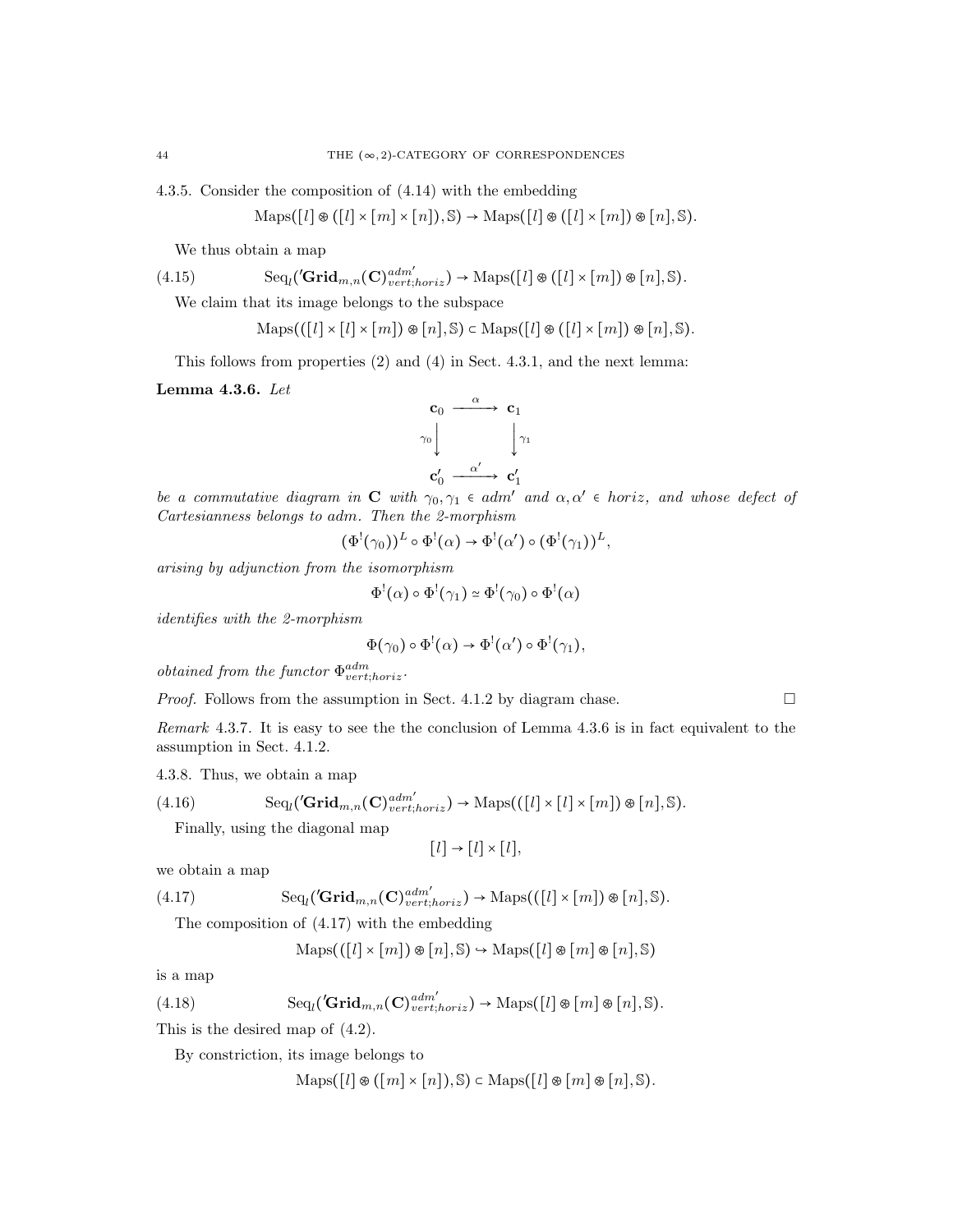4.4. Verification of the tri-simplicial functoriality. In order to be more explicit, we will describe the situation for an individual map in  $\Delta \times \Delta \times \Delta$ 

(4.19) 
$$
[l_1] \to [l_2], [m_1] \to [m_2], [n_1] \to [n_2].
$$

4.4.1. Let  $\underline{\mathbf{c}}_2$  be an object of  $\text{Seq}_{l_2}(\mathbf{Grid}_{m_2,n_2}(\mathbf{C})^{adm_2}_{vert,loriz})$ . We let  $\underline{\mathbf{c}}_1$  denote the object of  $Seq_{l_1}$ ('Grid<sub>m<sub>1,n1</sub></sub>(C)<sup>*ddm'*</sup><sub>vert;horiz</sub>), obtained from  $\underline{c}_2$  by restricting along (4.19).

Let  $s_2$  be the point of Maps( $\left[\ell_2\right] \otimes \left[m_2\right] \otimes \left[n_2\right]$ , S) corresponding to  $c_2$  via the map (4.2). Let  $\underline{s}_1$  be the point of Maps( $\overline{\left[l_1\right]}\otimes \overline{\left[m_1\right]}\otimes \overline{\left[n_1\right]}, \mathbb{S}$ ) corresponding to  $\underline{\mathbf{c}}_1$  via the map (4.2).

Let  $\tilde{\underline{s}}_1$  be the point of Maps( $[l_1] \otimes [m_1] \otimes [n_1], \mathbb{S}$ ) obtained from  $\underline{s}_2$  by restricting along (4.19).

We need to establish a canonical isomorphism

(4.20) s<sup>1</sup> <sup>≃</sup> ̃s<sup>1</sup> .

4.4.2. Let  $\overline{c}_2$  denote the object of

$$
\mathrm{Maps}^{0}(([l_2] \times [m_2]) \times ([n_2] \times [l_2]^{\mathrm{op}})^{\mathrm{op}}, \mathbf{C})^{adm}_{vert;horiz}
$$

obtained from  $\underline{\mathbf{c}}_2$  by the map (4.8), see Sect. 4.3.3 for the notation Maps<sup>0</sup>(-,  $\mathbf{C}$ )<sup>adm</sup><sub>vert;horiz</sub>.

Let  $\bar{c}_1$  denote the object of

$$
\mathrm{Maps}^{0}(([l_{1}]\times[m_{1}])\times([n_{1}]\times[l_{1}]^{\mathrm{op}})^{\mathrm{op}},\mathbf{C})_{vert;horiz}^{adm}
$$

obtained from  $\underline{\mathbf{c}}_1$  by the map (4.8).

Let  $\tilde{\bar{c}}_1$  denote the object of

$$
\mathrm{Maps}^{0}(([l_{1}]\times[m_{1}])\times([n_{1}]\times[l_{1}]^{\mathrm{op}})^{\mathrm{op}},\mathbf{C})_{vert;loriz}^{adm}
$$

obtained from  $\bar{c}_2$  by restricting along (4.19).

Let  $\overline{s}_2$  be the object of

$$
Maps(([l_2] \times [l_2]) \otimes [m_2] \otimes [n_2], \mathbb{S}),
$$

obtained from  $\bar{c}_2$  via the map (4.11) and passing to left adjoints along the last variable.

Let  $\overline{s}_1$  and  $\overline{\widetilde{s}}_1$  be the objects of

$$
Maps(([l_1] \times [l_1]) \otimes [m_1] \otimes [n_1], \mathbb{S}),
$$

obtained from  $\bar{c}_1$  and  $\tilde{\bar{c}}_1$ , respectively, by the same procedure.

We shall now construct a natural transformation

(4.21) 
$$
\overline{s} \in \text{Maps}([1] \times (([l_1] \times [l_1]) \otimes [m_1] \otimes [n_1]), \mathbb{S}),
$$

whose restriction to  $\{0\} \in [1]$  and  $\{1\} \in [1]$  identifies with  $\overline{s}_1$  and  $\widetilde{\overline{s}}_1,$  respectively.

Remark 4.4.3. Note, however, that this natural transformation will not be an isomorphism.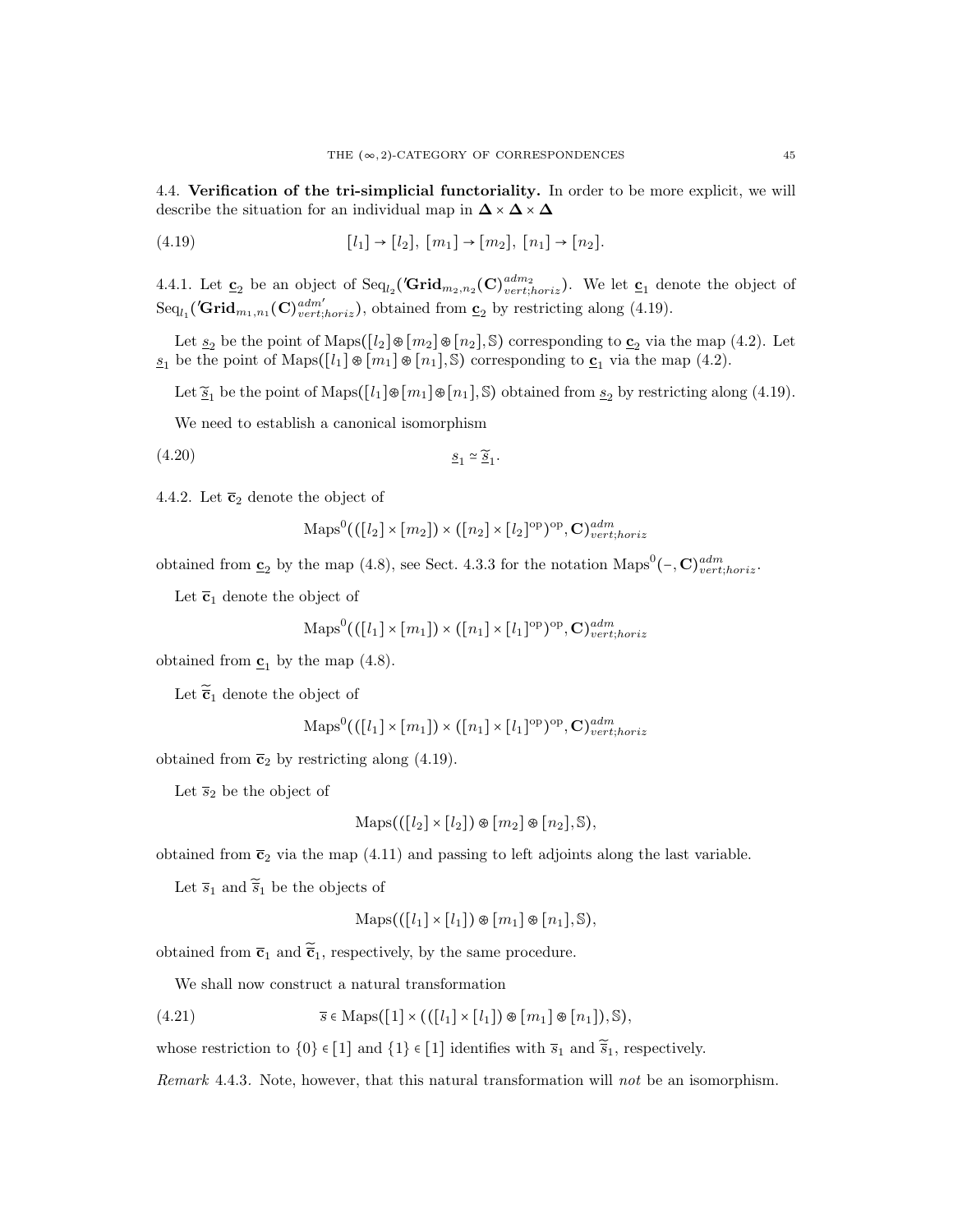4.4.4. We note that there is a canonically defined map

 $\overline{\mathbf{c}}_1 \rightarrow \widetilde{\overline{\mathbf{c}}}_1,$ 

which can be regarded as an object  $\bar{c}$  of

$$
\operatorname{Maps}([1] \times ([l_1] \times [m_1]) \times ([n_1] \times [l_1]^\mathrm{op})^\mathrm{op}, \mathbf{C}),
$$

and that this object in fact belongs to

$$
\mathrm{Maps}^{0}(([1] \times [l_1] \times [m_1]) \times ([n_1] \times [l_1]^{\mathrm{op}})^{\mathrm{op}}, \mathbf{C})^{adm}_{vert;horiz}.
$$

Consider the object of

$$
Maps(([1] \times [l_1] \times [m_1]) \otimes ([n_1] \times [l_1]^{op}), \mathbb{S})
$$

attached to  $\bar{c}$  by means of the functor  $\Phi^{adm}_{vert;horiz}$ .

The image of the above object under

 $\text{Maps}(([1] \times [l_1] \times [m_1]) \otimes ([n_1] \times [l_1]^{op}), \mathbb{S}) \to \text{Maps}(([1] \times [l_1] \times [m_1]) \otimes [n_1] \otimes [l_1]^{op}, \mathbb{S})$ belongs

 $\text{Maps}(([1] \times [l_1] \times [m_1] \times [n_1]) \otimes [l_1]^\text{op}, \mathbb{S}) \subset \text{Maps}(([1] \times [l_1] \times [m_1]) \otimes [n_1] \otimes [l_1]^\text{op}, \mathbb{S}),$ and furthermore to

 $\operatorname{Maps}^0((\begin{bmatrix}1\end{bmatrix}\times\begin{bmatrix}n_1\end{bmatrix}\times\begin{bmatrix}m_1\end{bmatrix}\times\begin{bmatrix}n_1\end{bmatrix})\otimes\begin{bmatrix}l_1\end{bmatrix}^{\mathrm{op}},\mathbb{S})\subset\operatorname{Maps}((\begin{bmatrix}1\end{bmatrix}\times\begin{bmatrix}l_1\end{bmatrix}\times\begin{bmatrix}m_1\end{bmatrix}\times\begin{bmatrix}n_1\end{bmatrix})\otimes\begin{bmatrix}l_1\end{bmatrix}^{\mathrm{op}},\mathbb{S})$ (see Sect. 4.3.4 for the notation Maps<sup>0</sup> $(-, S)$ ).

4.4.5. Passing to left adjoints along the last variable, we obtain an object of

 $\text{Maps}([l_1] \otimes ([1] \times [l_1] \times [m_1] \times [n_1]), \mathbb{S}).$ 

The image of the latter object under

 $\text{Maps}([l_1] \otimes ([1] \times [l_1] \times [m_1] \times [n_1]), \mathbb{S}) \rightarrow \text{Maps}([l_1] \otimes ([1] \times [l_1] \times [m_1]) \otimes [n_1], \mathbb{S})$ belongs to

$$
\mathrm{Maps}(([l_1] \times [1] \times [l_1] \times [m_1]) \otimes [n_1], \mathbb{S}) \subset \mathrm{Maps}([l_1] \otimes ([1] \times [l_1] \times [m_1]) \otimes [n_1], \mathbb{S}).
$$

Further, the image of the latter object under

$$
\text{Maps}(([l_1] \times [1] \times [l_1] \times [m_1]) \otimes [n_1], \mathbb{S}) = \text{Maps}(([1] \times [l_1] \times [l_1] \times [m_1]) \otimes [n_1], \mathbb{S}) \to
$$
  

$$
\rightarrow \text{Maps}([1] \otimes ([l_1] \times [l_1] \times [m_1]) \otimes [n_1], \mathbb{S})
$$

belongs to

$$
\operatorname{Maps}(\left[1\right] \times ((\left[l_1\right] \times \left[l_1\right] \times \left[m_1\right]) \circledast \left[n_1\right]), \mathbb{S}) \subset \operatorname{Maps}(\left[1\right] \circledast (\left[l_1\right] \times \left[l_1\right] \times \left[m_1\right]) \circledast \left[n_1\right], \mathbb{S}).
$$

Let us map

 $\text{Maps}([1] \times (([l_1] \times [l_1] \times [m_1]) \otimes [n_1]), \mathbb{S}) \rightarrow \text{Maps}([1] \times (([l_1] \times [l_1]) \otimes [m_1] \otimes [n_1]), \mathbb{S}),$ and denote the resulting object of

$$
Maps([1] \times (([l_1] \times [l_1]) \otimes [m_1] \otimes [n_1]), \mathbb{S})
$$

by  $\overline{s}$ . respectively.

This  $\bar{s}$  is the desired natural transformation in (4.21).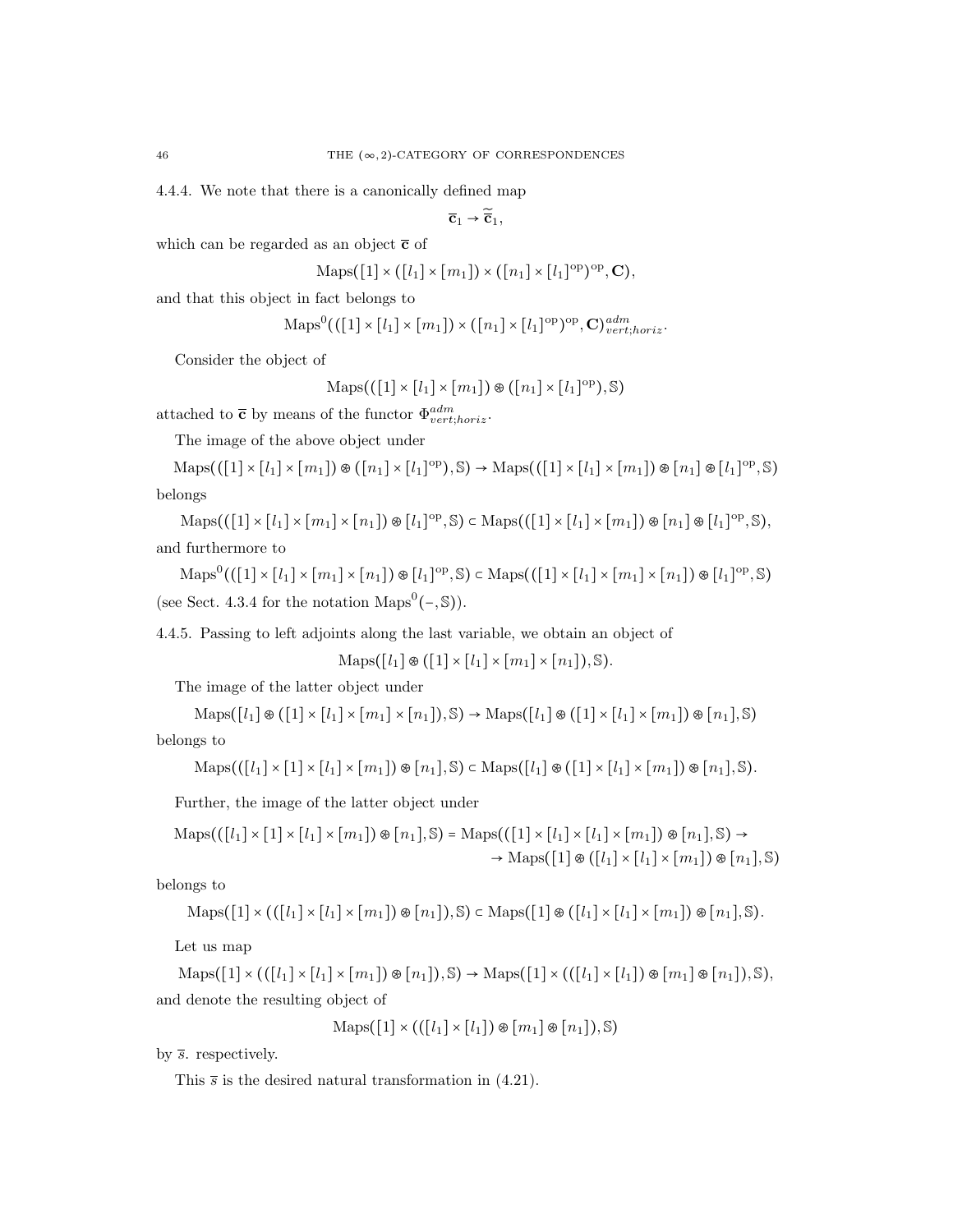4.4.6. Restricting  $\overline{s}$  under  $[l_1] \rightarrow [l_1] \times [l_1]$ , we obtain an object of

$$
Maps([1] \times ([l_1] \otimes [m_1] \otimes [n_1]), \mathbb{S}),
$$

denoted s.

By construction, the restrictions of  $\underline{s}$  to  $\{0\} \in [1]$  and  $\{1\} \in [1]$  identify with  $\underline{s}_1$  and  $\underline{\widetilde{s}}_1$ , respectively.

This provides the natural transformation from  $\underline{s}_1$  to  $\underline{\tilde{s}}_1$ . However, we claim that this natural transformation is an isomorphism, thereby providing the isomorphism in (4.20).

Indeed, this follows from the fact that the object  $\bar{c}$ , regarded as a natural transformation from  $\bar{c}_1$  to  $\bar{c}_1$ , viewed as functors

$$
[l_1] \times [m_1] \times [n_1]^{\text{op}} \times [l_1] \to \mathbf{C},
$$

becomes an isomorphism when restricted to the diagonal copy of  $[l_1] \times [m_1] \times [n_1]^{op}$ .

#### 5. Functors constructed by factorization

In the section we will describe the second result that allows to start from a functor out of an  $(\infty, 2)$ -category of correspondences and (canonically) extend it to a larger  $(\infty, 2)$ -category of correspondences.

This setting arises in practice when we want to construct the !-pullback as a functor

(5.1) 
$$
(Sch_{\text{aft}})^{\text{op}} \to \text{DGCat}_{\text{cont}},
$$

starting from the functor

$$
\text{Sch}_{\text{aft}} \to \text{DGCat}_{\text{cont}}, \quad X \to \text{IndCoh}(X), \quad (X \stackrel{f}{\to} Y) \to f_*^{\text{IndCoh}}.
$$

The idea is that  $f^!$  should be the *right* adjoint of  $f_*^{\text{IndCoh}}$  if f is proper and the *left* adjoint of  $f_*^{\text{IndCoh}}$  if f is an open embedding. For a general f we want to decompose it as  $f_1 \circ f_2$ , where  $f_2$  is an open embedding and  $f_1$  is proper. The challenge is to establish the independence of  $f^!$ of such a factorization in a functorial way (i.e., in the context of  $\infty$ -categories).

It appears, however, that even if the original problem of defining functor (5.1) does not involve the 2-category of correspondences, the construction does necessarily use one (in particular, at a crucial stage we will invoke the already established Theorem 4.1.3).

5.1. Set-up for the source. In this subsection we will describe what categories of correspondences are involved in the extension procedure that is that goal of this section.

5.1.1. We start with a datum of an  $(\infty, 1)$ -category **C** equipped with three classes of 1morphisms (vert, horiz, adm) as in Sect. 1.1.1.

We fix yet one more class co-  $adm \subset horiz$ , such that the triple (vert, co-  $adm$ , isom) also satisfies the conditions of Sect. 1.1.1.

We shall assume that *horiz* and  $\cos a$  also satisfy the '2 out of 3' property. I.e., for a pair of composable morphisms  $\beta_1$ ,  $\beta_2$ , if both  $\beta_1$  and  $\beta_1 \circ \beta_2$  belong to *horiz* (resp., *co-adm*), then so does  $\beta_2$ .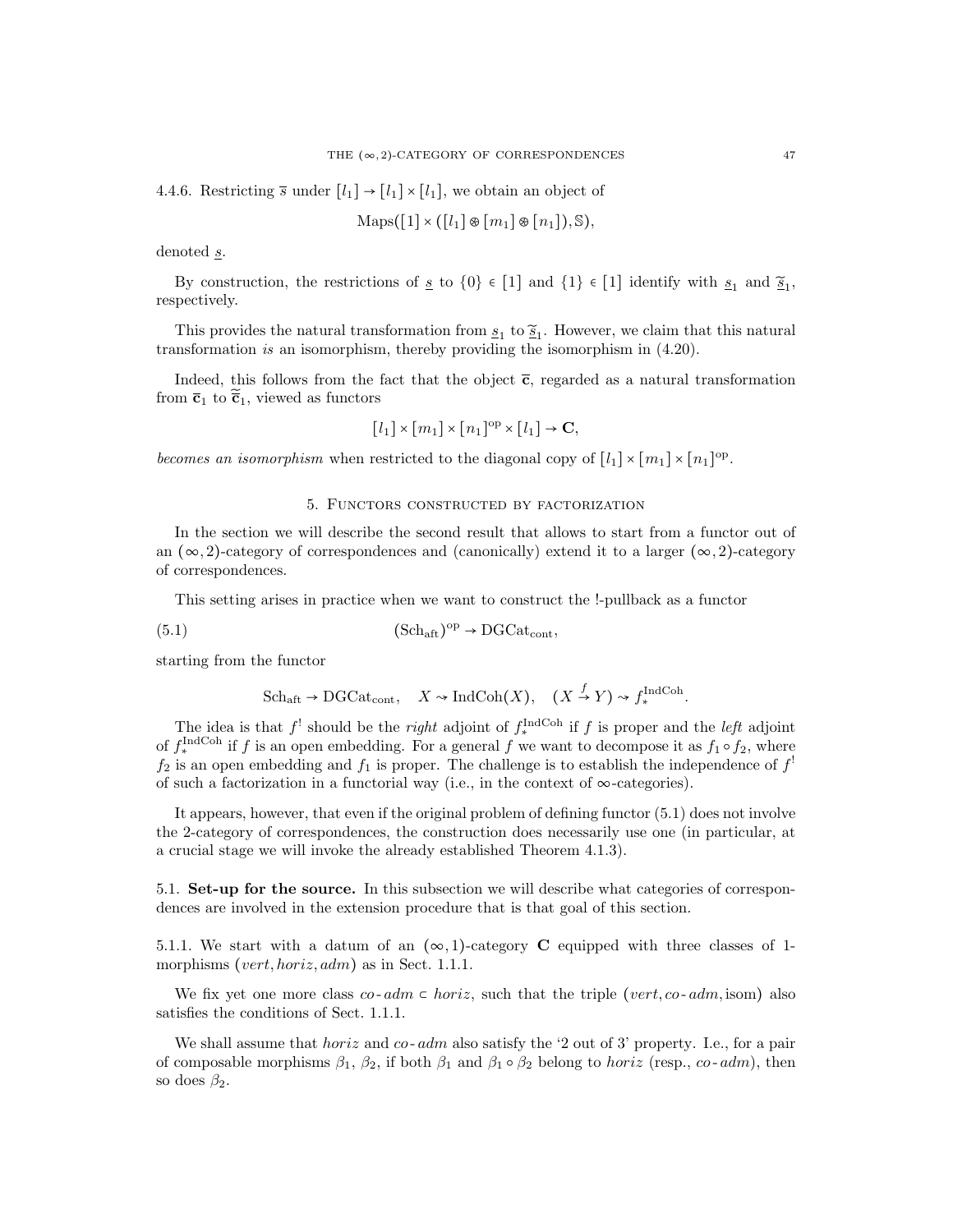5.1.2. We now impose the following additional condition on the pair  $(co - adm, adm)$ . Namely, we require that for a Cartesian diagram

(5.2)  $c \underset{c'}{\times} c \xrightarrow{\delta_1} c$  $\delta_2$  $\downarrow$ δ  $c \longrightarrow c'$ 

with  $\delta \in \text{adm} \cap \text{co-adm}$ , the maps  $\delta_1$  and  $\delta_2$  both be *isomorphisms*. In other words, we require that the diagram



be Cartesian. Equivalently, we require that every map  $\delta \in \mathrm{adm} \cap \mathrm{co}\text{-}\mathrm{adm}$  be a monomorphism.

5.1.3. The example to keep in mind is that of  $C = Sch_{\text{aff}}$ , with  $vert = horiz$  being all morphisms,  $adm$  being proper morphisms and  $co$ - $adm$  being open embeddings.

In this case, the class  $\alpha dm \cap \alpha o$ -  $\alpha dm$  consists of embeddings of unions of connected components.

5.1.4. We now impose the following crucial condition on the relationship between the classes adm, co- adm and horiz.

For a 1-morphism  $\alpha$  :  $\mathbf{c}_0 \to \mathbf{c}_1$  in *horiz*, consider the  $(\infty, 1)$ -category Factor $(\alpha)$ , whose objects are

$$
\mathbf{c}_0 \xrightarrow{\varepsilon} \overline{\mathbf{c}}_0 \xrightarrow{\gamma} \mathbf{c}_1,
$$

where  $\epsilon \in \infty$ - adm and  $\gamma \in \alpha dm$ , and whose morphisms are commutative diagrams



Note that by the '2-out-of 3' property, the morphism  $\beta$  automatically belongs to adm.

We impose the condition that for any  $\alpha : \mathbf{c}_0 \to \mathbf{c}_1$  in horiz, the category Factor( $\alpha$ ) be contractible.

5.2. Set-up for the functor. In this subsection we will describe what kind of functors out of our categories of correspondences we will consider, and formulate Theorem 5.2.4.

5.2.1. Let  $\mathbb S$  be an  $(\infty, 2)$ -category. We start with functors

$$
\Phi^{adm}_{vert;adm} : \text{Corr}(\mathbf{C})^{adm}_{vert;adm} \to \mathbb{S}
$$

and

$$
\Phi^\mathrm{isom}_{vert;co\text{-}\,adm}:\mathrm{Corr}(\mathbf{C})^\mathrm{isom}_{vert;co\text{-}\,adm}\to \mathbb{S}
$$

together with an identification of the corresponding functors

 $\Phi_{vert;adm}^{adm} | \mathbf{C}_{vert} \simeq \Phi_{vert;co-adm}^{isom} | \mathbf{C}_{vert}.$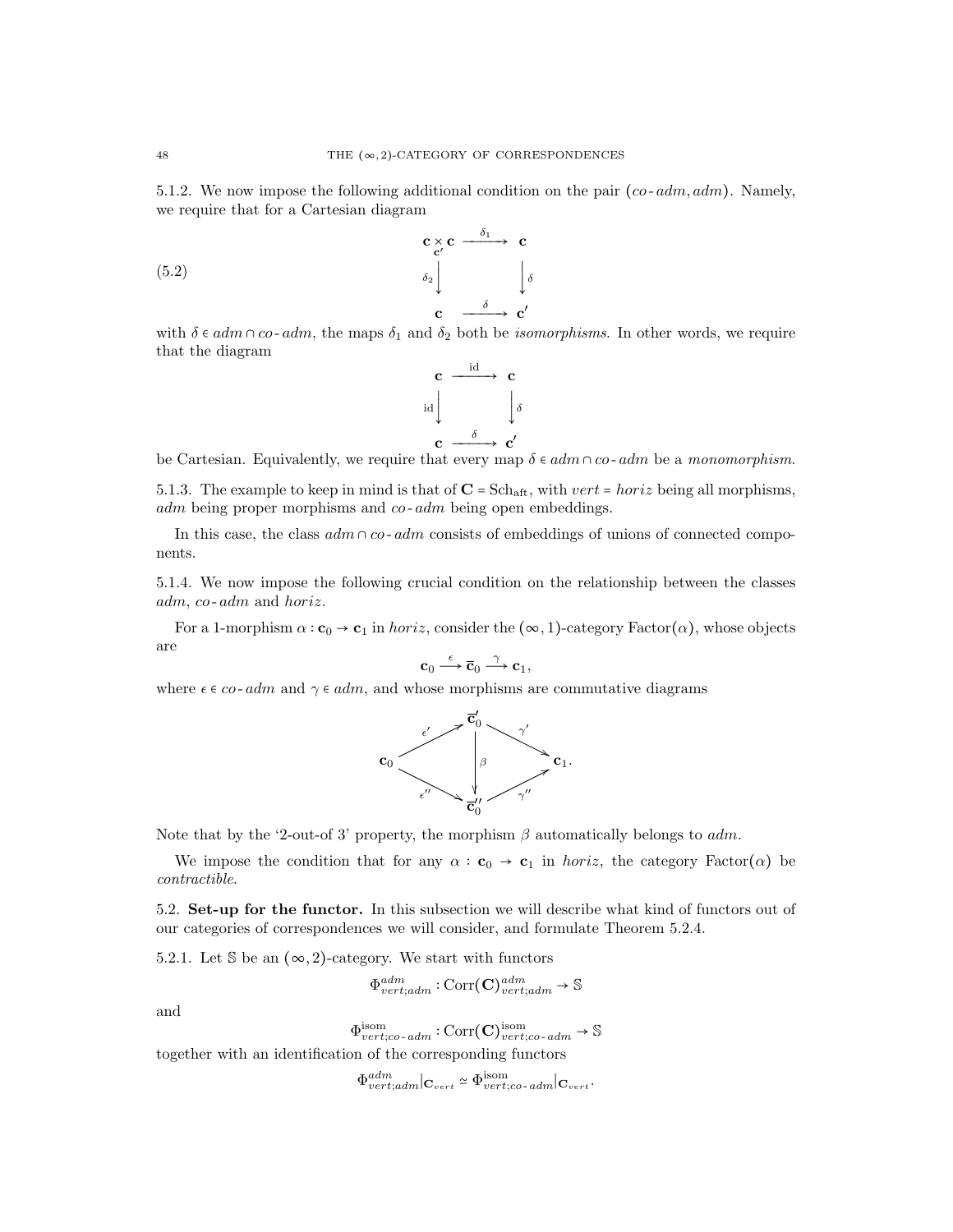Denote

$$
\Phi \coloneqq \Phi^{adm}_{vert;adm} |_{\mathbf{C}_{vert}}.
$$

Note that by Theorem 3.2.2, the functor  $\Phi_{vert;adm}^{adm}$  is uniquely reconstructed from that of Φ, and it exists if and only if Φ satisfies the left Beck-Chevalley condition with respect to  $adm \subset vert.$  So, the above data is uniquely recovered from that of  $\Phi_{vert;co-dm}^{isom}$ .

In what follows, we shall denote by  $\Phi_{co-adm}^*$  the restriction

 $\Phi_{vert;co\text{-}adm}|_{(\mathbf{C}_{co\text{-}adm})^\mathrm{op}},$ 

and by  $\Phi_{adm}^!$  the restriction

$$
\Phi^{adm}_{vert;adm}|_{(\mathbf{C}_{adm})^{\mathrm{op}}}.
$$

5.2.2. We now impose the following additional condition on  $\Phi_{vert;co-dm}^{isom}$ : Let

$$
\begin{array}{ccc}\n\mathbf{c}_{0,1} & \xrightarrow{\epsilon_0} & \mathbf{c}_{0,0} \\
\gamma_1 & & \downarrow \\
\mathbf{c}_{1,1} & \xrightarrow{\epsilon_1} & \mathbf{c}_{1,0}\n\end{array}
$$

be a Cartesian diagram with  $\epsilon_i \in \infty$ - adm and  $\gamma_i \in \infty$ . Consider the 2-morphism

(5.4) 
$$
\Phi_{co\text{-}adm}^*(\epsilon_0) \circ \Phi_{adm}^!(\gamma_0) \to \Phi_{adm}^!(\gamma_1) \circ \Phi_{co\text{-}adm}^*(\epsilon_1)
$$

arising by adjunction from the isomorphism

 $\Phi(\gamma_1) \circ \Phi_{co-adm}^*(\epsilon_0) \simeq \Phi_{co-adm}^*(\epsilon_1) \circ \Phi(\gamma_0),$ 

the latter being a part of the data of  $\Phi_{vert;co-adm}^{isom}$ .

We need that  $(5.4)$  be an isomorphism for all Cartesian diagrams as above.

5.2.3. We claim:

Theorem 5.2.4. Restriction along

$$
Corr(\mathbf{C})_{vert;co\text{-}adm}^{\text{isom}} \to \text{Corr}(\mathbf{C})_{vert;loriz}^{adm}
$$

defines an isomorphism between the space of functors

$$
\Phi^{adm}_{vert;horiz} : \text{Corr}(\mathbf{C})^{adm}_{vert;horiz} \to \mathbb{S}
$$

and that of functors

$$
\Phi^{\text{isom}}_{vert;co\text{-}adm}: \text{Corr}(\mathbf{C})^{\text{isom}}_{vert;co\text{-}adm} \to \mathbb{S},
$$

for which

$$
\Phi \coloneqq \Phi^{\rm isom}_{vert;co\text{-}adm}|\mathbf{C}_{vert}
$$

satisfies the left Beck-Chevalley condition with respect to adm  $\in$  vert, and such that the condition from Sect. 5.2.2 holds.

5.3. Proof of Theorem 5.2.4, initial remarks. In this subsection we will explain the strategy of the proof of Theorem 5.2.4.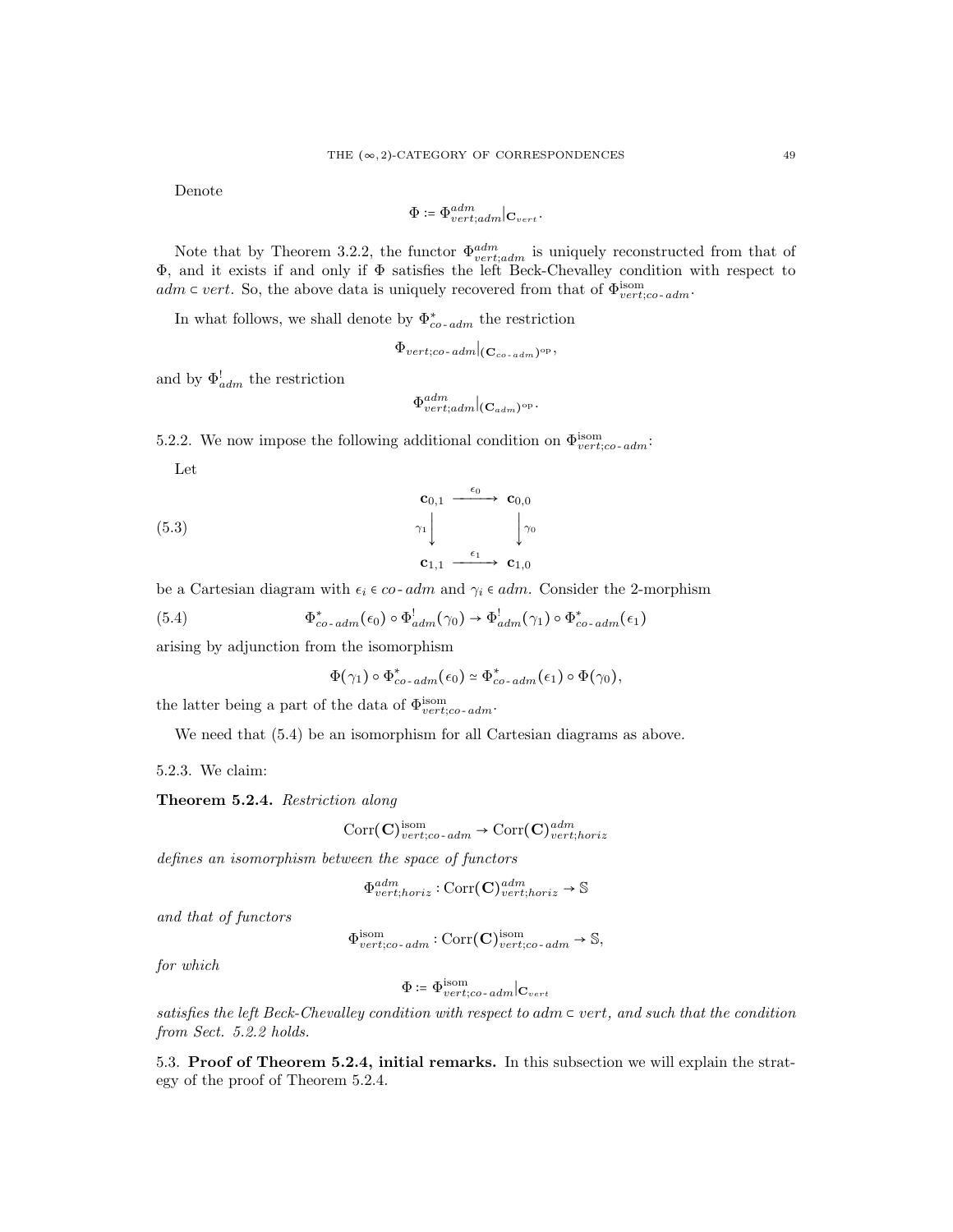5.3.1. First, we shall carry out the easy direction. Namely, we will show that if we start with a functor

$$
\Phi^{adm}_{vert;horiz} : \text{Corr}(\mathbf{C})^{adm}_{vert;horiz} \to \mathbb{S},
$$

then the functor

 $\Phi_{vert;co-adm}^{\text{isom}} : \text{Corr}(\mathbf{C})_{vert;co-adm}^{\text{isom}} \to \mathbb{S},$ 

obtained by restriction, satisfies left Beck-Chevalley condition with respect to  $adm \subset vert$ , and such that the condition from Sect. 5.2.2 holds.

First, the fact that  $\Phi$  satisfies the left Beck-Chevalley condition with respect to  $adm \subset vert$ follows from (the easy direction of) Theorem 3.2.2.

For  $\Phi_{vert,horiz}^{adm}$  as above, let  $\Phi^!$  denote the restriction

$$
\Phi^{adm}_{vert;horiz}|_{(\mathbf{C}_{horiz})^{\mathrm{op}}}.
$$

By assumption,

$$
\Phi^!|_{(\mathbf{C}_{co\text{-}adm})^{\mathrm{op}}} \simeq \Phi^*_{co\text{-}adm} \text{ and } \Phi^!|_{(\mathbf{C}_{adm})^{\mathrm{op}}} \simeq \Phi^!_{adm}.
$$

Furthermore, for a Cartesian diagram (5.3), the (iso)morphism

$$
\Phi(\gamma_1) \circ \Phi^! (\epsilon_0) \to \Phi^! (\epsilon_1) \circ \Phi(\gamma_0),
$$

is one arising by adjunction from the isomorphism

$$
\Phi^!(\epsilon_0) \circ \Phi^!(\gamma_0) \simeq \Phi^!(\gamma_0 \circ \epsilon_0) \simeq \Phi^!(\epsilon_1 \circ \gamma_1) \simeq \Phi^!(\gamma_1) \circ \Phi^!(\epsilon_1).
$$

In particular, the latter equals the 2-morphism (5.4), which is therefore also an isomorphism.

5.3.2. We are now going to tackle the difficult direction in Theorem 5.2.4. By Theorem 2.1.3, the datum of a functor  $\Phi_{vert,horiz}^{adm}$  is equivalent to that of a map of bi-simplicial spaces

(5.5) 
$$
\text{defGrid}_{\bullet,\bullet}(\mathbf{C})^{adm}_{vert;horiz} \to \text{Sq}_{\bullet,\bullet}(\mathbb{S}),
$$

satisfying the additional condition from Theorem 2.1.3.

Given  $\Phi_{vert;co-adm}^{isom}$ , we shall produce (5.5) in three steps:

Step A. We first extend the initial functor

$$
\Phi^{\rm isom}_{vert;co\text{-}\,adm}:\text{Corr}(\mathbf{C})^{\rm isom}_{vert;co\text{-}\,adm}\to \mathbb{S}
$$

to a functor

(5.6) 
$$
\Phi_{vert;co\text{-}adm}^{adm\cap co\text{-}adm}:Corr(\mathbf{C})_{vert;co\text{-}adm}^{adm\cap co\text{-}adm}\to \mathbb{S}.
$$

The existence and uniqueness of the functor  $\Phi_{vert;co-dm}^{adm\cap co-dm}$  in (5.6) follows immediately from the assumptions of Theorem 5.2.4 and Theorem 4.1.3.

Step B. We will introduce a bi-simplicial category  $\text{Factor}_{\bullet,\bullet}(\mathbf{C})$ , equipped with a bi-simplicial functor

(5.7) Factor<sub>•</sub>
$$
(\mathbf{C}) \rightarrow \text{defGrid}_{\bullet,\bullet}(\mathbf{C})^{adm}_{vert;horiz}.
$$

We will use  $\Phi_{vert;co-dm}^{adm \cap co-adm}$  to construct a bi-simplicial functor  $\Phi_{Factor_{\bullet,\bullet}}$ 

(5.8) 
$$
\Phi_{\text{Factor}_{m,n}} : \text{Factor}_{m,n}(\mathbf{C}) \to \text{Sq}_{m,n}(\mathbb{S}).
$$

Step C. Finally, we shall use the 'contractibility of the space of factorizations' condition from Sect. 5.1.4, to show that each of the functors

(5.9) 
$$
\text{Factor}_{m,n}(\mathbf{C}) \to \text{defGrid}_{m,n}(\mathbf{C})^{\text{adm}}_{\text{vert;horiz}}
$$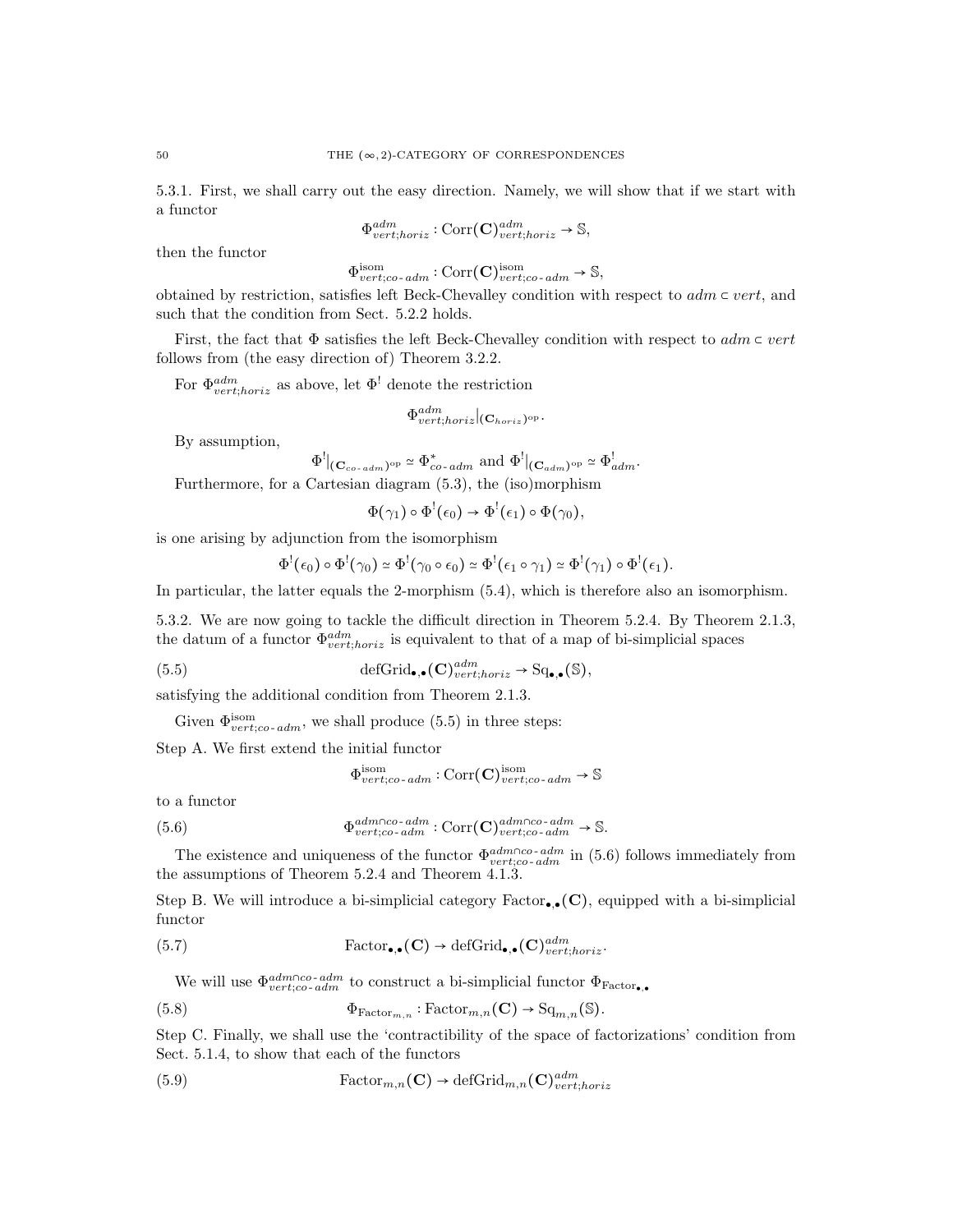has contractible fibers<sup>5</sup>. This will imply that the bi-simplicial functor  $\Phi_{\text{Factor},\bullet}$  uniquely factors through the sought-for bi-simplicial map (5.5) via the projection (5.7).

# 5.4. Step B: introduction.

5.4.1. We define the category  $\text{Factor}_{m,n}(\mathbf{C})$  as a 1-full subcategory of

$$
\mathbf{Maps}([m] \times ([n]^\mathrm{op} \times [n]^\mathrm{op})^{\ge \mathrm{dgnl}}, \mathbf{C}),
$$

as follows.

At the level of objects we take those diagrams  $\mathbf c$  that satisfy:

- (1) The maps  $\mathbf{c}_{i,j,k} \rightarrow \mathbf{c}_{i+1,j,k}$  belong to vert;
- (2) The maps  $\mathbf{c}_{i,j,k} \to \mathbf{c}_{i,j-1,k}$  belong to *co-adm*;
- (3) The maps  $\mathbf{c}_{i,j,k} \rightarrow \mathbf{c}_{i,j,k-1}$  belong to *adm*;
- (4) The defect of Cartesianness of the squares



belongs to  $adm \cap co \text{-} adm$ .

As 1-morphisms we allow those maps between diagrams  $\underline{\mathbf{c}} \to \underline{\mathbf{c}}'$  for which the maps

$$
\mathbf{c}_{i,j,k}\to \mathbf{c}'_{i,j,k}
$$

belong to *adm* and are isomorphisms for  $j = k$ .

5.4.2. For example, when  $m = 1$  and  $n = 2$ , objects of  $Factor_{m,n}(C)$  are the diagrams



with the long slanted arrows in *vert*, northeast pointing arrows in  $co$ - $adm$ , and southeast pointing arrows in adm.

5.4.3. The functor

 $\mathrm{Factor}_{m,n}(\mathbf{C}) \to \mathbf{Grid}_{m,n}(\mathbf{C})^{adm}_{vert;horiz}$ 

is obtained from the diagonal embedding

$$
[n]^{\text{op}} \to [n]^{\text{op}} \times [n]^{\text{op}}.
$$

<sup>&</sup>lt;sup>5</sup>In particular,  $|\text{Factor}_{m,n}(\mathbf{C})| \approx \text{defGrid}_{m,n}(\mathbf{C})^{adm}_{vert;horiz}$ , where the notation  $|-|$  is as in [Chapter I.1, Sect. 2.1.5].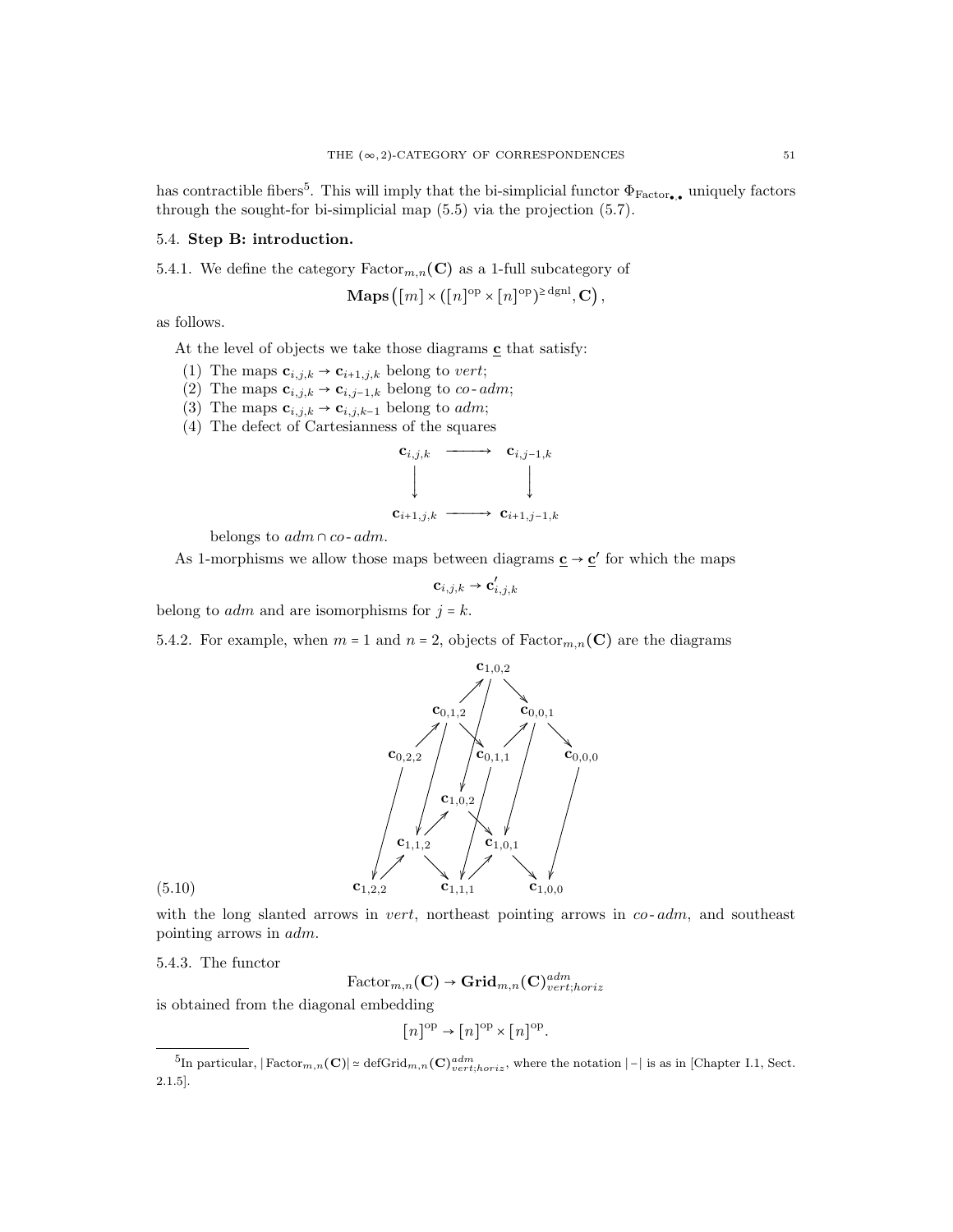5.4.4. In order to perform Step B we need to construct the functor

$$
\Phi_{\mathrm{Factor}_{m,n}}:\mathrm{Factor}_{m,n}(\mathbf{C})\to\mathrm{Sq}_{m,n}(\mathbb{S}),
$$

functorially in  $([n],[m]) \in \mathbf{\Delta}^{\text{op}} \times \mathbf{\Delta}^{\text{op}}$ .

5.4.5. Let explain the idea of this construction for  $m = 2$  and  $n = 1$ . Namely, to a diagram as in (5.10) we want to attach a diagram



We will do it in several steps. First, starting from (5.10) we will use the functor  $\Phi_{vert;co-ddm}^{adm\cap co-adm}$ to produce a diagram



(here the squares are not necessarily commutative, but have 2-morphisms along appropriate faces), where along the long slanted arrows we take the 1-morphisms  $\Phi$ , along the southwest pointing arrows we take the 1-morphisms  $\Phi_{co-adm}^*$ , and along the southeast pointing arrows we take the 1-morphisms Φ.

From the diagram (5.12), by taking right adjoints along the southeast pointing arrows, we obtain the diagram



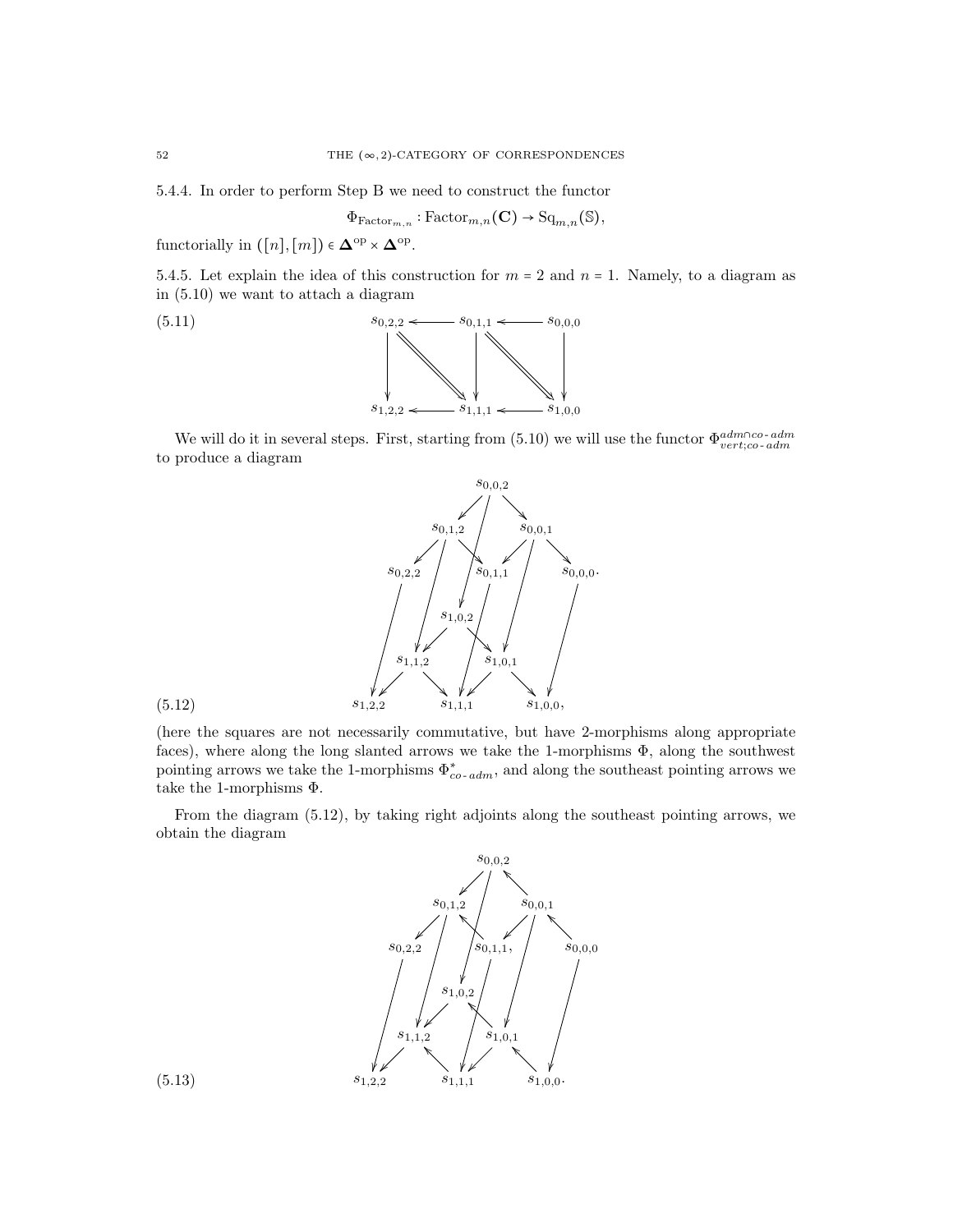Finally, the desired diagram (5.11) is obtained from the diagram (5.13) by passing to the diagonal (by letting the 2nd and the 3rd indices be equal).

5.5. Step B: preparations. In order to prepare for Step B, we need to perform a certain manipulation with the functor  $\Phi_{vert;co-adm}^{adm \cap co-adm}$  constructed in Step A.

5.5.1. Let us explain what we want to construct.

Let us be given a functor

$$
\underline{\mathbf{c}} : [l]^{\mathrm{op}} \times [m] \times [n]^{\mathrm{op}} \to \mathbf{C},
$$

such that:

- (1) For every  $l', m'$ , the map  $\mathbf{c}_{l',m',n'} \to \mathbf{c}_{l',m',n'-1}$  belongs to co-adm;
- (2) For every  $l', n'$ , the map  $\mathbf{c}_{l',m',n'} \to \mathbf{c}_{l',m'+1,n'}$  belongs to vert;
- (3) For every  $m', n'$ , the map  $\mathbf{c}_{l',m',n'} \to \mathbf{c}_{l'-1,m',n'}$  belongs to *adm*;
- (4) For every  $n'$ , the square



is Cartesian;

(5) For every  $m'$ , the defect of Cartesianness of the square



belongs to  $adm \cap co$ - $adm$ ;

 $(6)$  For every  $l'$ , the defect of Cartesianness of the square



belongs to  $adm \cap co \text{-} adm$ .

We claim that to any such **c** we can attach a functor

$$
\underline{s} : [m] \circledast [n] \circledast [l] \to \mathbb{S},
$$

such that:

- (1) For every  $l', m', n'$ , we have  $s_{m',n',l'} = \Phi(\mathbf{c}_{l',m',n'})$ ;
- (2) For every  $l', m'$ , the 1-morphism  $s_{m',n'-1,l'} \rightarrow s_{m',n',l'}$  is obtained by applying  $\Phi_{co-adm}^*$ to the arrow  $\mathbf{c}_{l',m',n'} \to \mathbf{c}_{l',m',n'-1}$ ;
- (3) For every  $m', n'$ , the morphism  $s_{m',n',l'-1} \rightarrow s_{m',n',l'}$  is obtained by applying  $\Phi_{adm}^!$  to the arrow  $\mathbf{c}_{l',m',n'} \to \mathbf{c}_{l'-1,m',n'};$
- (4) For every  $l', n'$ , the morphism  $s_{m',n',l'} \rightarrow s_{m'+1,n',l'}$  is obtained by applying  $\Phi$  to the arrow  $\mathbf{c}_{l',m',n'} \to \mathbf{c}_{l',m'+1,n'};$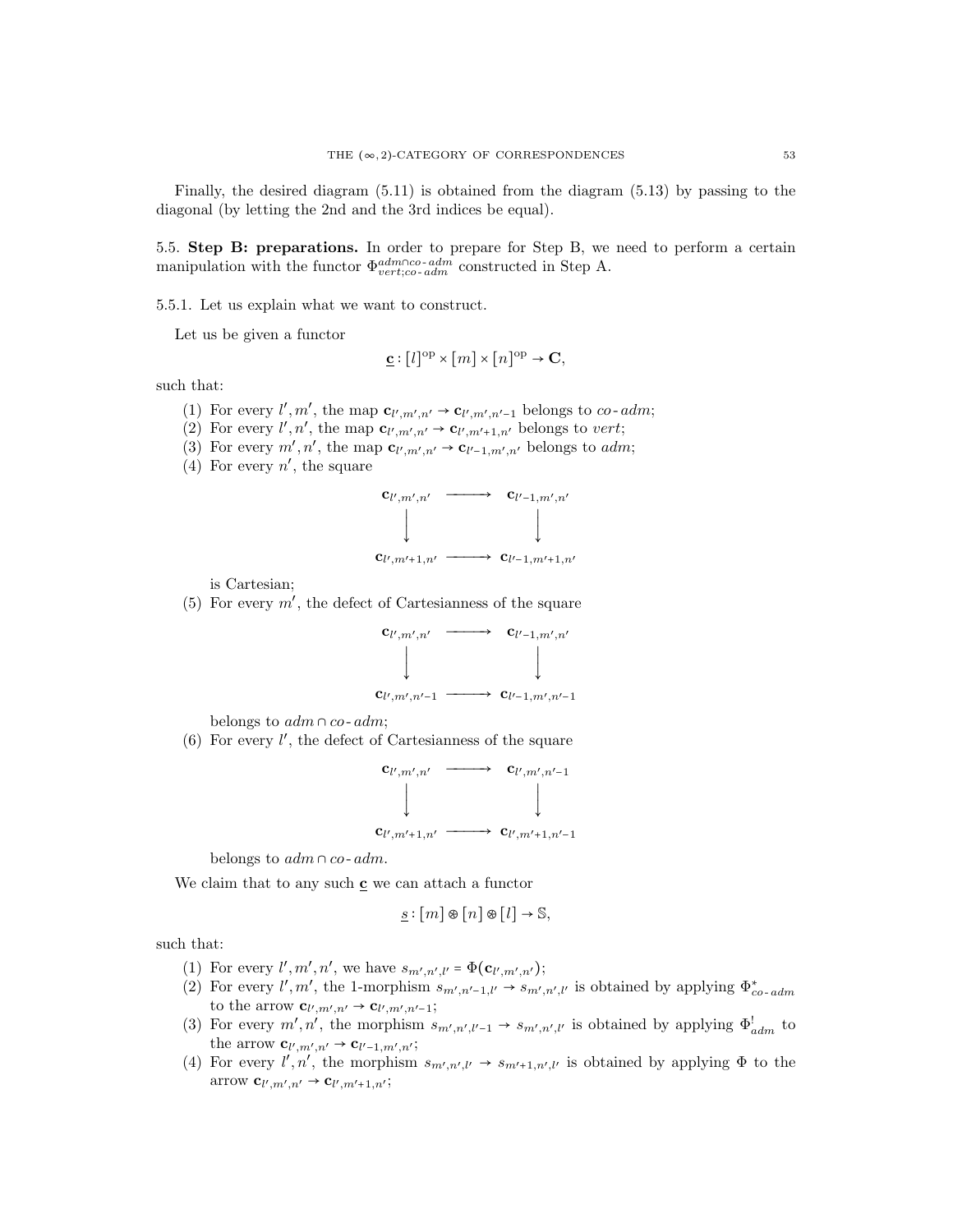(5) For every  $m'$ , the 2-morphism in the diagram



is an isomorphism.

We now explain how this is done.

5.5.2. First, by Theorem 2.1.3 and Sect. 2.3.5, the functor  $\Phi_{vert;co-dm}^{adm \cap co-dm}$  gives rise to a map in  $Spc^{\mathbf{\Delta}^{op}\times \mathbf{\Delta}^{op}\times \mathbf{\Delta}^{op}}$ 

$$
(5.14) \quad \text{Maps}(([l]^{\text{op}} \times [m]) \times [n]^{\text{op}}, \mathbf{C})^{adm \cap \text{co-}adm}_{vert; \text{co-}adm} \to \text{Maps}(([l]^{\text{op}} \times [m]) \otimes [n], \mathbb{S}) \to \\ \to \text{Maps}([l]^{\text{op}} \otimes [m] \otimes [n], \mathbb{S}).
$$

Let

$$
\operatorname{Maps}^{adm}(([l]^{\text{op}} \times [m]) \times [n]^{\text{op}}, \mathbf{C})^{adm \cap co\text{-}adm}_{vert;co\text{-}adm} \subset \operatorname{Maps}(([l]^{\text{op}} \times [m]) \times [n]^{\text{op}}, \mathbf{C})^{adm \cap co\text{-}adm}_{vert;co\text{-}adm}
$$

be the subspace consisting of those diagrams such that for every fixed  $0 \le m' \le m$  and  $0 \le n' \le n$ , the map

 ${\bf c}_{l',m',n'}\to {\bf c}_{l'-1,m',n'}$ 

belongs to  $adm$ , for  $0 \leq l' - 1 < l' \leq l$ .

5.5.3. By the assumption on  $\Phi$ , the image of Maps<sup>adm</sup>(([l]<sup>op</sup> ×[m])×[n]<sup>op</sup>,  $\mathbf{C}$ )<sup>adm∩co-adm</sup> under the map (5.14) belongs to the subspace

$$
\operatorname{Maps}^{0}([l]^{\mathrm{op}} \otimes [m] \otimes [n], \mathbb{S}) \subset \operatorname{Maps}([l]^{\mathrm{op}} \otimes [m] \otimes [n], \mathbb{S}),
$$

consisting of functors such that for every fixed  $0 \le m' \le m$  and  $0 \le n' \le n$ , the 1-morphism

$$
s_{l',m',n'} \rightarrow s_{l'-1,m',n'}
$$

admits a right adjoint, for  $0 \le l' - 1 < l' \le l$ .

By [Chapter A.3, Corollary 3.1.7], we have a canonically defined map

$$
\operatorname{Maps}^0([l]^{\operatorname{op}} \otimes [m] \otimes [n], \mathbb{S}) \to \operatorname{Maps}([m] \otimes [n] \otimes [l], \mathbb{S}).
$$

Thus, we obtain a map in  $\mathrm{Spc}^{\mathbf{\Delta}^{\mathrm{op}}\times\mathbf{\Delta}^{\mathrm{op}}\times\mathbf{\Delta}^{\mathrm{op}}}$ 

(5.15) 
$$
\operatorname{Maps}^{adm}((\llbracket l\rrbracket^{\text{op}} \times \llbracket m\rrbracket) \times \llbracket n\rrbracket^{\text{op}}, \mathbf{C})^{adm \cap co\text{-}adm}_{vert;co\text{-}adm} \to \operatorname{Maps}(\llbracket m\rrbracket \otimes \llbracket n\rrbracket \otimes \llbracket l\rrbracket, \mathbb{S}),
$$

functorial in  $[l], [m], [n] \in \text{Spc}^{\mathbf{\Delta}^{\text{op}} \times \mathbf{\Delta}^{\text{op}} \times \mathbf{\Delta}^{\text{op}}}.$ 

We claim:

**Proposition 5.5.4.** The image of the map (5.15) belongs to Maps( $\lceil m \rceil \otimes (\lceil n \rceil \times \lceil l \rceil)$ ,  $\mathbb{S}$ ).

Proof. The statement of the proposition is equivalent to the following one: let

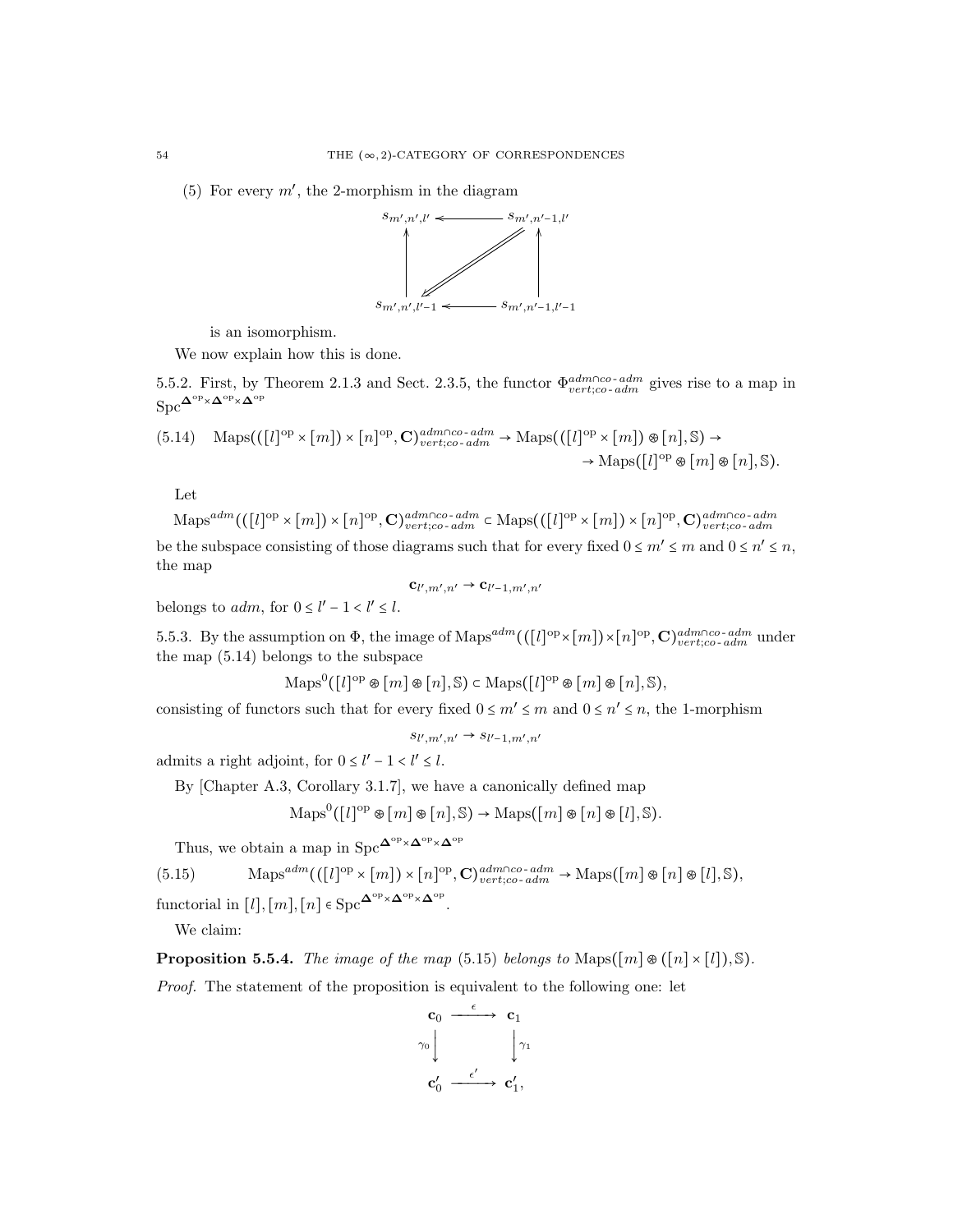be a commutative diagram with the vertical maps belong to adm and the horizontal ones to co- adm (in which case, its defect of Cartesianness automatically belongs to  $adm \cap co$ - adm, see Lemma 5.6.2 below). Consider the 2-morphism

(5.16) 
$$
\Phi_{co\text{-}adm}^*(\epsilon) \circ \Phi_{adm}^! (\gamma_1) \to \Phi_{adm}^! (\gamma_0) \circ \Phi_{co\text{-}adm}^*(\epsilon')
$$

arising by adjunction from the map

$$
\Phi(\gamma_0) \circ \Phi_{co\text{-}adm}^*(\epsilon) \to \Phi_{co\text{-}adm}^*(\epsilon') \circ \Phi(\gamma_1),
$$

the latter being part of the data supplied by  $\Phi_{vert;co-adm}^{adm\cap co-adm}$ . Then the claim is that the 2morphism (5.16) is an isomorphism.

The above statement can be split into two cases. One is when the above diagram is Cartesian, in which case, the assertion coincides with the assumption on  $\Phi_{vert;co-dm}^{isom}$  from Sect. 5.2.2.

The second case is when we are dealing with the diagram of the form

$$
\begin{array}{ccc}\n\mathbf{c} & \xrightarrow{\text{id}} & \mathbf{c} \\
\downarrow{\text{id}} & & \downarrow{\delta} \\
\mathbf{c} & \xrightarrow{\delta} & \mathbf{c}',\n\end{array}
$$

where  $\delta \in \alpha dm \cap \alpha o$ - adm. But such a diagram is automatically Cartesian by the condition of Sect. 5.1.2.

Remark 5.5.5. Note that from diagram (5.17) it follows that for  $\delta \in \alpha dm \cap \alpha o$ -  $\alpha dm$  we have a canonical isomorphism

(5.18) 
$$
\Phi_{adm}^!(\delta) \simeq \Phi_{co\text{-}adm}^*(\delta),
$$

characterized uniquely by the property that the isomorphism

$$
\mathrm{id} \simeq \Phi_{co\text{-}adm}^*(\delta) \circ \Phi(\delta)
$$

defines the unit of an adjunction.

5.6. Step B: the construction. We will now turn the idea described in Sect. 5.4.5 into a formal construction. I.e., we will define the functor

$$
\Phi_{\mathrm{Factor}_{\bullet,\bullet}}:\mathrm{Factor}_{\bullet,\bullet}(\mathbf{C})\to \mathrm{Sq}_{\bullet,\bullet}(\mathbb{S}).
$$

This will combine the construction from Sect. 5.5 and the manipulation that was employed in the proof of Theorem 2.1.3, namely, we will use clusters.

5.6.1. Let  $\det(\mathbf{Grid}^{vert}(\mathbf{C})^{adm\cap co-adm}_{co-adm,adm}$  denote the following bi-simplicial  $(\infty,1)$ -category. For each  $m, n$ , the  $(\infty, 1)$ -category **defGrid** $_{m,n}^{vert}(\mathbf{C})_{co - adm, adm}^{adm \cap co - adm}$  is a 1-full subcategory in

$$
\mathbf{Maps}([m]^{\text{op}} \times [n]^{\text{op}}, \mathbf{C}).
$$

Its objects are commutative diagrams  $\mathbf c$  that satisfy:

- (1) For every *i*, the map  $\mathbf{c}_{i,j} \to \mathbf{c}_{i,j-1}$  belongs to *adm*.
- (2) For every j, the map  $\mathbf{c}_{i,j} \rightarrow \mathbf{c}_{i-1,j}$  belongs to co-adm.

As 1-morphisms we allow those maps between diagrams  $\underline{\mathbf{c}} \to \underline{\mathbf{c}}'$  that satisfy:

(1) For every *i* and *j*, the map  $\mathbf{c}_{i,j} \to \mathbf{c}'_{i,j}$  belongs to *vert*.

 $\Box$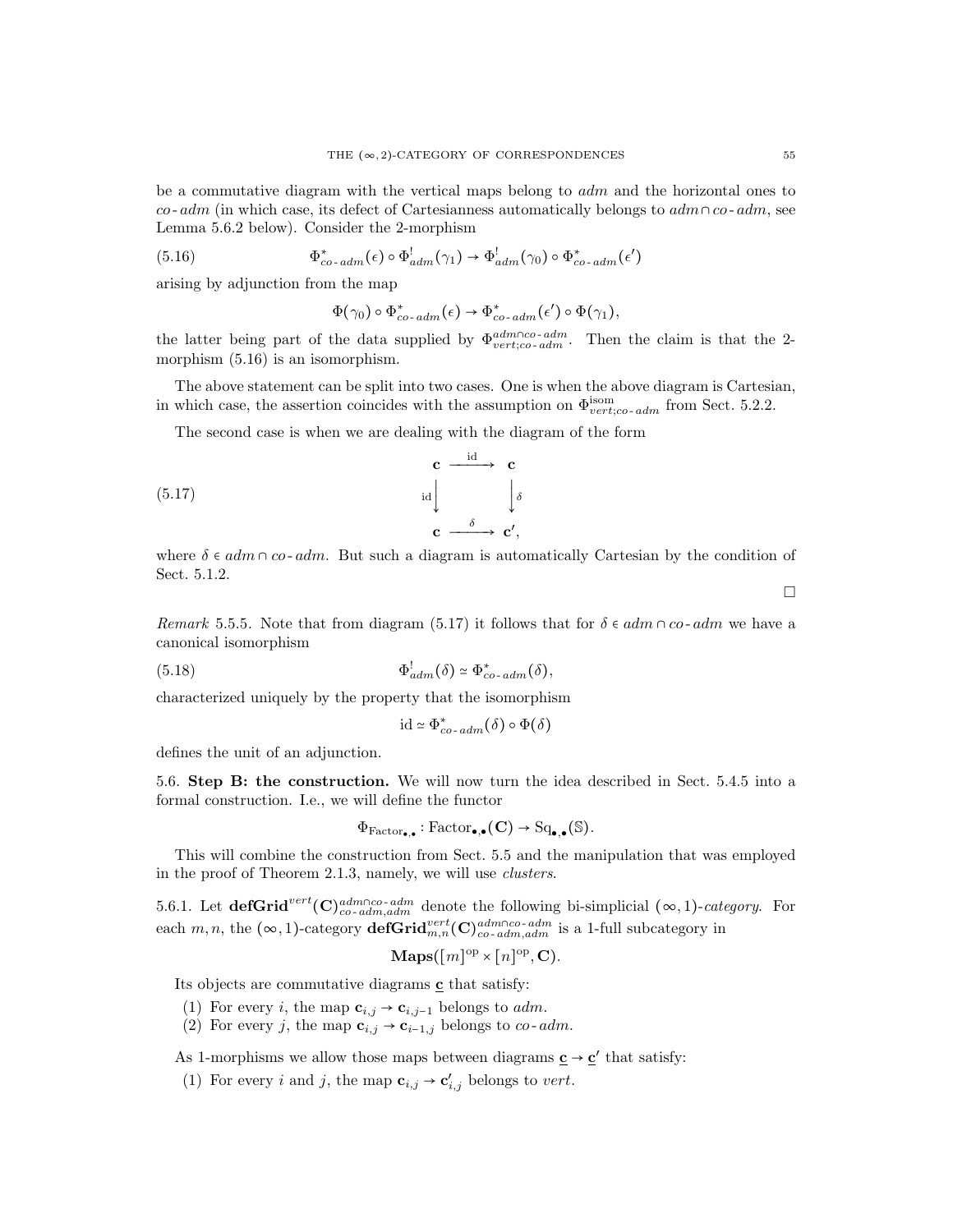$(2)$  For a fixed j, the defect of Cartesianness of the square



belongs to  $adm \cap co \text{-} adm$ .

We note:

Lemma 5.6.2. For a commutative square



in which the vertical maps belong to adm and the horizontal to vert or horiz (resp., the horizontal ones to co- adm and vertical ones to vert), its defect of Cartesianness belongs to adm  $(resp., co-adm).$ 

*Proof.* Follows from the '2 out of 3' property of the classes  $co$ - $adm$  and  $adm$ .

Hence, we obtain that there is canonical isomorphism

$$
\mathrm{Seq}_l(\mathbf{defGrid}_{m,n}^{vert}(\mathbf{C})^{adm\cap co\text{-}adm}_{co\text{-}adm,adm})\simeq \mathrm{Maps}^{adm}(([n]^{\mathrm{op}}\times [l])\times [m]^{\mathrm{op}},\mathbf{C})^{adm\cap co\text{-}adm}_{vert;co\text{-}adm},
$$

see Sect. 5.5.2 for the notation Maps<sup>adm</sup>(-,-)<sup>adm∩co-adm</sup>.

Therefore, from Proposition 5.5.4, we obtain a map

(5.19) 
$$
\text{Seq}_{l}(\text{defGrid}_{m,n}^{vert}(\mathbf{C})_{co\text{-}adm,adm}^{adm\cap co\text{-}adm}) \rightarrow \text{Maps}([l] \circledast ([m] \times [n]), \mathbb{S}),
$$

functorial in  $[l], [m], [n] \in \text{Spc}^{\mathbf{\Delta}^{\text{op}} \times \mathbf{\Delta}^{\text{op}} \times \mathbf{\Delta}^{\text{op}}}.$ 

5.6.3. Let  $Q$  be a cluster, see Sect. 2.6.2 for what this means. Let  $Q$  be the category underlying  $Q$ .

We define the  $(\infty, 1)$ -category

$$
\mathbf{defQ}^{vert}(\mathbf{C})^{adm \cap co\text{-}adm}_{co\text{-}adm,adm}
$$

analogously to  $\mathbf{defGrid}_{m,n}^{vert}(\mathbf{C})_{co\text{-}adm,adm}^{adm\cap co\text{-}adm}$ , so that we recover the latter when

$$
Q = (\{0, ..., m\} \times \{0, ..., n\})^{\text{op}}.
$$

As in Sect. 2.7, the map (5.19), gives maps

(5.20) 
$$
\text{Seq}_l(\text{def}\mathbf{Q}^{vert}(\mathbf{C})^{adm\cap co\text{-}adm}_{co\text{-}adm,adm}) \to \text{Maps}([l] \otimes \mathbf{Q}^{\text{op}}, \mathbb{S}),
$$

functorial in  $[l] \in \mathbf{\Delta}^{\text{op}}$  and the cluster  $Q$ .

In other words, we obtain canonically defined functors

(5.21) 
$$
\mathbf{def} \mathbf{Q}^{vert}(\mathbf{C})^{adm \cap co\text{-}adm}_{co\text{-}adm,adm} \to \text{Funct}(\mathbf{Q}^{\text{op}}, \mathbb{S})_{\text{right-lax}}
$$

that depend functorially on Q.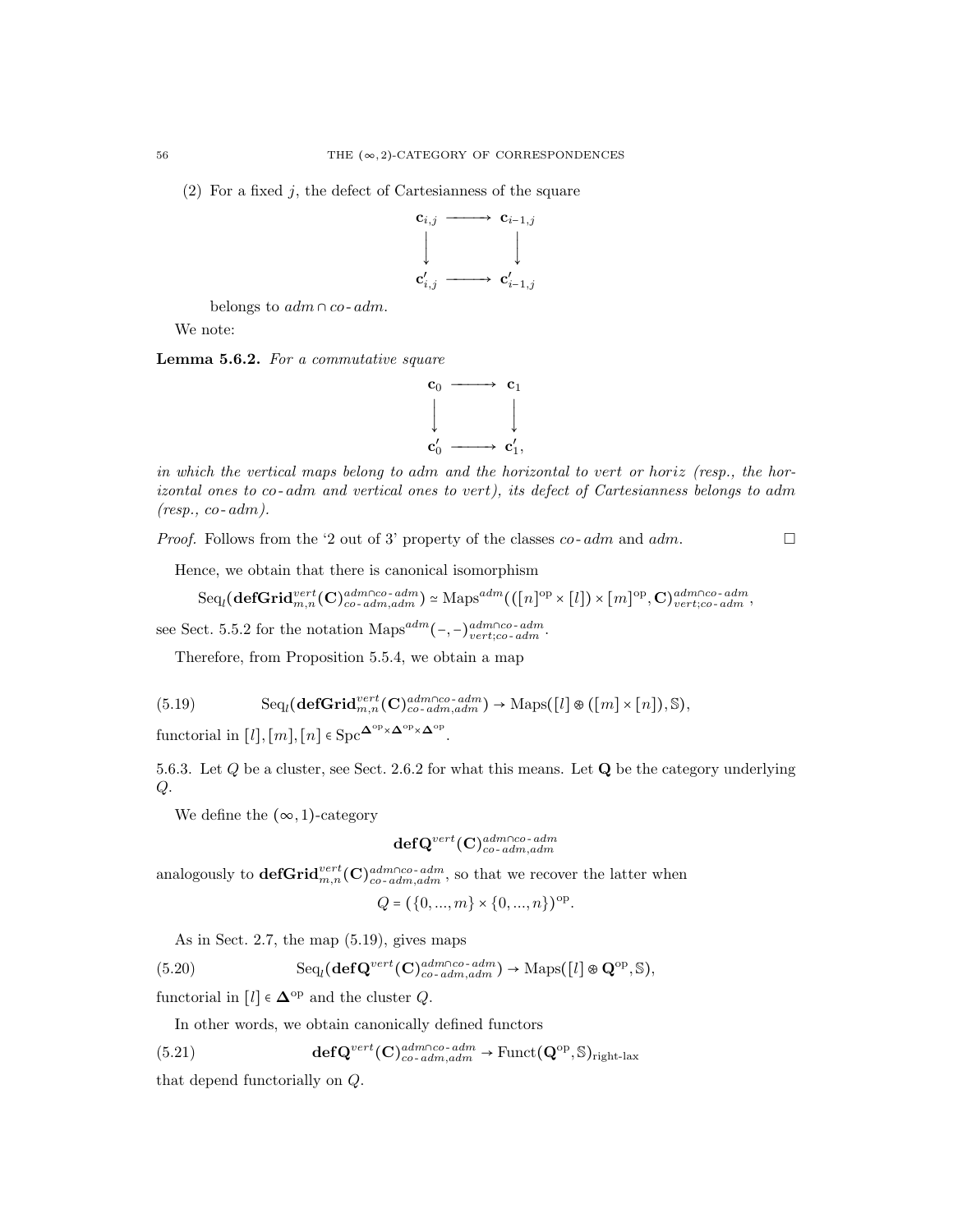5.6.4. Taking  $Q = ((\{0, ..., n\} \times \{0, ..., n\})^{\geq dgn})^{\text{op}}, \text{ from } (5.21)$  we obtain a map

$$
\mathbf{defGrid}_{n,n}^{vert}(\mathbf{C})_{co\text{-}adm,adm}^{adm\cap co\text{-}adm}\rightarrow \mathrm{Funct}((n]\times [n])^{\geq dgnl},\mathbb{S})_{right\text{-}lax},
$$

and composing with the diagonal embedding  $[n] \rightarrow ([n] \times [n])^{2dgnl}$ , we obtain a map

(5.22) def
$$
\mathbf{Grid}_{n,n}^{vert}(\mathbf{C})_{co\text{-}adm,adm}^{adm\cap co\text{-}adm} \to \text{Funct}([n],\mathbb{S})_{right\text{-}lax}.
$$

Note that we have a tautologically defined functor

$$
\text{Seq}_{l}(\text{Factor}_{m,n}(\mathbf{C})) \rightarrow \text{Maps}([l] \times [m], \text{defGrid}_{n,n}^{vert}(\mathbf{C})_{co \text{-}adm,adm}^{adm \cap co \text{-}adm}).
$$

Composing with (5.22), we obtain a functor

$$
Seq_{l}(\text{Factor}_{m,n}(\mathbf{C})) \to \text{Maps}([l] \times [m], \text{Funct}([n], \mathbb{S})_{\text{right-lax}}) =
$$
  
= Maps(((l] \times [m]) \otimes [n], \mathbb{S}) \to \text{Maps}([l] \otimes [m] \otimes [n], \mathbb{S}) = Seq\_{l}(\text{Funct}([m] \otimes [n], \mathbb{S})\_{\text{right-lax}}),

i.e., a functor

(5.23) 
$$
\text{Factor}_{m,n}(\mathbf{C}) \to \text{Funct}([m] \otimes [n], \mathbb{S})_{\text{right-law}}.
$$

We claim:

**Lemma 5.6.5.** The functor (5.23) sends every arrow in Factor<sub>m,n</sub>(C) to an isomorphism in  $\text{Funct}([m] \otimes [n], \mathbb{S})_{\text{right-lax}}$ .

*Proof.* Follows from the condition that for a map of objects in  $\text{Factor}_{m,n}(\mathbf{C})$ , i.e., a natural transformation between functors

$$
[m] \times ([n]^{\text{op}} \times [n]^{\text{op}})^{\geq \text{dgnl}} \to \mathbf{C},
$$

the induced natural transformation of the functors

$$
[m] \times [n]^{\text{op}} \to [m] \times ([n]^{\text{op}} \times [n]^{\text{op}})^{\geq \text{dgnl}} \to \mathbf{C}
$$

is an isomorphism.  $\Box$ 

5.6.6. The above lemma implies that the functor 
$$
(5.23)
$$
 factors though

$$
(\mathrm{Funct}(\llbracket m \rrbracket \circledast \llbracket n \rrbracket, \mathbb{S})_{\mathrm{right-lax}})^{\mathrm{Spc}} \simeq \mathrm{Maps}(\llbracket m \rrbracket \circledast \llbracket n \rrbracket, \mathbb{S}) =: \mathrm{Sq}_{m,n}(\mathbb{S}).
$$

The resulting functor

$$
\mathrm{Factor}_{m,n}(\mathbf{C}) \to \mathrm{Sq}_{m,n}(\mathbb{S})
$$

is the sought-for functor  $\Phi_{\text{Factor}_{m,n}}$  of (5.8).

## 5.7. Step C.

5.7.1. Let us first explain the idea of the proof when  $m = 0$  and  $n = 1$ . In this case, the category  $Factor_{0,1}(C)$  has as objects diagrams

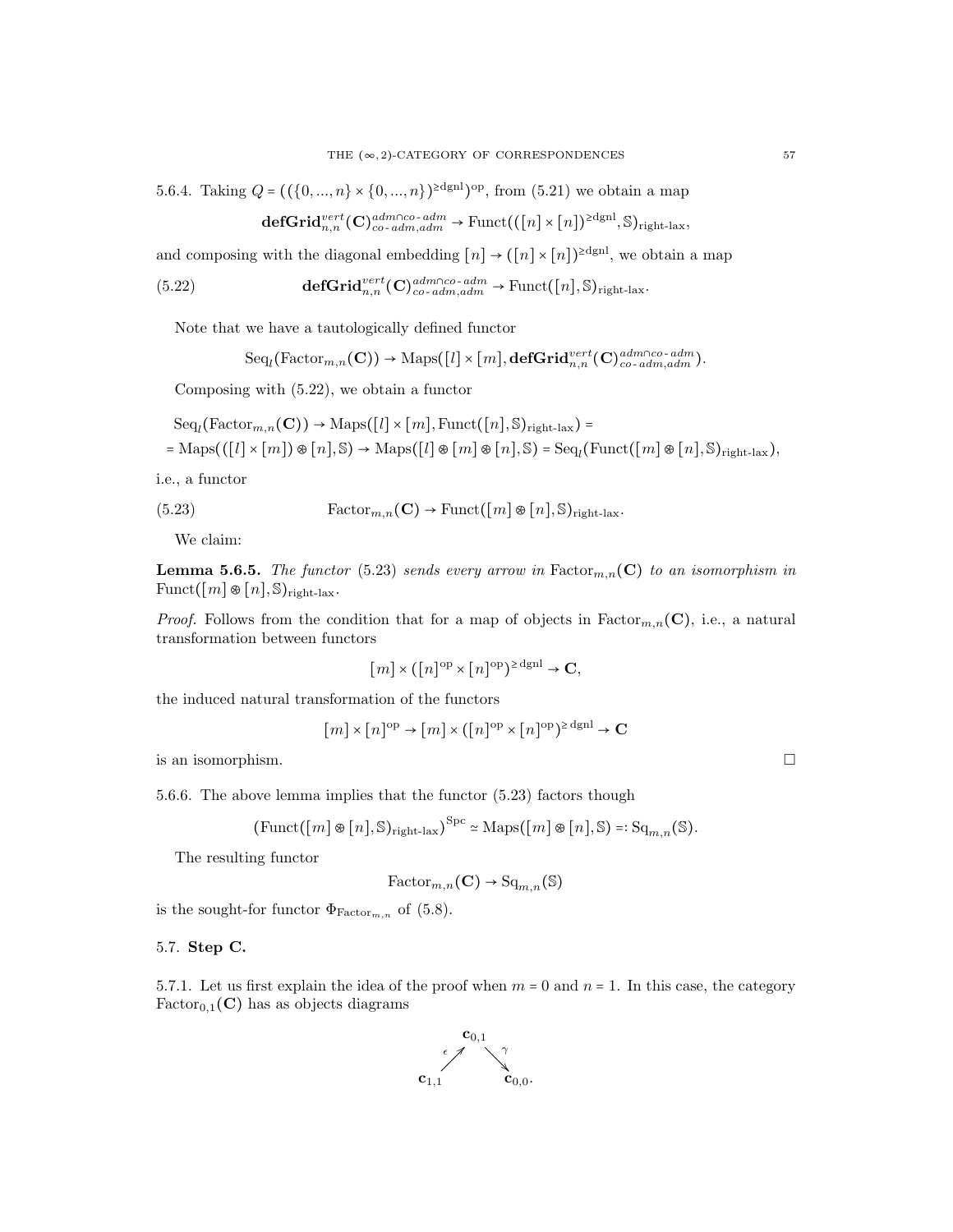and morphisms are given by diagrams



where  $\beta_{0,0}$  and  $\beta_{1,1}$  are isomorphisms and  $\beta_{0,1} \in adm$ .

The category defGrid<sub>0,1</sub> (C)<sup>adm</sup><sub>vert,horiz</sub> is space of arrows  $\mathbf{c}_0 \overset{\alpha}{\rightarrow} \mathbf{c}_1$ . Hence, we see that the fiber of the functor

$$
\text{Factor}_{0,1}(\mathbf{C}) \to \text{defGrid}_{0,1}(\mathbf{C})^{adm}_{vert,loriz}
$$

over a given  $(\mathbf{c}_0 \overset{\alpha}{\rightarrow} \mathbf{c}_1) \in \text{defGrid}_{0,1}(\mathbf{C})^{adm}_{vert,horiz}$  is the category Factor( $\alpha$ ) from Sect. 5.1.4.

Hence, the contractibility of the fiber follows from the assumption in Sect. 5.1.4. The proof in the general case will be a rather straightforward combinatorial game.

5.7.2. The proof of Step C will proceed by induction on  $m$ . We shall perform the induction step, because the base of the induction (i.e., the case of  $m = 0$ ) is similar, but simpler. So, we assume that the assertion is valid for  $m-1$ , and we will now pass to the case of m.

Consider the map

$$
\mathrm{defGrid}_{m,n}(\mathbf{C})^{adm}_{vert,horiz} \to \mathrm{defGrid}_{m-1,n}(\mathbf{C})^{adm}_{vert,horiz},
$$

given by restriction along

$$
[m-1] \times [n] \to [m] \times [n],
$$

where  $[m-1] \rightarrow [m]$  is given by  $i \mapsto i+1$ .

Note that the resulting map

Factor<sub>m,n</sub>(**C**) 
$$
\rightarrow
$$
 defGrid<sub>m,n</sub>(**C**)<sup>adm</sup><sub>vert,horiz</sub> defGrid<sub>m-1,n</sub>(**C**)<sup>adm</sup><sub>vert,horiz</sub> Factor<sub>m-1,n</sub>(**C**)

is a co-Cartesian fibration. Hence, by induction, it suffices to show that it has contractible fibers.

Fix an object of

$$
\mathbf{d} \in \operatorname{defGrid}_{m,n}(\mathbf{C})^{adm}_{vert,horiz} \times \operatorname{Factor}_{m-1,n}(\mathbf{C}),
$$
  
 
$$
\operatorname{Factor}_{m-1,n}(\mathbf{C}),
$$

and we will analyze the fiber of  $\text{Factor}_{m,n}(\mathbf{C})$  over this object, denote this fiber by  $\overline{\mathbf{C}}$ .

5.7.3. Denote by  $\underline{\mathbf{c}}$  the object of Maps( $[n]^\text{op}, \mathbf{C}$ ) obtained from **d** by restriction along  $\{1\} \times [n]^{\text{op}} \to [m] \times [n]^{\text{op}}.$ 

Denote by  $\bar{\mathbf{c}}'$  the object of Maps(( $[n]^\text{op} \times [n]^\text{op}$ )<sup>2dgnl</sup>, **C**), obtained from **d** by restriction along  $\{0\} \times (\lfloor n \rfloor^{\text{op}} \times \lfloor n \rfloor^{\text{op}})^{\geq \text{dgnl}} \to \lfloor m - 1 \rfloor \times (\lfloor n \rfloor^{\text{op}} \times \lfloor n \rfloor^{\text{op}})^{\geq \text{dgnl}}.$ 

Denote by  $\underline{\mathbf{c}}'$  the object of Maps( $[n]^\text{op}, \mathbf{C}$ ) obtained from  $\overline{\mathbf{c}}'$  be further restriction along  $[n]^{\text{op}} \to ([n]^{\text{op}} \times [n]^{\text{op}})^{\geq \text{dgnl}}.$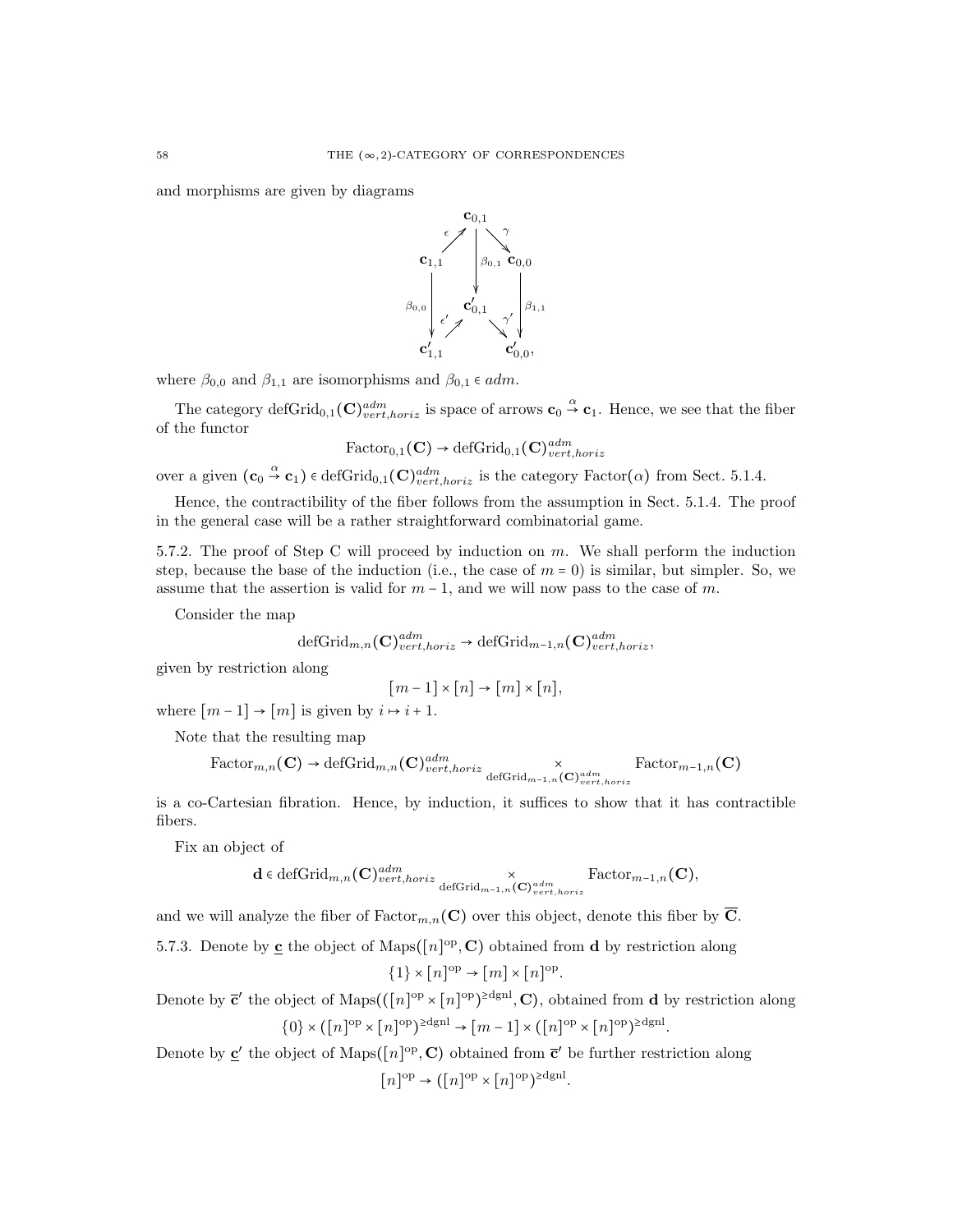′ .

Note that the data of d gives a map

(5.24) c → c  $\frac{c}{c}$  → c

The category  $\overline{C}$  is a 1-full subcategory in the category of functors, denoted  $\overline{c}$ ,

$$
([n]^{\text{op}} \times [n]^{\text{op}})^{\geq \text{dgnl}} \to \mathbf{C},
$$

equipped with an identification of their restriction along  $[n]^{op} \rightarrow ([n]^{op} \times [n]^{op})^{\geq \text{dgnl}}$  with  $\underline{c}$ , and with a natural transformation to  $\bar{\mathbf{c}}'$ , compatible with the identification  $\bar{\mathbf{c}}'|_{[n]^\text{op}} \simeq \underline{\mathbf{c}}'$  via the natural transformation (5.24).

The category  $\overline{C}$  is obtained by imposing the following conditions. At the level of objects we require:

- (1) All maps  $\mathbf{c}_{i,j} \rightarrow \mathbf{c}_{i-1,j}$  belong to *co*-*adm*;
- (2) All maps  $\mathbf{c}_{i,j-1} \rightarrow \mathbf{c}_{i,j-1}$  belong to *adm*;
- (3) All maps  $\mathbf{c}_{i,j} \to \mathbf{c}'_{i,j}$  belong to vert;
- (4) The defect of Cartesianness of the squares

$$
\begin{array}{ccc}\n\mathbf{c}_{i,j} & \longrightarrow & \mathbf{c}_{i-1,j} \\
\downarrow & & \downarrow \\
\mathbf{c}'_{i,j} & \longrightarrow & \mathbf{c}'_{i-1,j}\n\end{array}
$$

belongs to  $adm \cap co \text{-} adm$ .

At the level of morphisms we allow maps  $\bar{c} \rightarrow \tilde{\bar{c}}$  such that for all i, j, the map

$$
\mathbf{c}_{i,j}\to\widetilde{\mathbf{c}}_{i,j}
$$

belongs to adm.

5.7.4. For  $0 \le n' \le n$  let  $\overline{C}^{\le n'}$  denote the following variant of  $\overline{C}$ : instead of considering functors from  $([n]^\text{op} \times [n]^\text{op})^{\ge \text{dgnl}}$  to C, we consider functors defined on the full subcategory

$$
([n]^\mathrm{op} \times [n]^\mathrm{op})^{\ge \mathrm{dgnl}, \le \mathrm{dgnl} + n'} \subset ([n]^\mathrm{op} \times [n]^\mathrm{op})^{\ge \mathrm{dgnl}},
$$

spanned by  $(i, j)$  with  $j \leq i + n'$ .

For example, for  $n' = n$ , we have  $\overline{\mathbf{C}}^{\leq n} = \overline{\mathbf{C}}$ , and for  $n' = 0$ , we have  $\overline{\mathbf{C}}^{\leq n} = \{ * \}.$ 

Restriction defines functors  $\overline{\mathbf{C}}^{\\\leq n'} \to \overline{\mathbf{C}}^{\\\leq n'-1}$ . We will prove by induction that the categories  $\overline{\mathbf{C}}^{n'}$  are contractible. We will use the following lemma:

**Lemma 5.7.5.** Let  $F : D_1 \rightarrow D_2$  be a functor between  $(\infty, 1)$ -categories. Assume that:

(a) For every  $\mathbf{d}_2 \in \mathbf{D}_2$ , the category  $\mathbf{D}_1 \underset{\mathbf{D}_2}{\times} {\mathbf{d}_2}$  is contractible;

(b) For every  $\mathbf{d}_1 \in \mathbf{D}_1$  and a morphism  $\beta : \mathbf{d}'_2 \to F(\mathbf{d}_1)$ , the category of

$$
(\mathbf{d}'_1 \in \mathbf{D}_1, \alpha : \mathbf{d}'_1 \to \mathbf{d}_1, F(\alpha) \simeq \beta)
$$

is contractible.

Then F induces an isomorphism between homotopy types.

5.7.6. We will show that the functors

$$
\overline{\mathbf{C}}^{\leq n'} \to \overline{\mathbf{C}}^{\leq n'-1}
$$

satisfy the conditions of Lemma 5.7.5. We will check condition (a), condition (b) being similar.